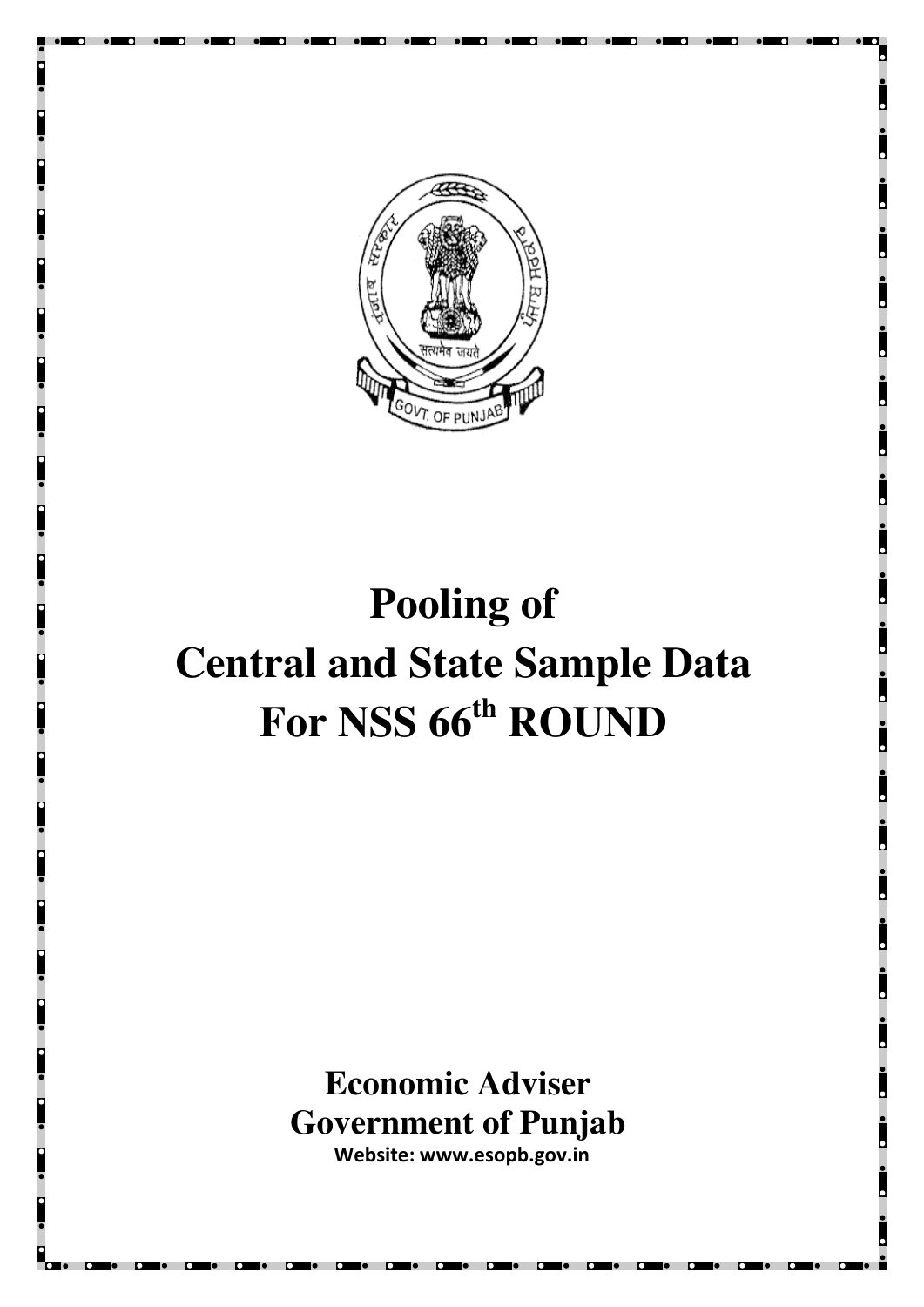### **PREFACE**

The  $66<sup>th</sup>$  round (July, 2009 – June, 2010) of NSS was earmarked for survey on 'Household consumer Expenditure' and 'Employment and Unemployment'. The survey on 'household consumer expenditure' and 'employment and unemployment' is the eighth quinquennial survey in the series, the last one being conducted in the  $61<sup>st</sup>$  round (2004-2005) of NSS. Punjab State is a partner in these surveys since the  $14<sup>th</sup>$  round, on equal matching basis.

National Statistical commission constituted a professional committee under the Chairmanship of Prof. R. Radhakrishna, to identify the preconditions for pooling of Central and state Sample NSS data, to suggest appropriate methodology for pooling the data and to bridge the data gaps and in turn strengthen the database for decentralized planning and governance.

The necessity for pooling the Central and State sample data arose due to the growing need for improving the precision of estimates of policy parameters such as the incidence of poverty, State Domestic Product (SDP), District Domestic product (DDP) etc., and for strengthening the database at district level required for decentralized planning.

Accordingly the NSC professional committee has recommended certain poolability tests and the methodologies for pooling of Central and State sample data of NSS. In the workshop held on 25<sup>th</sup> -29<sup>th</sup> August, 2014 at Chandigarh, it was demonstrated about the poolability tests and pooling the two sets of data and estimating the parameters based on two methods (1) Matching ratio method and (2) Inverse Weight of the variance of estimates method.

Economic and Statistical Organisation, Punjab has prepared the pooled report on NSS  $66<sup>th</sup>$ round on Household Consumer Expenditure (Type I & II) and Employment and Unemployment survey on the same lines.

I am thankful to the National Sample Survey Office, Ministry of Statistics and Programme Implementation, Government of India for providing detailed guidelines and assistance for pooling the Central and State sample data on the basis of which this report has been prepared.

**CHANDIGARH M.L Sharma M.L Sharma** 

**Dated: Economic Advisor Government of Punjab**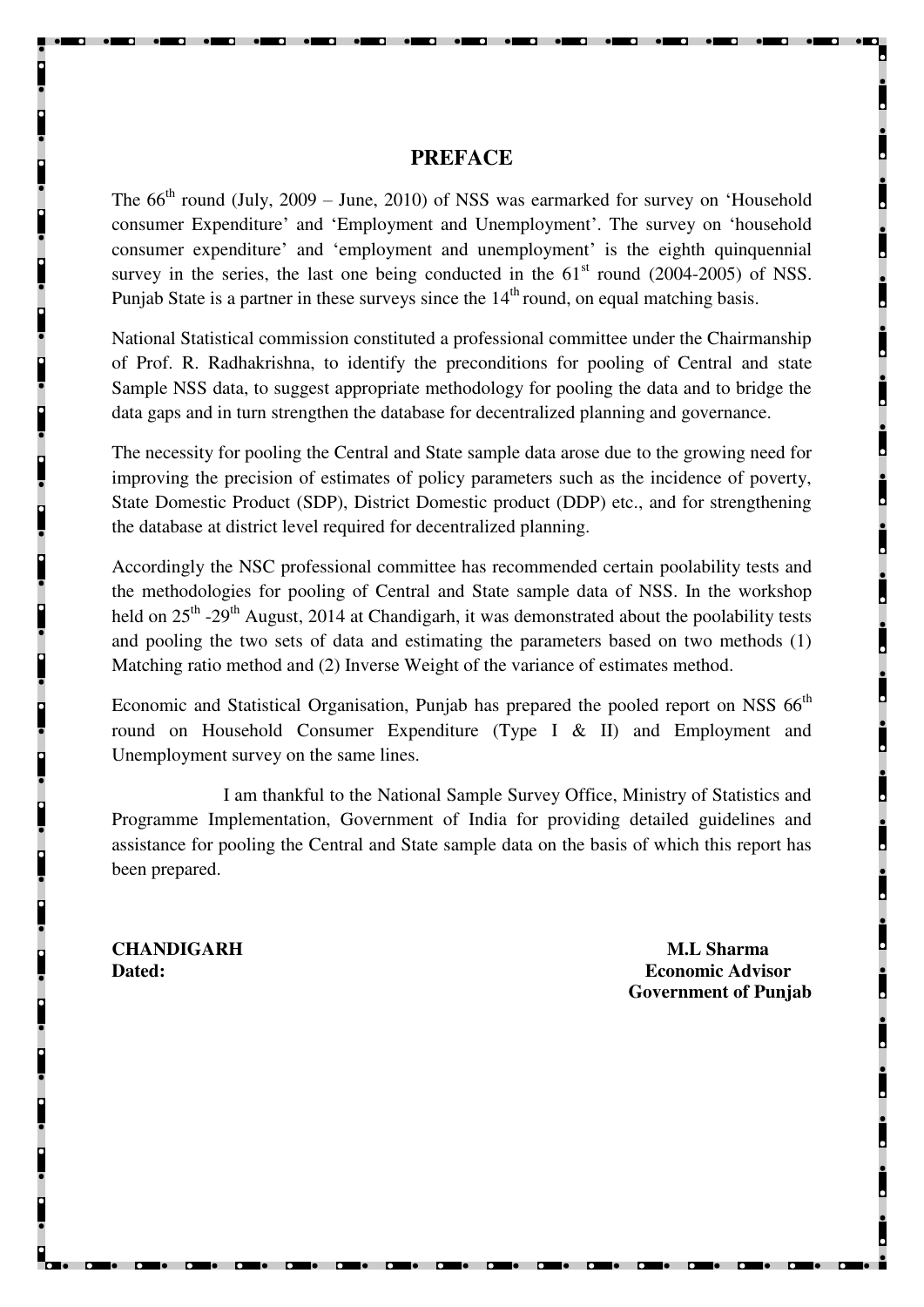## **CONTENTS**

|                    | Page No.                                                                                                          |                |  |  |  |  |
|--------------------|-------------------------------------------------------------------------------------------------------------------|----------------|--|--|--|--|
| <b>CHAPTER-I</b>   | <b>Introduction</b>                                                                                               |                |  |  |  |  |
|                    | Background                                                                                                        | 1              |  |  |  |  |
|                    | State's participation in NSS surveys                                                                              | 1              |  |  |  |  |
|                    | Application of pooling of central and state samples                                                               | 1              |  |  |  |  |
|                    | NSC's Recommendations                                                                                             | $\overline{2}$ |  |  |  |  |
|                    | Pooling undertaken by State Statistical Bureau , Punjab                                                           | $\overline{2}$ |  |  |  |  |
|                    | Parameters considered for pooling                                                                                 |                |  |  |  |  |
|                    | Methodology for pooling                                                                                           |                |  |  |  |  |
|                    | Testing the poolability of two sets of data                                                                       | 3<br>3         |  |  |  |  |
|                    | Tables generated                                                                                                  | 3              |  |  |  |  |
|                    | Layout of the report                                                                                              | 4              |  |  |  |  |
|                    | Sample Size of Punjab                                                                                             | 5              |  |  |  |  |
|                    |                                                                                                                   |                |  |  |  |  |
| <b>CHAPTER-II</b>  | <b>Summary of Findings</b>                                                                                        | 6              |  |  |  |  |
|                    |                                                                                                                   |                |  |  |  |  |
| <b>CHAPTER-III</b> | <b>Results of Poolability Test</b>                                                                                |                |  |  |  |  |
|                    | Table 3.1(R) RUN TEST of MPCE for rural sector                                                                    | 7              |  |  |  |  |
|                    | Table 3.1(U) RUN TEST of MPCE for urban sector                                                                    | 8              |  |  |  |  |
|                    | Table 3.2(R) CHI-SQUARE TEST of activity status for rural<br>sector                                               | 9              |  |  |  |  |
|                    | Table 3.2(U) CHI-SQUARE TEST of activity status for urban<br>sector                                               | 10             |  |  |  |  |
|                    | Table 3.3(R) MEAN TEST of MPCE for rural sector                                                                   | 11             |  |  |  |  |
|                    | Table 3.3(U) MEAN TEST of MPCE for urban sector                                                                   | 12             |  |  |  |  |
| <b>CHAPTER-IV</b>  | <b>Pooled Results of schedule 1.0</b>                                                                             |                |  |  |  |  |
|                    | Table-4.1 $(R)$ , 4.1 $(U)$ : District wise estimated no of<br>households $(00)$ and their RSEs – Sch. 1.0 Type-1 | $13 - 14$      |  |  |  |  |
|                    | Table-4.2(R), 4.2(U): District wise estimated no of<br>$persons(00)$ , sex ratio and their RSEs – Sch. 1.0 Type-1 | $15 - 16$      |  |  |  |  |
|                    | Table-4.3(R),4.3(U): District wise estimate of MPCE (MRP) –<br>sch. $1.0$ type-1                                  | $17 - 18$      |  |  |  |  |
|                    | Table-4.4(R),4.4(U): District wise estimate of MPCE(URP) –<br>$sch1.0$ type-1                                     | $19 - 20$      |  |  |  |  |
|                    | Table-4.5 $(R)$ ,4.5 $(U)$ : District wise estimate of RSEs of total                                              | $21 - 22$      |  |  |  |  |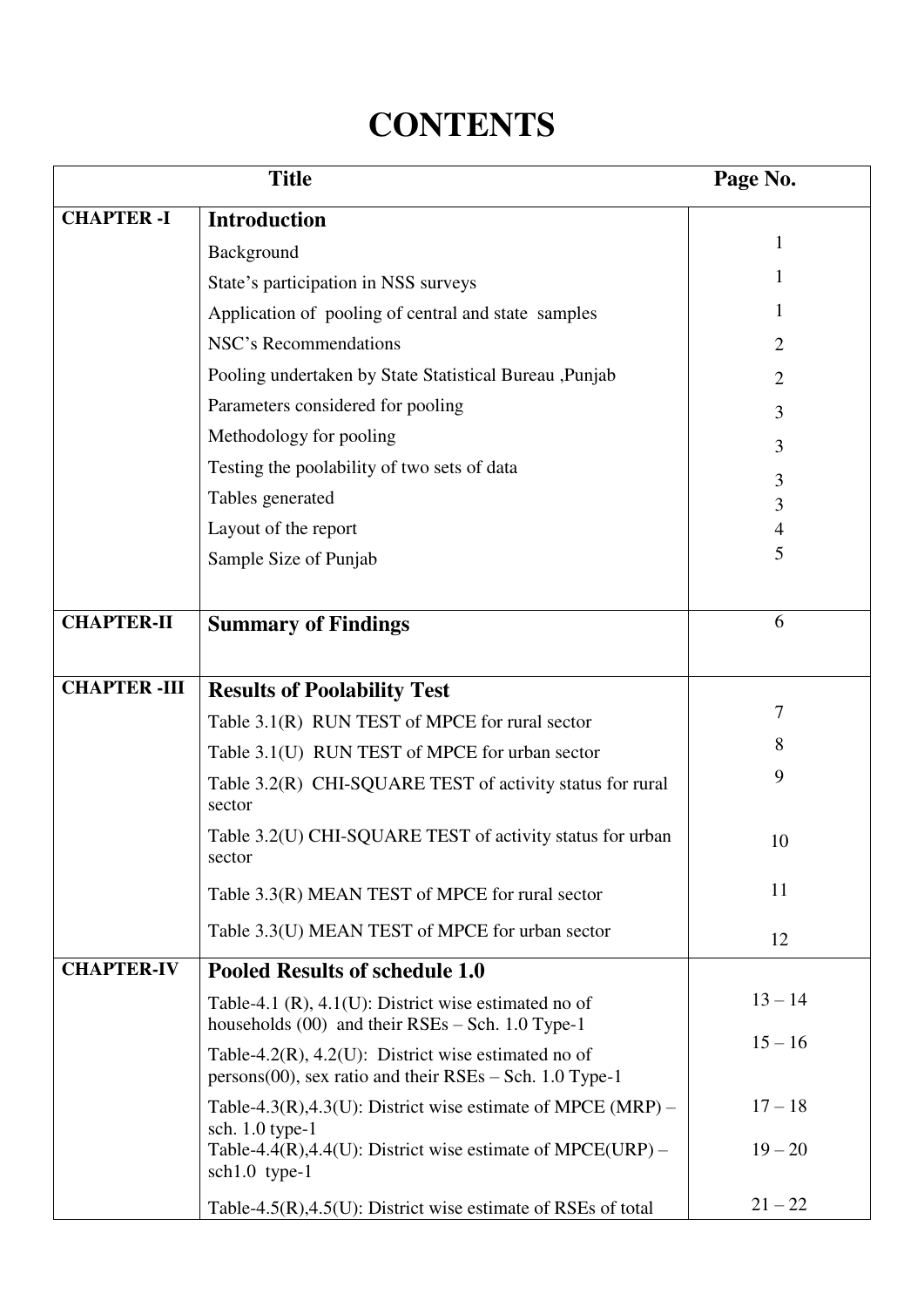|                   | $MPECE$ -sch. 1.0 type-1                                                                                      |           |
|-------------------|---------------------------------------------------------------------------------------------------------------|-----------|
|                   | Table-4.6(R), 4.6(U): District wise estimated no of<br>households $(00)$ and their RSEs - Sch. 1.0 Type-2     | $23 - 24$ |
|                   | Table-4.7(R), 4.7(U): District wise estimated no of persons<br>(00), sex ratio and their RSEs Sch. 1.0 Type-2 | $25 - 26$ |
|                   | Table-4.8 $(R)$ ,4.8 $(U)$ :District wise estimate of MPCE<br>$(MMRP)$ – sch. 1.0 type-2                      | $27 - 28$ |
|                   | Table-4.9: District wise estimate of RSEs of total MPCE–<br>sch. $1.0$ type- $2$                              | 29        |
| <b>CHAPTER-V</b>  | <b>Pooled Results of Schedule 10</b>                                                                          |           |
|                   | Table-5.1(R), $5.1(U)$ : District wise estimated no of<br>persons(00)                                         | $30 - 31$ |
|                   | Table-5.2 $(R)$ , 5.2 $(U)$ : District wise estimate of WPR                                                   | $32 - 33$ |
|                   | Table-5.3(R), 5.3(U): District wise estimate of LFPR                                                          | $34 - 35$ |
|                   | Table-5.4 $(R)$ , 5.4 $(U)$ : District wise estimate of RSE of LFPR                                           | $36 - 37$ |
|                   |                                                                                                               |           |
| <b>APPENDIX-A</b> | Household Consumer Expenditure Sch. 1.0, type I and type II                                                   |           |
| <b>APPENDIX-B</b> | <b>Employment and Unemployment Sch. 10</b>                                                                    |           |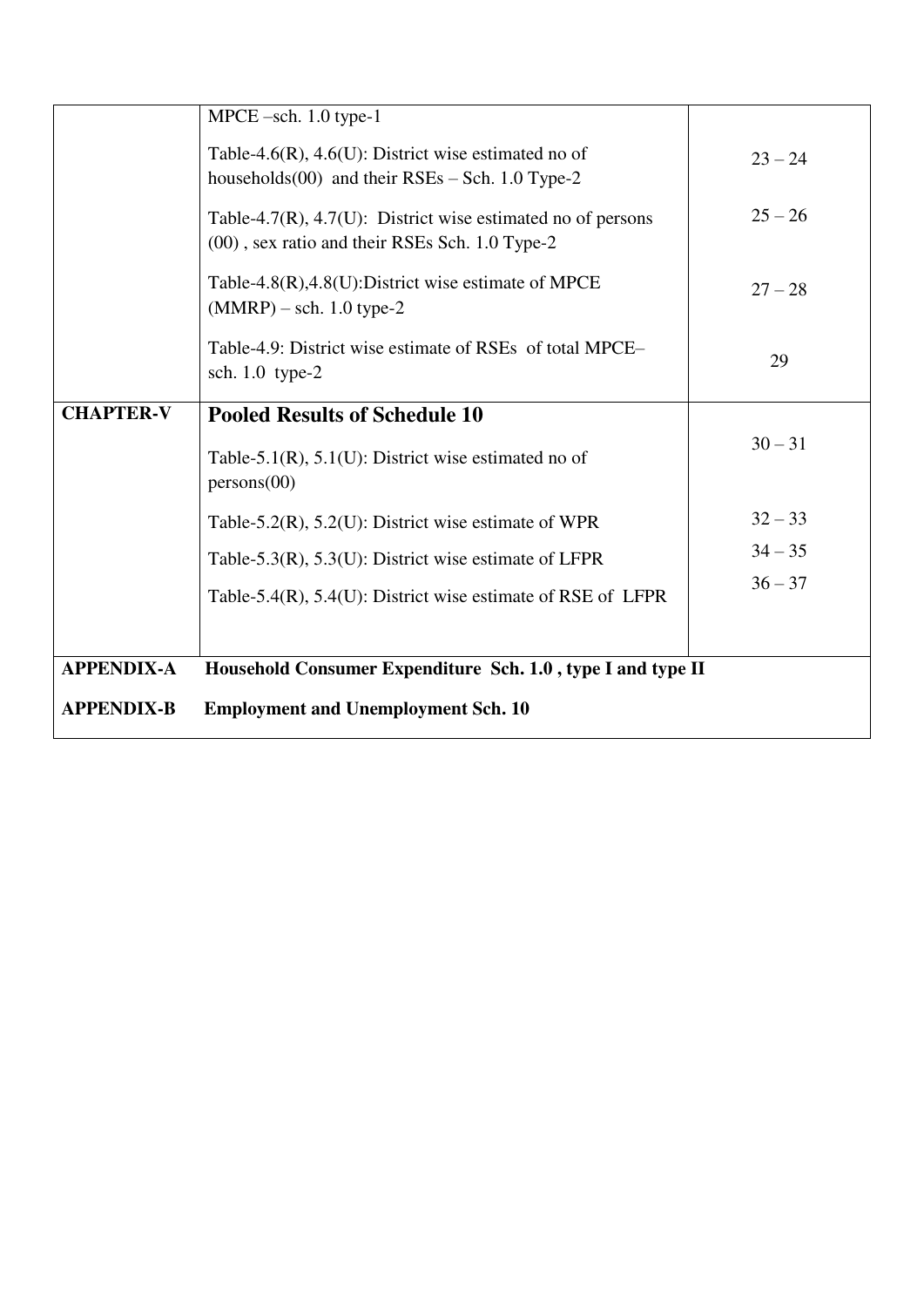### **Chapter-I**

### **Introduction**

### **Background**

 The National Sample Survey Office (NSSO) conduct nationwide survey at regular intervals as part of its "round", each round usually of a year duration covering several topics of current interest. These surveys are conducted by taking a sample of households selected through a scientific design.

 The NSS surveys are planned to generate statistics at state and national level. Although NSS Surveys provide reliable state and national level estimates, but they cannot be used to derive reliable direct estimates at the district level because of small sample size which lead to high level of sampling variability. Ironically there is no regular flow of estimates at further below level. To overcome this difficulty the state DES's were invited to participate with matching samples so as to enable the preparation of estimates at substate level which was not possible with the central sample alone. Thus the sample size will be increased and the pooling of the two sets of data would enable better estimates at lower sub-state level.

 The theoretical framework of pooling and the methodology as well as the issues concerning operational and technical aspects of poolability of central and state sample data was detailed in the report submitted by one of the professional committee constituted by NSC on pooling of central and state sample data under the chairmanship of Professor R. Radhakrishna.

In the  $66<sup>th</sup>$  round survey (July 2009 – June 2010), the information on several correlates of household consumer expenditure and employment and unemployment were gathered in order to reveal the multi dimensional aspects of these indicators in India.

### **State's participation in NSS surveys**

The state of Punjab is participating in the NSS surveys since 14<sup>th</sup> round following idenditical concepts, definitions and procedures as well as by adopting the same sample design as that of NSSO. The sample size of the Punjab is equal to that of central sample called as the state sample. The main purpose of this programme is to pool the two samples and to obtain dependable estimates for regions within the states.

### **Application of pooling of Central and State samples**

The  $73<sup>rd</sup>$  and  $74<sup>th</sup>$  constitutional amendment has brought into existence the democratically elected grassroots institutions of local self governance, with delegated powers, both in rural and urban areas. This has enhanced the demand for local level statistics and necessitated requirement of developing basic capabilities at grass root levels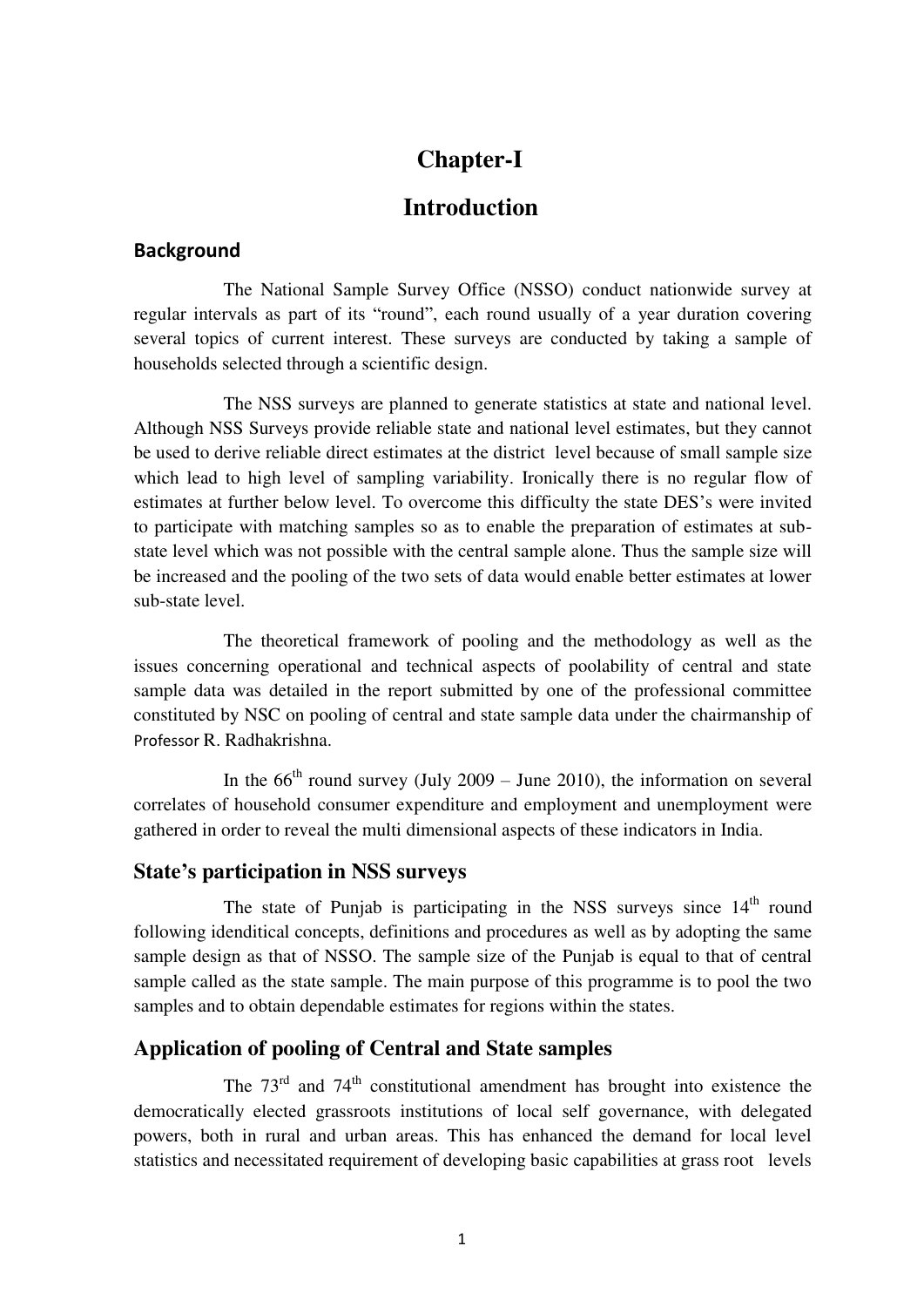to organize such statistics in a harmonious manner. In this context, it is envisioned that the survey resources in overall NSS programme both by Central and State agencies can be more effectively utilized to generate lower level estimates of key indicators at district level. 13th Finance Commission in Para 12.99 of its report, noted that *"Comparable estimates of district income are extremely relevant for measuring intra-state income disparities. This will enable State Governments to effectively plan policy and programme interventions. They could also be used as a parameter for horizontal distribution of fiscal transfers".* The Commission also recommended for granting finance to State Governments, which should be utilized by them for strengthening statistical infrastructure at the district as well as at state level . These requirements are subsequently brought in Institutional framework in the implementation of the  $13<sup>th</sup>$  Finance Commission.

### **National Statistical Commission's (NSC) Recommendations**

 National Statistical Commission (NSC) constituted the committee on pooling of central and state samples in National sample Surveys (NSS) etc. under the Chairmanship of Prof. R. Radhakrishna. The terms of reference of the committee are as follows:-

- Conditions to be fulfilled for pooling of Central and State Sample NSS data.
- $\triangleleft$  Methodology for pooling.
- $\div$  Time frame by which the exercise needs to be completed by each State.
- Generating weighting diagrams from the pooled data at sub-state level for the purpose of consumer price indices (Rural and Urban) including occupation specific indices such as CPI-AL, CPI-IW etc, from the NSS data on consumer expenditure surveys (quinquennial & thin sample).

 The National Statistical Commission in its reports has observed the importance of pooling in the following statement:

 *"The statistical agencies of different State Governments have been participating in the NSS programme and canvassing the same questionnaires in matched samples of households in their respective States following identical concepts, definitions and procedures. Results from the central samples and state sample (s) have occasionally been compared. The main purpose of the programme is to pool the two samples and obtain dependable estimates for regions within the States".* 

### **Pooling undertaken by State Statistical Bureau, Punjab**

 Since NSSO develops its own in-house software for processing the central sample data, in the deliberations of COCSSO held in the past, it was recommended that NSSO should assist the States in terms of providing common Data Entry Software, Tabulation Software, Instruction Manual & Training and hands on practice to DES personnel. NSSO has already started providing this assistance to States. Punjab is using the Data Entry Software, Validation Software, Tabulation Software supplied by the NSSO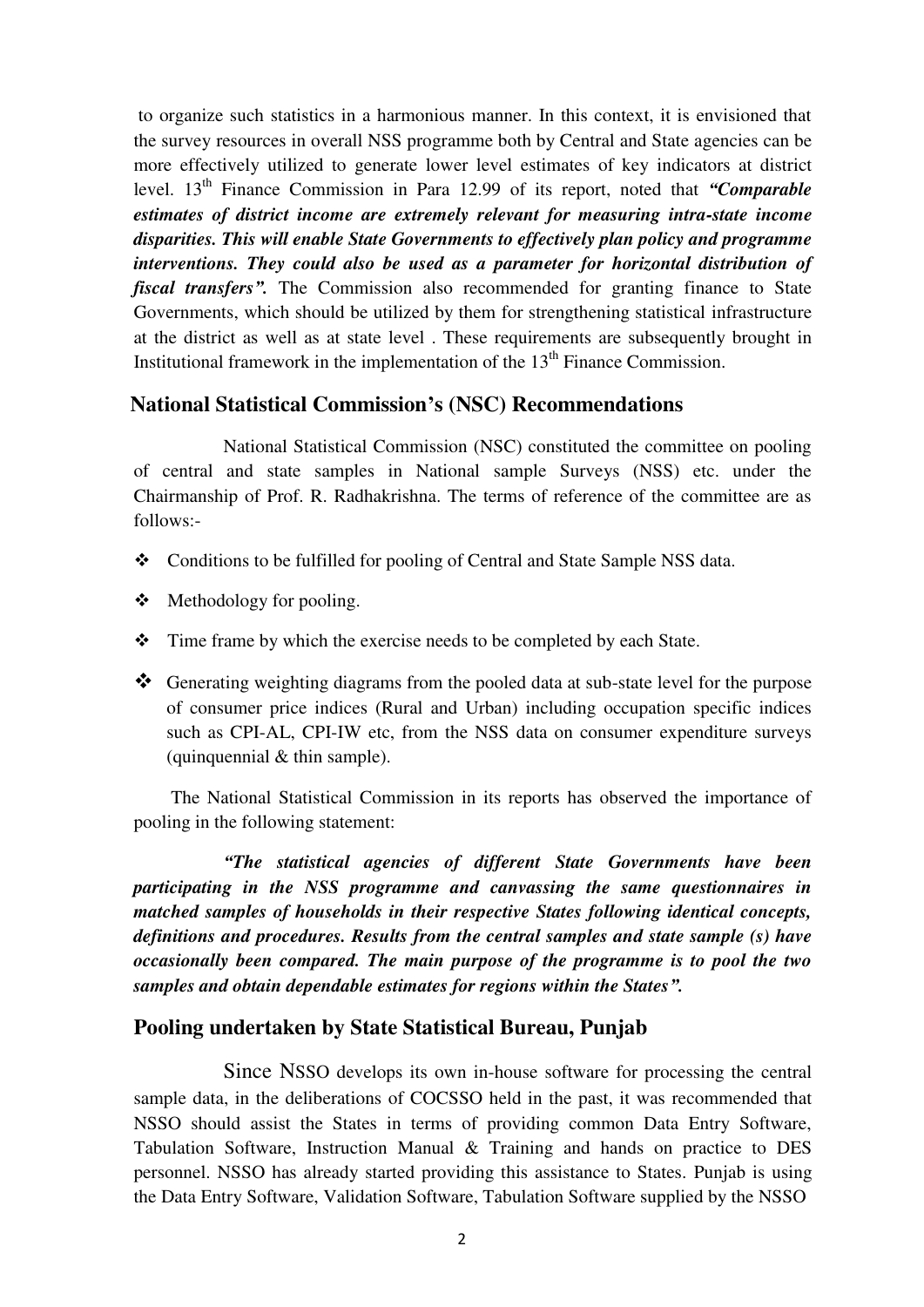(DPD) for data entry, validation and processing of data. Thus there is complete harmony in data processing process for state sample viz a viz with national sample.

 NSS household consumer expenditure survey and employment and unemployment survey of the quinquennial rounds are the two basic sources for distribution of households and population by monthly per capita expenditure (MPCE) class. Expenditure on broad item group of food and non-food by MPCE class and principle activity/Industry wise distribution of work force. These parameters in their respective cross classification have varying degree of precision at national and sub-national levels. This variability in precision is primarily on account of sample counts of observations.

### **Parameters considered for pooling**:

 Considering the smaller sample size at district level following broad parameters were considered for pooling.

- a) MPCE on FOOD, Non-FOOD, and Total MPCE derived from detail item for URP, MRP and MMRP.
- b) Household size, sex.
- c) Activity status principal, subsidiary, weekly, daily and their intensity.
- d) District level quantile class computation.

### **Methodology of pooling:**

Two alternate methods are used in pooling the central and state sample data.

- a) **Weighting by Matching ratio:** Building aggregate estimate of pooled sample in proportion matching ratio m:n of central and state sample aggregate estimate where m and n are the allotted sample for central and state sample separately for rural and urban sector. Building ratio estimate of pooled sample as ratio of aggregate estimates.
- b) **Weighting by inverse of variance:** Ratio estimates are built by weighting the ratio estimate of central and state sample in proportion to inverse of variance of ratio of the central and state sample.

### **Testing the poolability of two sets of data:**

District wise following tests were undertaken.

- a) District wise Wald-Wolfowitz run test for MPCE (URP, MRP,MMRP) for central and state sample [non parametric Z-test]
- b) District wise divergence test for MPCE (URP, MRP,MMRP) between central and state sample [parametric Z-test]
- c) District wise distribution test over employed, unemployed and out of labour force.

### **Tables generated:**

Following Tables were generated for central, state and pooled sample along with RSEs separately for rural and urban sector.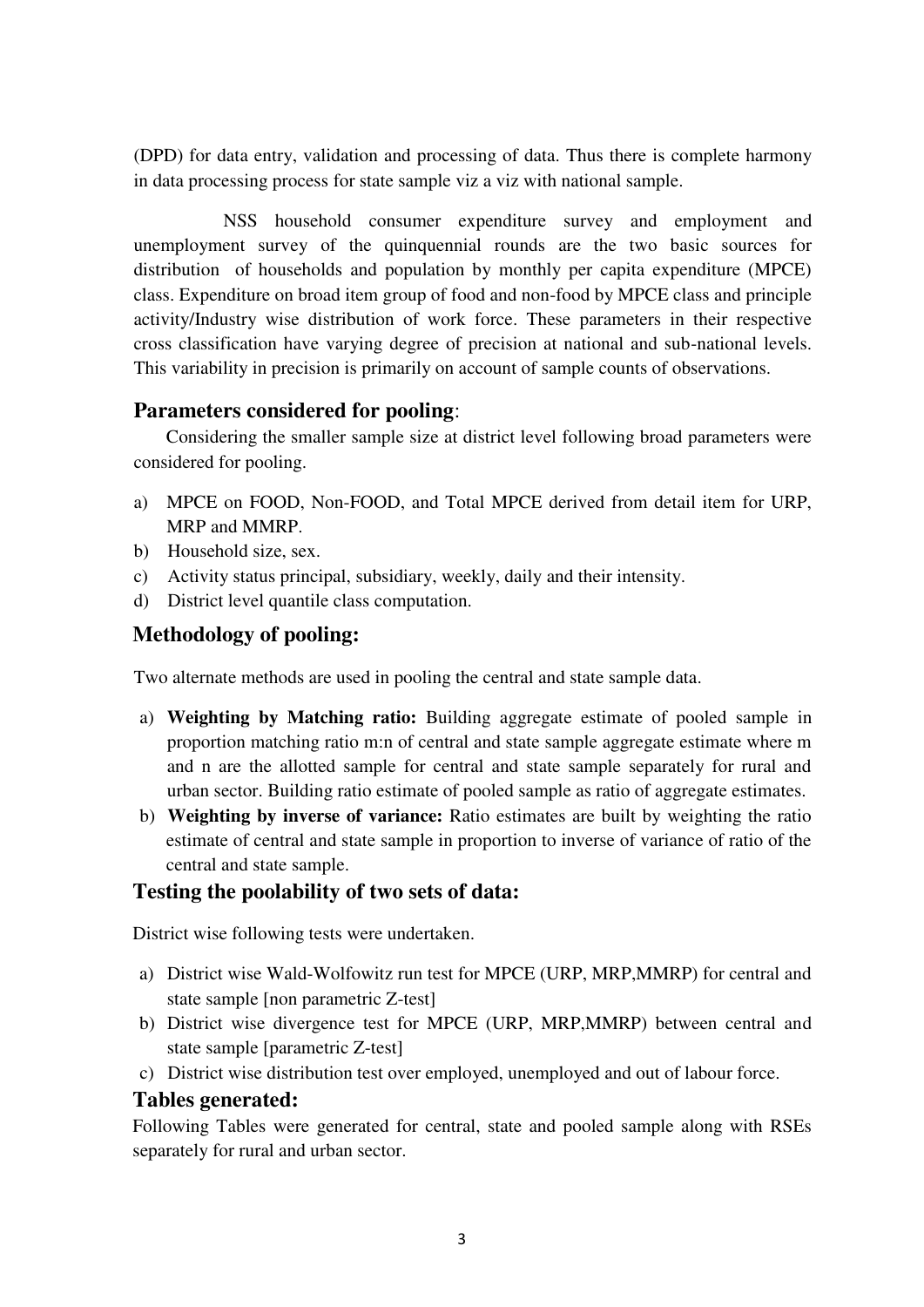- a) District wise estimated number of households and persons by sex and sex ratio and average MPCE (URP, MRP, MMRP) for schedule type-I and II
- b) District wise Value of consumption (Rs.0.00) on food, non-food and total per person for a period of 30 days for each Quantile class of MPCE (URP, MRP and MMRP)
- c) District wise estimated number of person and per 1000 distribution of persons over broad activity status such as self-employed, regular wage-salary, casual-labour, unemployed and out of labour force for male, female and persons of age group 15-24 , 15+ and all age for PS+SS status
- d) District wise estimated number of person and per 1000 distribution of persons over broad activity status such as self-employed, regular wage-salary, casual-labour, unemployed and out of labour force for male, female and persons of age group 15-24 , 15+ and all age for CWS status
- e) District wise estimated number of person and per 1000 distribution of persons over broad activity status such as self-employed, regular wage-salary, casual-labour, unemployed and out of labour force for male, female and persons of age group 15-24 , 15+ and all age for CDS status

### **Layout of the Report**

 This report contains four chapters and two appendices including the present chapter giving the introduction and brief history of the report. A brief summary of finding is given in chapter II, pooled estimates of selected indicators of employment & unemployment and results of poolability test are given in chapter III. Results of poolability test and district level estimates of MPCE (URP, MRP and MMRP) based on pooled sample data related to Sch.1.0 are described in chapter IV. Detailed tables at districts level generated from the pooled data related to Sch.10 are given in chapter V. The scheduled 1.0 Type- I, Type-II and schedule 10 used for collecting information on household consumer expenditure and employment & unemployment are given in Appendix-A & Appendix-B.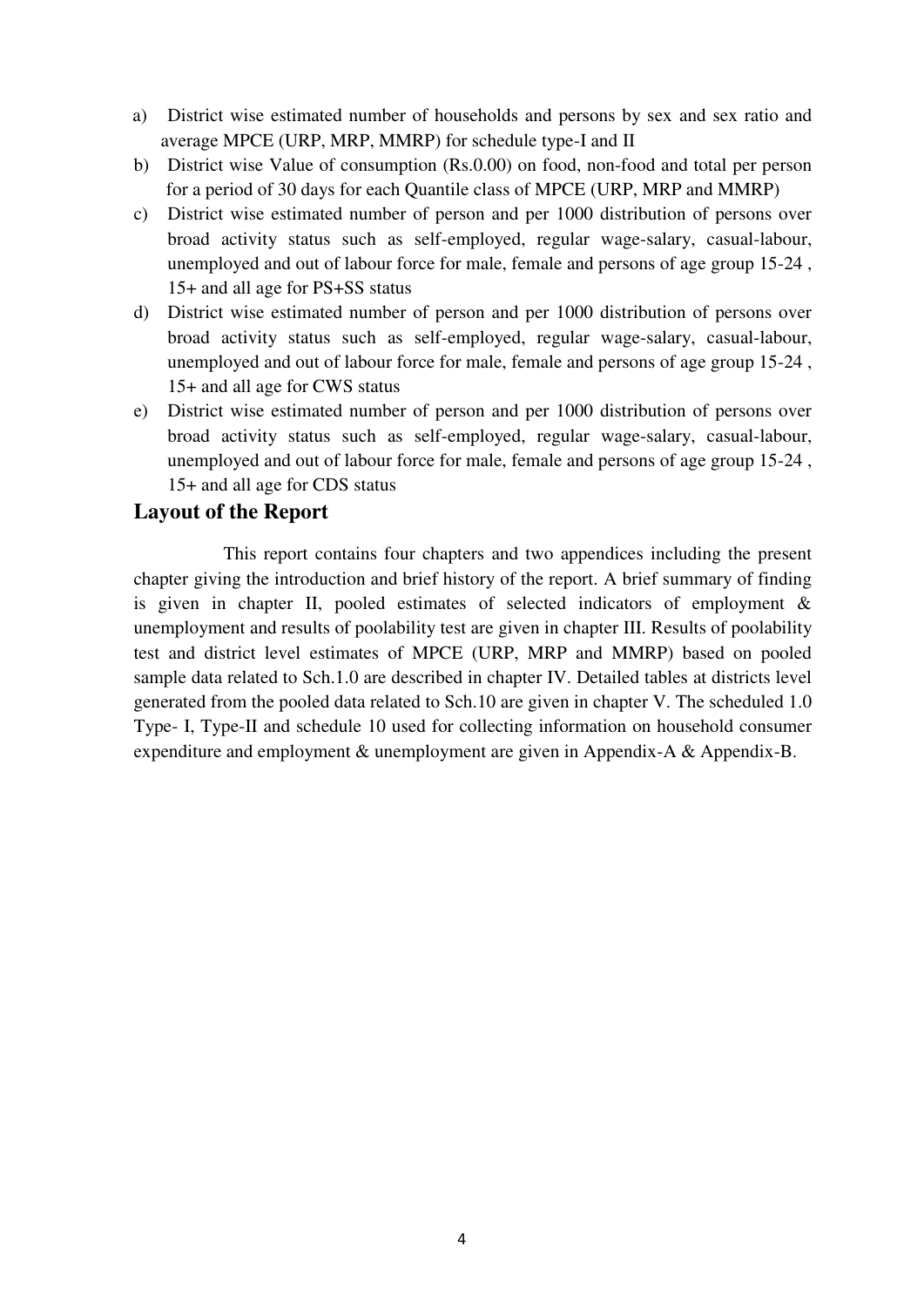## **Sample size of Punjab**

| Punjab-RURAL            |                        |                       |                                   |                        |                       |                                   |  |  |  |
|-------------------------|------------------------|-----------------------|-----------------------------------|------------------------|-----------------------|-----------------------------------|--|--|--|
|                         |                        | <b>Central sample</b> |                                   | <b>State sample</b>    |                       |                                   |  |  |  |
| <b>Schedule</b>         | <b>FSU</b><br>surveyed | <b>HH</b><br>surveyed | <b>Persons</b><br><b>Surveyed</b> | <b>FSU</b><br>surveyed | <b>HH</b><br>surveyed | <b>Persons</b><br><b>Surveyed</b> |  |  |  |
| $1.0$ Type-I            | 196                    | 1560                  | 7832                              | 196                    | 1560                  | 7761                              |  |  |  |
| $1.0$ Type-II           | 196                    | 1558                  | 7979                              | 196                    | 1560<br>7701          |                                   |  |  |  |
| 10                      | 196                    | 1560                  | 7752                              | 196                    | 1560                  | 7603                              |  |  |  |
|                         |                        |                       | Punjab-URBAN                      |                        |                       |                                   |  |  |  |
|                         |                        | <b>Central sample</b> |                                   | <b>State sample</b>    |                       |                                   |  |  |  |
| <b>Schedule</b>         | <b>FSU</b><br>surveyed | <b>HH</b><br>surveyed | <b>Persons</b><br><b>Surveyed</b> | <b>FSU</b><br>surveyed | <b>HH</b><br>surveyed | <b>Persons</b><br><b>Surveyed</b> |  |  |  |
| $\overline{1.0}$ Type-I | 196                    | 1555                  | 6950                              | 196                    | 1560                  | 7241                              |  |  |  |
| $1.0$ Type-II           | 196                    | 1557                  | 6964                              | 196                    | 7308                  |                                   |  |  |  |
| 10                      | 196                    | 1555                  | 6811                              | 196                    | 1560                  | 6989                              |  |  |  |

Total sample size of Punjab State for central and state sample is given below: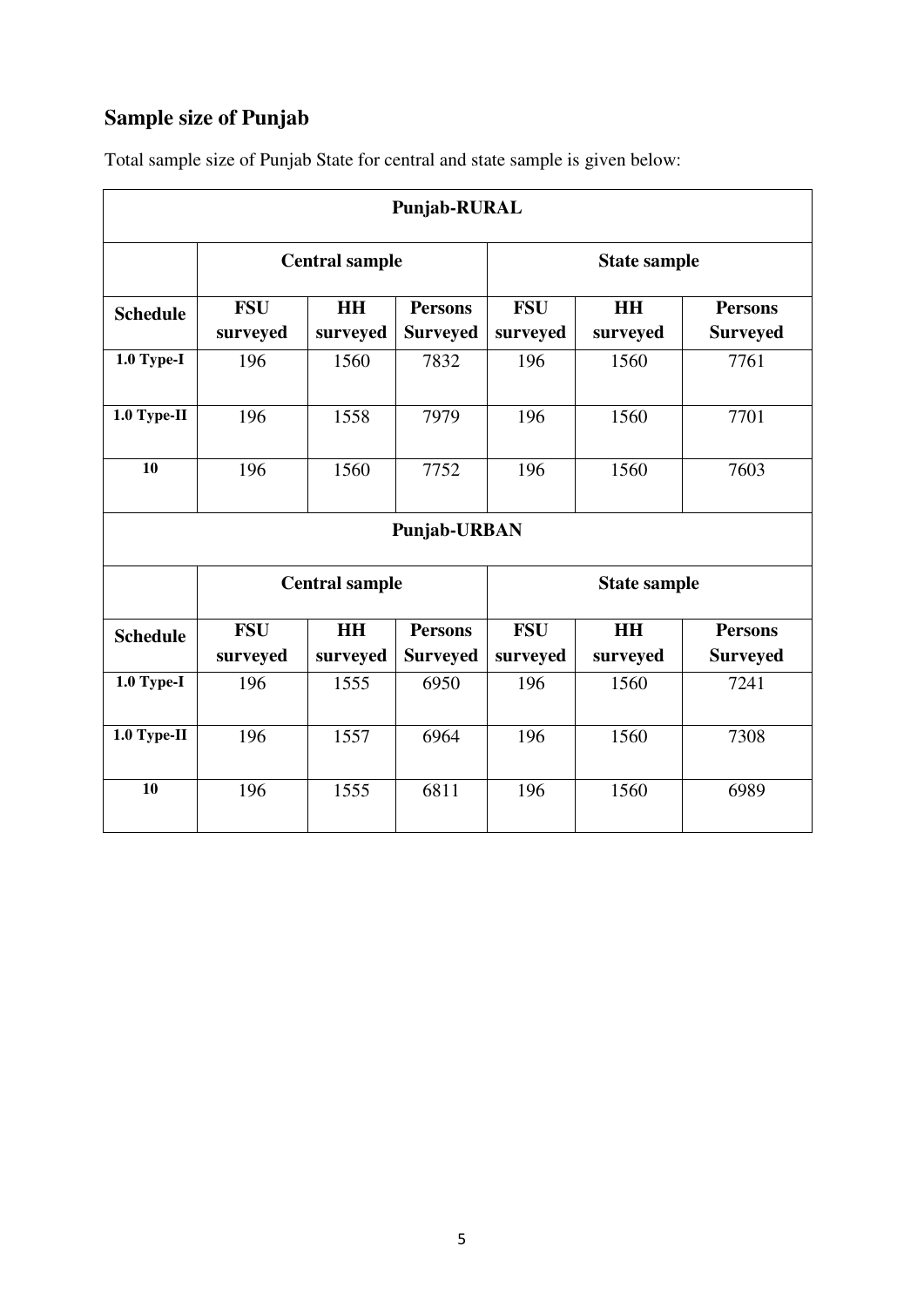## **Chapter-II**

### **Summary of Findings**

Run test (one sided) and Mean test was done over MPCE( URP, MRP, MMRP) for testing the Poolability of central and state sample data for urban and rural. Number of districts for which poolability was rejected by both the above mentioned tests is given below:-

### **Number of Districts for which Poolability was rejected over MPCE by run test using Z statistics (one sided) and Mean test**

| <b>Type</b>     | <b>Sector</b>  |                  |                        |  |  |  |  |  |  |  |  |
|-----------------|----------------|------------------|------------------------|--|--|--|--|--|--|--|--|
|                 | <b>Rural</b>   | Urban            | <b>Total Districts</b> |  |  |  |  |  |  |  |  |
| <b>Run Test</b> |                |                  |                        |  |  |  |  |  |  |  |  |
| <b>URP</b>      | $\overline{4}$ | $\overline{2}$   | 18                     |  |  |  |  |  |  |  |  |
| <b>MRP</b>      | 5              | $\overline{2}$   | 18                     |  |  |  |  |  |  |  |  |
| <b>MMRP</b>     | 5              | $\overline{2}$   | 18                     |  |  |  |  |  |  |  |  |
|                 |                | <b>Mean Test</b> |                        |  |  |  |  |  |  |  |  |
| <b>URP</b>      | 6              | $\overline{2}$   | 18                     |  |  |  |  |  |  |  |  |
| <b>MRP</b>      | $\overline{4}$ | $\overline{2}$   | 18                     |  |  |  |  |  |  |  |  |
| <b>MMRP</b>     | 8              | $\overline{2}$   | 18                     |  |  |  |  |  |  |  |  |

In the above table run test at  $1\%$  critical error the null hypothesis is rejected for 4,5 and 5 rural districts for URP, MRP and MMRP and rejection is 2,2 and 2 in case of urban districts for URP,MRP,MMRP respectively.

In the mean test at 0.5% critical error the null hypothesis is rejected for 6,4 and 8 rural districts for URP, MRP and MMRP and rejection is 2,2 and 2 in case of urban districts respectively.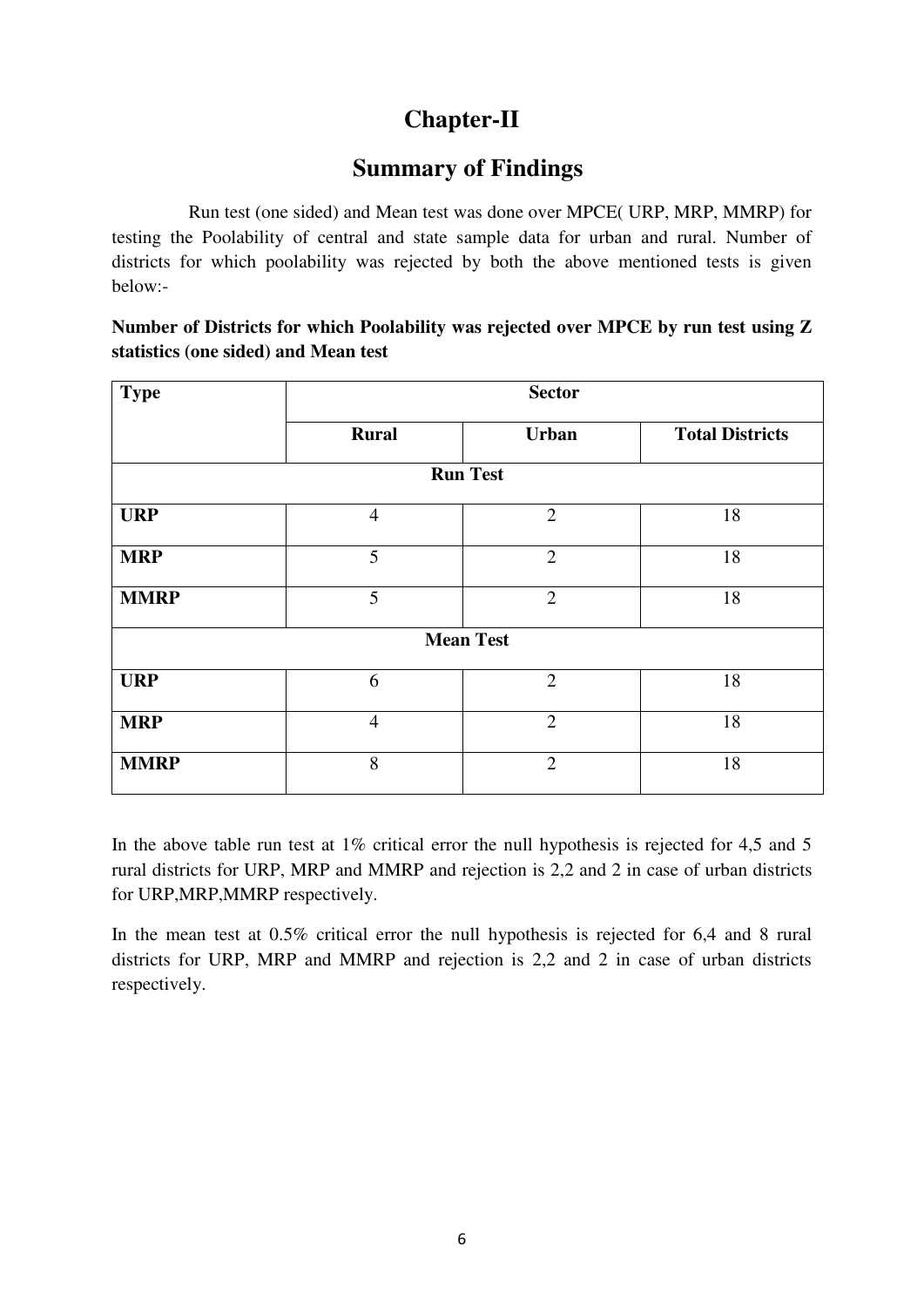## **Chapter-III**

## **Results of Poolability Test**

| Sector: RURAL [SCHEDULE 1.0 TYPE-I and TYPE-II]<br><b>State: PUNJAB</b>                 |                 |                  |                |            |                |            |                |  |  |  |
|-----------------------------------------------------------------------------------------|-----------------|------------------|----------------|------------|----------------|------------|----------------|--|--|--|
| <b>Test Used: RUN TEST</b>                                                              |                 |                  |                |            |                |            |                |  |  |  |
| Table-3.1 (R): District wise result of run test of MPCE(URP,MRP,MMRP) for pooled sample |                 |                  |                |            |                |            |                |  |  |  |
| $Z_{0.01}$ = - 2.33 [one sided test] reject if z-value < $Z_{0.01}$                     |                 |                  |                |            |                |            |                |  |  |  |
| <b>District</b><br><b>URP</b><br><b>MRP</b><br><b>MMRP</b><br><b>Dist</b>               |                 |                  |                |            |                |            |                |  |  |  |
| code                                                                                    | <b>Name</b>     | Z-value          | Accept         | Z-value    | Accept         | Z-value    | Accept         |  |  |  |
|                                                                                         |                 |                  | Y              |            | Y              |            | $\overline{Y}$ |  |  |  |
| $\mathbf{1}$                                                                            | Gurdaspur       | $-1.00269$       |                | $-1.51226$ |                | $-0.8753$  |                |  |  |  |
| $\overline{2}$                                                                          | Amritsar        | $-3.85178$       | $\mathbf N$    | $-5.28623$ | $\mathbf N$    | $-5.04716$ | $\mathbf N$    |  |  |  |
| $\overline{3}$                                                                          | Kapurthala      | $-0.53243$       | $\overline{Y}$ | 1.952245   | $\overline{Y}$ | 0.709907   | $\overline{Y}$ |  |  |  |
| $\overline{4}$                                                                          | Jalandhar       | $-1.39734$       | $\overline{Y}$ | $-1.11333$ | $\overline{Y}$ | $-0.97132$ | $\overline{Y}$ |  |  |  |
| 5                                                                                       | Hoshiarpur      | $-4.63094$       | $\overline{N}$ | $-3.47321$ | $\overline{N}$ | $-4.92037$ | $\overline{N}$ |  |  |  |
| 6                                                                                       | Nawanshar       | $-0.70991$       | $\overline{Y}$ | $-1.06486$ | $\overline{Y}$ | $-1.24234$ | $\overline{Y}$ |  |  |  |
| $\overline{7}$                                                                          | Ropar           | $-6.21169$       | $\mathbf N$    | $-6.9216$  | $\mathbf N$    | $-6.38916$ | $\mathbf N$    |  |  |  |
| 8                                                                                       | Fatehgarh sahib | $\overline{0}$   | $\overline{Y}$ | 1.064861   | $\overline{Y}$ | 2.15008    | $\overline{Y}$ |  |  |  |
| 9                                                                                       | Ludhiana        | $-1.15774$       | $\overline{Y}$ | $\Omega$   | $\overline{Y}$ | $-0.57887$ | $\overline{Y}$ |  |  |  |
| 10                                                                                      | Moga            | $\overline{0}$   | $\overline{Y}$ | 0.354954   | $\overline{Y}$ | $-0.70991$ | $\overline{Y}$ |  |  |  |
| 11                                                                                      | Ferozpur        | $-0.89904$       | Y              | $-0.36696$ | Y              | 1.2293     | Y              |  |  |  |
| 12                                                                                      | Mukatsar        | $\boldsymbol{0}$ | $\overline{Y}$ | $-1.77477$ | $\overline{Y}$ | $-0.35495$ | $\overline{Y}$ |  |  |  |
| 13                                                                                      | Faridkot        | 4.91E-02         | Y              | $-1.42426$ | Y              | 0.417456   | $\overline{Y}$ |  |  |  |
| 14                                                                                      | <b>Bathinda</b> | $-1.67679$       | $\overline{Y}$ | $-3.53824$ | ${\bf N}$      | 0.184668   | $\overline{Y}$ |  |  |  |
| 15                                                                                      | Mansa           | $-2.3072$        | $\overline{Y}$ | $-2.3072$  | Y              | 0.354954   | $\overline{Y}$ |  |  |  |
| 16                                                                                      | Sangrur         | $-3.0059$        | $\overline{N}$ | $-2.50492$ | $\overline{N}$ | $-3.38164$ | $\overline{N}$ |  |  |  |
| 17                                                                                      | Patiala         | $-0.72358$       | Y              | $-1.30245$ | Y              | $-2.89434$ | $\mathbf N$    |  |  |  |
| 18                                                                                      | Mohali          | 4.06E-02         | Y              | $-0.65031$ | $\overline{Y}$ | $-0.99579$ | $\overline{Y}$ |  |  |  |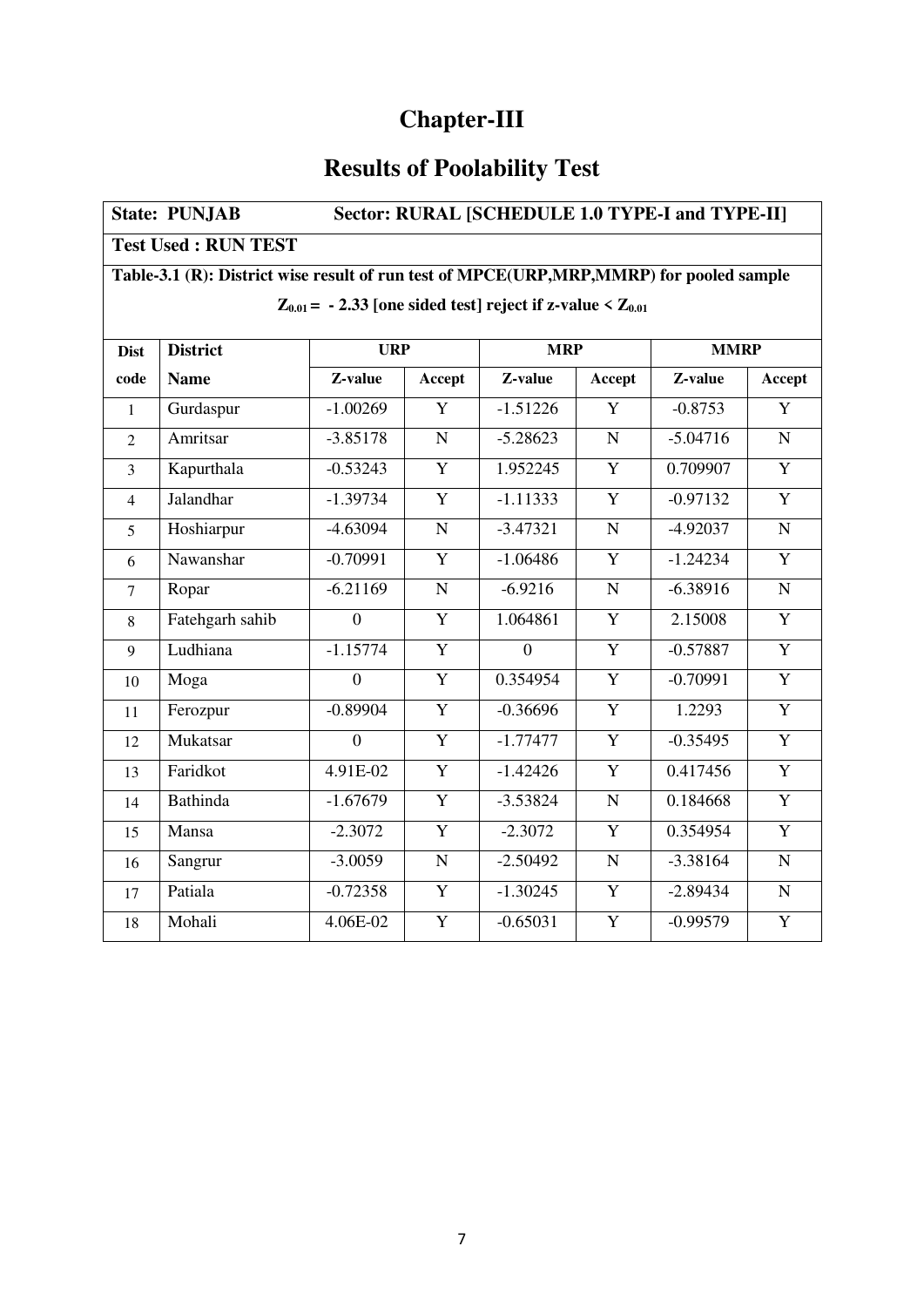### State: PUNJAB Sector: URBAN [SCHEDULE 1.0 TYPE-I and TYPE-II]

**Test Used : RUN TEST** 

### **Table-3.1(U): District wise result of run test of MPCE(URP,MRP,MMRP) for pooled sample**

 **Z**<sub>0.01</sub> = - 2.33 [one sided test] reject if z-value  $\leq Z_{0.01}$ 

| <b>Dist</b>    | <b>District</b> |            | <b>URP</b><br><b>MRP</b> |                | <b>MMRP</b>    |                |                |
|----------------|-----------------|------------|--------------------------|----------------|----------------|----------------|----------------|
| code           | <b>Name</b>     | Z-value    | Accept                   | Z-value        | Accept         | Z-value        | Accept         |
| $\mathbf{1}$   | Gurdaspur       | $-1.44717$ | Y                        | $-0.57887$     | Y              | $-1.44717$     | Y              |
| $\overline{2}$ | Amritsar        | $-1.64444$ | Y                        | $-0.81782$     | Y              | 0.732082       | $\overline{Y}$ |
| $\overline{3}$ | Kapurthala      | $-1.77477$ | Y                        | $-0.35495$     | $\mathbf Y$    | $-1.41981$     | $\mathbf Y$    |
| $\overline{4}$ | Jalandhar       | $-2.58303$ | $\mathbf N$              | $-2.13368$     | Y              | $-1.06531$     | $\overline{Y}$ |
| 5              | Hoshiarpur      | $-2.16095$ | $\overline{Y}$           | $-2.16095$     | $\overline{Y}$ | $-3.26598$     | $\mathbf N$    |
| 6              | Nawanshar       | 0.504016   | $\mathbf{Y}$             | $-0.50402$     | $\overline{Y}$ | $-1.51205$     | $\mathbf Y$    |
| $\overline{7}$ | Ropar           | $-0.3935$  | $\overline{Y}$           | 0.1574         | Y              | $-0.11805$     | $\overline{Y}$ |
| 8              | Fatehgarh sahib | $-4.84352$ | $\overline{\bf N}$       | $-2.89927$     | $\mathbf N$    | $-2.77784$     | $\mathbf N$    |
| 9              | Ludhiana        | 0.718135   | $\mathbf Y$              | $-0.26489$     | Y              | 0.539403       | $\mathbf Y$    |
| 10             | Moga            | 4.06E-02   | $\overline{Y}$           | $-1.34127$     | $\overline{Y}$ | $-0.82305$     | $\overline{Y}$ |
| 11             | Ferozpur        | 0.289434   | $\overline{Y}$           | $-0.28943$     | $\overline{Y}$ | $-0.28943$     | $\overline{Y}$ |
| 12             | Mukatsar        | $-0.17748$ | $\mathbf{Y}$             | $-1.95224$     | Y              | $-1.24234$     | $\overline{Y}$ |
| 13             | Faridkot        | $-0.35495$ | Y                        | $\overline{0}$ | Y              | $\overline{0}$ | Y              |
| 14             | <b>Bathinda</b> | $-0.88738$ | $\overline{Y}$           | $-1.24234$     | $\overline{Y}$ | $-1.59729$     | $\overline{Y}$ |
| 15             | Mansa           | $-0.50402$ | Y                        | $-0.50402$     | Y              | 1.512048       | Y              |
| 16             | Sangrur         | $-0.57887$ | Y                        | $-0.14472$     | Y              | $-0.14472$     | $\overline{Y}$ |
| 17             | Patiala         | $-0.8683$  | Y                        | $-4.34151$     | $\mathbf N$    | $-1.44717$     | $\overline{Y}$ |
| 18             | Mohali          | 0.177477   | Y                        | 0.709907       | $\mathbf Y$    | 1.242338       | $\mathbf Y$    |
|                |                 |            |                          |                |                |                |                |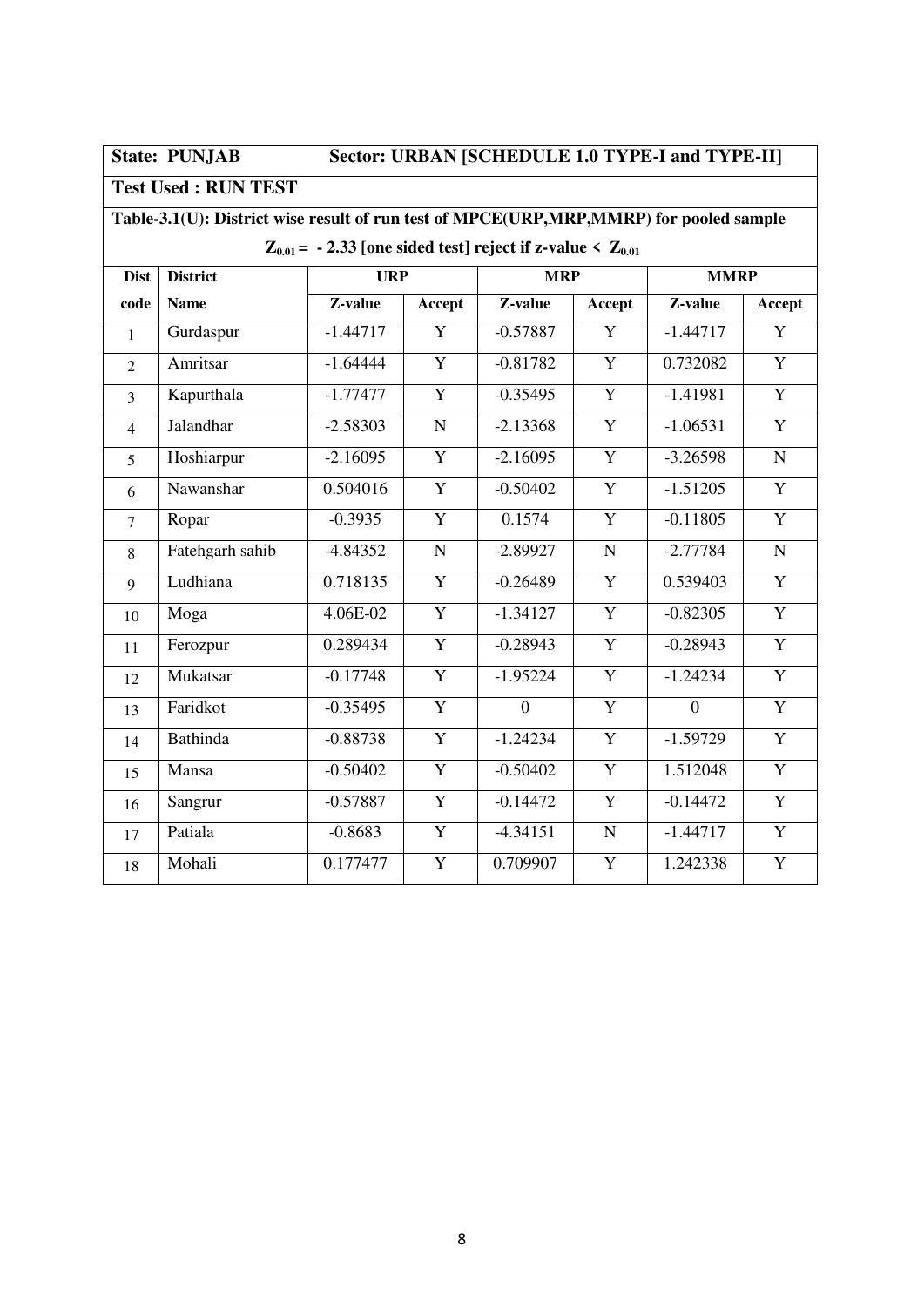### **State: PUNJAB Sector: RURAL [SCHEDULE 10]**

### **Test Used : CHI-SQUARE TEST**

**Table-3.2 (R): District wise chi-square value of distribution of persons over worker, unemployed and out of labour force for pooled sample.**  $x^2_{0,01} = 9.21$  df = 2 [one sided test]

**reject if**  $x^2$ -value >  $x^2_{0.01}$ **Dist code District Name PS+SS CWS CDS**  $\chi^2$ **-value** Accept  $\chi^2$ -value Accept  $\chi^2$ -value Accept  $\begin{array}{c|c|c|c|c|c|c|c} \hline \end{array}$ 14.79304 N 52.40379 N 20.95942 N 2 Amritsar 20.29444 N 37.20707 N 12.74738 N 3 | Kapurthala | 1.376496 | Y | 3.314936 | Y | 1.958656 | Y 4 Jalandhar 13.371698 Y 7.906484 Y 8.210531 Y 5 Hoshiarpur | 18.20105 | N | 19.88304 | N | 16.37035 | N 6 Nawanshar | 7.130581 | Y | 8.959 | Y | 2.59504 | Y <sup>7</sup>Ropar 3.286111 Y 7.769198 Y 7.254429 Y 8 Fatehgarh sahib 14.38275 | N | 14.30434 | N | 7.976825 | Y <sup>9</sup>Ludhiana 20.50054 N 21.84778 N 18.56678 N  $10$  Moga 27.78814 N 12.45272 N 28.88322 N 11 Ferozpur 15.23427 N 16.46527 N 12.37381 N 12 Mukatsar | 9.20437 | Y | 16.66728 | N | 9.130805 | Y 13 Faridkot | 19.07747 | N | 42.71103 | N | 45.63492 | N 14 Bathinda 15.5147 | N 38.66933 | N 14.89295 | N 15 Mansa 15 31.15678 N 42.77626 N 10.59641 N 16 Sangrur | 56.63944 | N | 40.05885 | N | 51.59119 | N 17 Patiala 125.8449 N 34.36126 N 6.897755 Y 18 Mohali 16.18376 N 14.35136 N 17.21642 N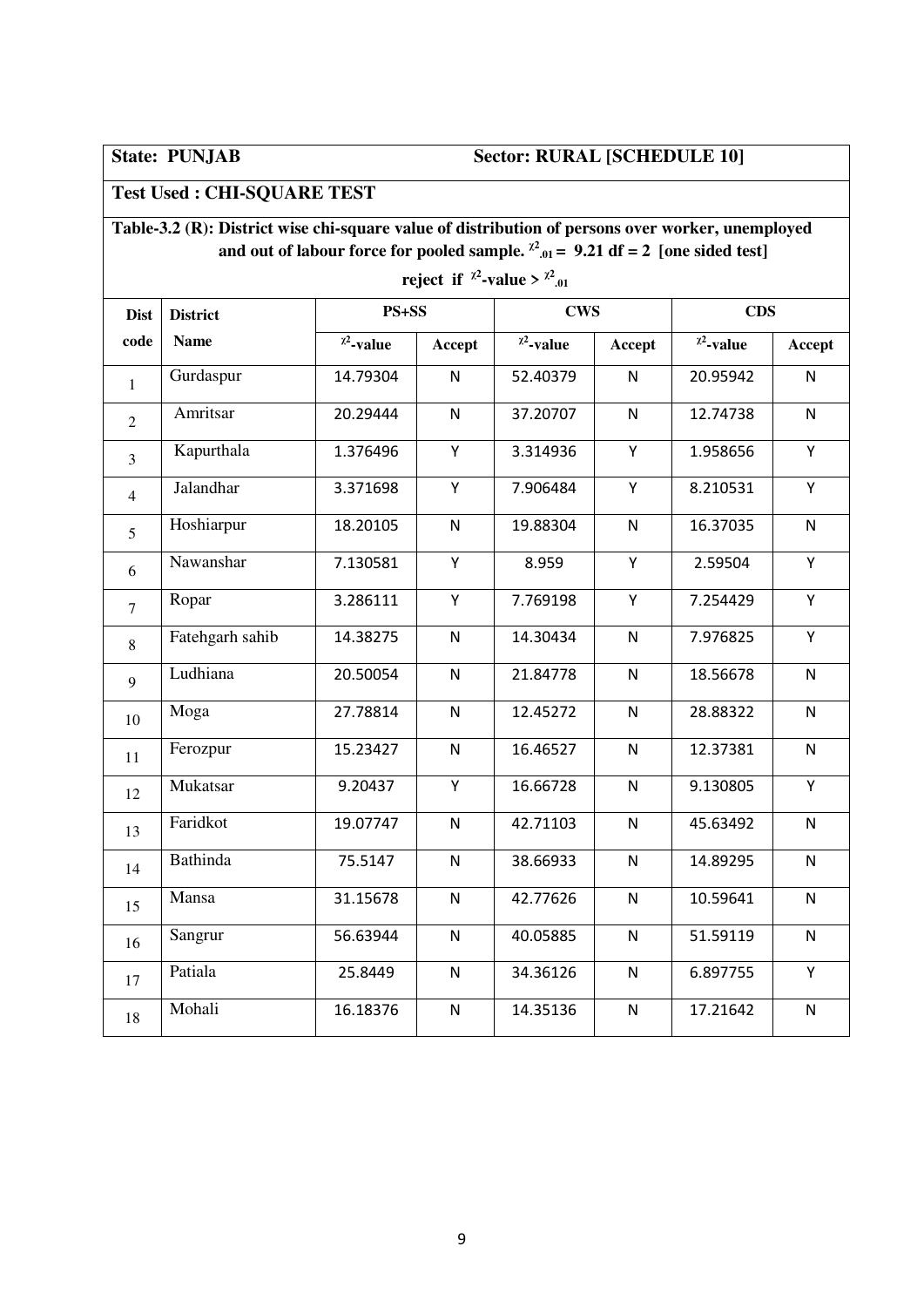## **State: PUNJAB Sector: URBAN [SCHEDULE 10]**

## **Test Used : CHI-SQUARE TEST**

| Table-3.2 (U): District wise chi-square value of distribution of persons over worker, unemployed |
|--------------------------------------------------------------------------------------------------|
| and out of labour force for pooled sample. $^{22}$ $_{01}$ = 9.21 df = 2 [one sided test]        |

| reject if <sup><math>k^2</math></sup> -value > $k^2_{01}$ |                 |                 |              |              |              |                 |           |  |  |  |  |
|-----------------------------------------------------------|-----------------|-----------------|--------------|--------------|--------------|-----------------|-----------|--|--|--|--|
| <b>Dist</b>                                               | <b>District</b> | $PS + SS$       |              | <b>CWS</b>   |              | <b>CDS</b>      |           |  |  |  |  |
| code                                                      | <b>Name</b>     | $\chi^2$ -value | Accept       | $x^2$ -value | Accept       | $\chi^2$ -value | Accept    |  |  |  |  |
| 1                                                         | Gurdaspur       | 13.68701        | N            | 27.36543     | N            | 11.91248        | N         |  |  |  |  |
| $\overline{2}$                                            | Amritsar        | 32.33288        | $\mathsf{N}$ | 47.90358     | $\mathsf{N}$ | 45.98754        | N         |  |  |  |  |
| $\overline{3}$                                            | Kapurthala      | 4.952502        | Υ            | 8.41927      | Y            | 2.114642        | Y         |  |  |  |  |
| $\overline{4}$                                            | Jalandhar       | 15.47064        | $\mathsf{N}$ | 20.19387     | ${\sf N}$    | 21.25022        | ${\sf N}$ |  |  |  |  |
| 5                                                         | Hoshiarpur      | 45.89827        | $\mathsf{N}$ | 27.79797     | $\mathsf{N}$ | 44.34066        | N         |  |  |  |  |
| 6                                                         | Nawanshar       | 5.444834        | Υ            | 4.132877     | Υ            | 6.376972        | Y         |  |  |  |  |
| $\overline{7}$                                            | Ropar           | 7.751361        | Υ            | 6.359466     | Υ            | 9.373949        | N         |  |  |  |  |
| 8                                                         | Fatehgarh sahib | 5.31902         | Υ            | 20.95068     | $\mathsf{N}$ | 5.262598        | Y         |  |  |  |  |
| $\overline{Q}$                                            | Ludhiana        | 8.849729        | Υ            | 157.3713     | $\mathsf{N}$ | 19.7722         | N         |  |  |  |  |
| 10                                                        | Moga            | 0.907675        | Υ            | 17.31641     | $\mathsf{N}$ | 14.52396        | N         |  |  |  |  |
| 11                                                        | Ferozpur        | 7.069921        | Υ            | 16.68419     | $\mathsf{N}$ | 15.46037        | N         |  |  |  |  |
| 12                                                        | Mukatsar        | 1.23775         | Υ            | 4.037039     | Υ            | 3.127712        | Υ         |  |  |  |  |
| 13                                                        | Faridkot        | 12.71148        | N            | 15.70856     | $\mathsf{N}$ | 9.704191        | N         |  |  |  |  |
| 14                                                        | <b>Bathinda</b> | 19.8337         | $\mathsf{N}$ | 16.71634     | N            | 13.64516        | N         |  |  |  |  |
| 15                                                        | Mansa           | 22.27289        | $\mathsf{N}$ | 10.13248     | $\mathsf{N}$ | 15.91302        | N         |  |  |  |  |
| 16                                                        | Sangrur         | 18.54077        | N            | 7.036606     | Y            | 21.51521        | N.        |  |  |  |  |
| 17                                                        | Patiala         | 15.19765        | $\mathsf{N}$ | 22.42321     | $\mathsf{N}$ | 19.02143        | N         |  |  |  |  |
| 18                                                        | Mohali          | 3.772507        | Υ            | 3.328322     | Υ            | 4.658727        | Υ         |  |  |  |  |

*x*-*x*<sub>2</sub>*<i>x***<sub>2</sub>** *x***<sub>2</sub>**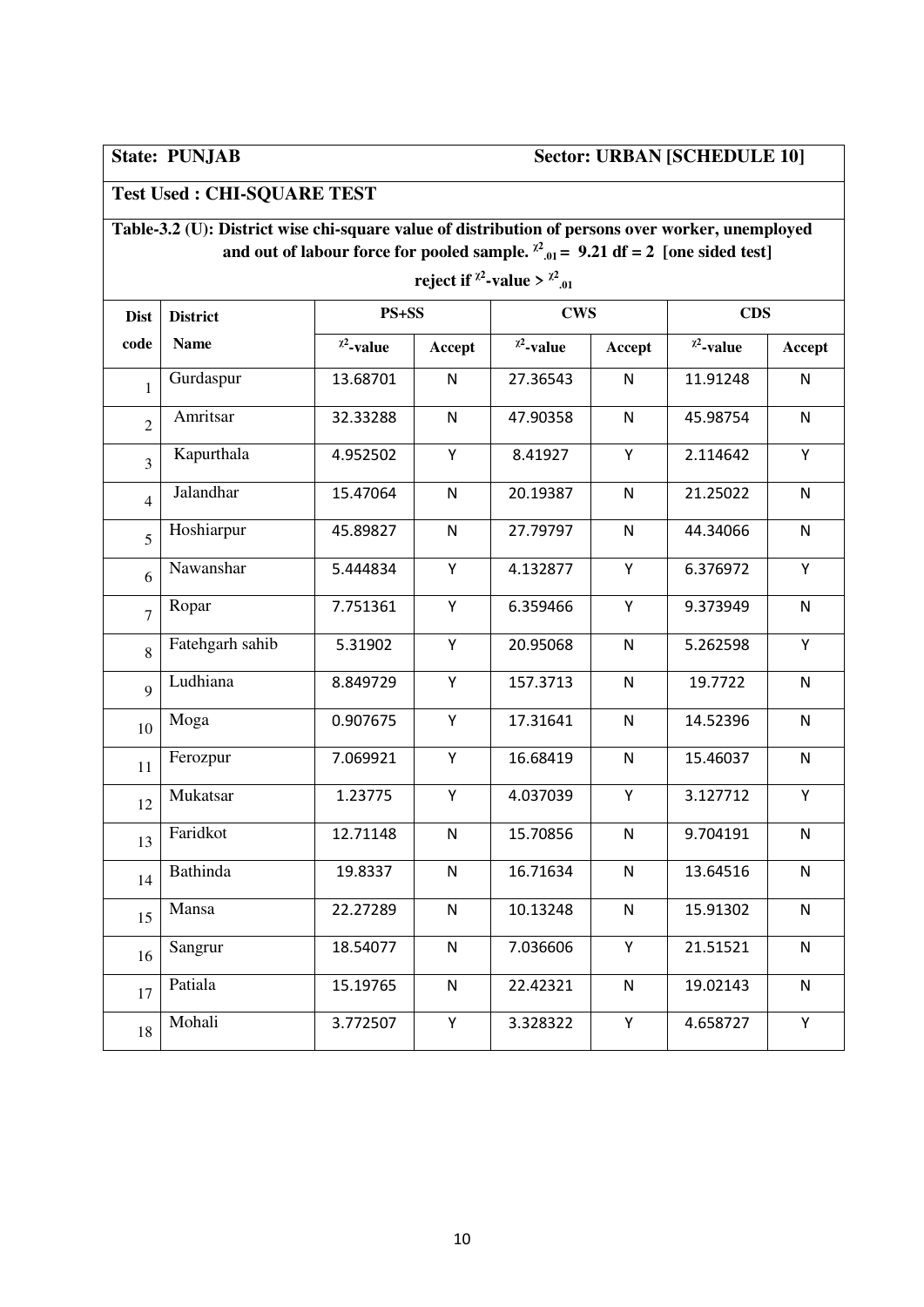## **State: PUNJAB Sector: RURAL [SCHEDULE 1.0 TYPE-I and TYPE-II]**

### **Test Used : MEAN TEST**

## **Table-3.3(R): District wise test of MPCE difference(URP,MRP,MMRP) for pooled sample**

| <b>Dist</b>    | <b>District</b> | <b>URP</b> |                | <b>MRP</b> |                | <b>MMRP</b> |                |
|----------------|-----------------|------------|----------------|------------|----------------|-------------|----------------|
| code           | <b>Name</b>     | Z-value    | Accept         | Z-value    | Accept         | Z-value     | Accept         |
| $\mathbf{1}$   | Gurdaspur       | 1.290563   | Y              | 1.393346   | Y              | 1.20244     | Y              |
| $\overline{2}$ | Amritsar        | 3.351576   | ${\bf N}$      | 2.45717    | Y              | 4.19401     | ${\bf N}$      |
| $\overline{3}$ | Kapurthala      | 1.277656   | $\overline{Y}$ | 1.827258   | $\overline{Y}$ | 1.01975     | $\overline{Y}$ |
| $\overline{4}$ | Jalandhar       | 3.353344   | ${\bf N}$      | 7.805013   | $\mathbf N$    | 5.75422     | $\overline{N}$ |
| 5              | Hoshiarpur      | 0.330935   | Y              | 1.992981   | Y              | 6.31598     | ${\bf N}$      |
| 6              | Nawanshar       | 0.360501   | Y              | 0.612287   | Y              | 0.67933     | $\mathbf Y$    |
| $\overline{7}$ | Ropar           | 8.318491   | $\mathbf N$    | 58.96397   | ${\bf N}$      | 3.95874     | $\overline{N}$ |
| 8              | Fatehgarh sahib | 1.211670   | $\overline{Y}$ | 1.131251   | $\overline{Y}$ | 1.47164     | $\overline{Y}$ |
| 9              | Ludhiana        | 0.215351   | $\overline{Y}$ | 0.959699   | $\overline{Y}$ | 0.15201     | $\overline{Y}$ |
| 10             | Moga            | 0.768817   | $\mathbf Y$    | 1.526002   | $\mathbf Y$    | 1.94300     | $\overline{Y}$ |
| 11             | Ferozpur        | 2.365783   | $\mathbf Y$    | 0.399713   | Y              | 0.08182     | $\mathbf Y$    |
| 12             | Mukatsar        | 1.378144   | $\overline{Y}$ | 1.339296   | $\overline{Y}$ | 0.00505     | $\overline{Y}$ |
| 13             | Faridkot        | 1.048491   | $\overline{Y}$ | 0.050111   | Y              | 3.18912     | ${\bf N}$      |
| 14             | <b>Bathinda</b> | 8.542502   | ${\bf N}$      | 3.659088   | ${\bf N}$      | 1.07757     | $\overline{Y}$ |
| 15             | Mansa           | 3.020784   | ${\bf N}$      | 1.613651   | $\mathbf Y$    | 1.46364     | $\overline{Y}$ |
| 16             | Sangrur         | 0.010838   | $\mathbf Y$    | 1.793744   | $\mathbf Y$    | 5.30139     | ${\bf N}$      |
| 17             | Patiala         | 8.908967   | ${\bf N}$      | 6.029312   | ${\bf N}$      | 2.83976     | $\overline{N}$ |
| 18             | Mohali          | 1.173613   | $\mathbf Y$    | 0.358727   | $\mathbf Y$    | 1.22261     | $\overline{Y}$ |
| All            | Punjab          | 1.946707   | $\mathbf{Y}$   | 2.480771   | $\mathbf Y$    | 2.95871     | $\mathbf N$    |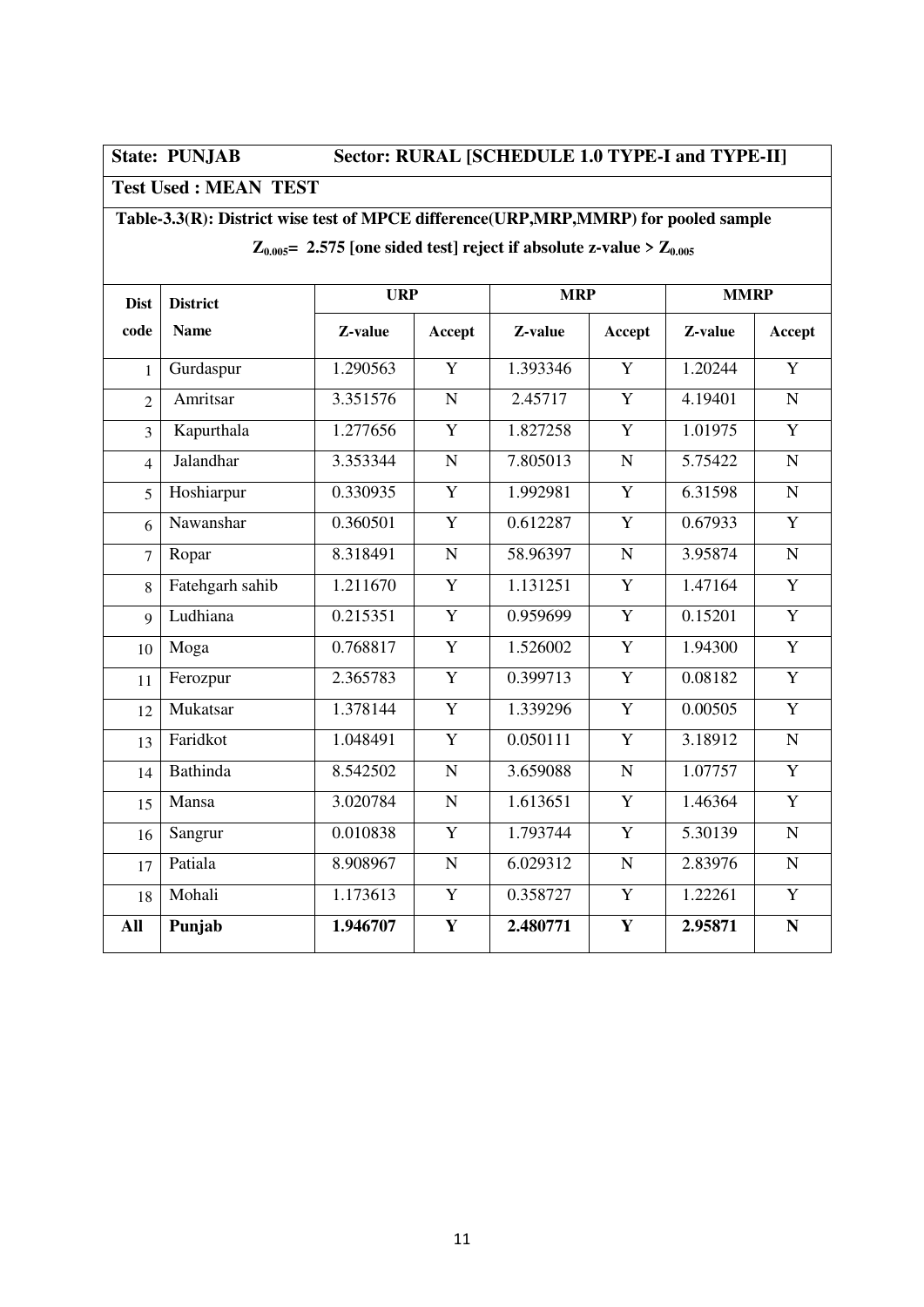## **State: PUNJAB Sector: URBAN [SCHEDULE 1.0 TYPE-I and TYPE-II]**

### **Test Used : MEAN TEST**

## **Table-3.3(U): District wise test of MPCE difference(URP,MRP,MMRP) for pooled sample**

| $Z_{0.005}$ = 2.575 [one sided test] reject if absolute z-value > $Z_{0.005}$ |  |
|-------------------------------------------------------------------------------|--|
|-------------------------------------------------------------------------------|--|

| <b>Dist</b>    | <b>District</b> | <b>URP</b> |                | <b>MRP</b> |                | <b>MMRP</b> |                |
|----------------|-----------------|------------|----------------|------------|----------------|-------------|----------------|
| code           | <b>Name</b>     | Z-value    | Accept         | Z-value    | Accept         | Z-value     | Accept         |
| 1              | Gurdaspur       | 1.770027   | Y              | 3.052975   | ${\bf N}$      | 3.65028     | ${\bf N}$      |
| $\overline{2}$ | Amritsar        | 0.441504   | $\mathbf Y$    | 0.554423   | Y              | 0.69867     | $\mathbf Y$    |
| $\overline{3}$ | Kapurthala      | 0.916733   | $\overline{Y}$ | 0.838566   | $\overline{Y}$ | 0.82027     | $\overline{Y}$ |
| $\overline{4}$ | Jalandhar       | 1.437893   | $\mathbf Y$    | 1.250857   | Y              | 2.10520     | $\overline{Y}$ |
| 5              | Hoshiarpur      | 0.869481   | $\mathbf Y$    | 1.8758     | $\mathbf Y$    | 0.57294     | $\mathbf Y$    |
| 6              | Nawanshar       | 0.513493   | $\mathbf Y$    | 0.665304   | Y              | 0.09801     | $\overline{Y}$ |
| 7              | Ropar           | 10.059477  | $\mathbf N$    | 0.869732   | $\mathbf Y$    | 0.88322     | $\mathbf Y$    |
| 8              | Fatehgarh sahib | 10.350058  | $\mathbf N$    | 8.167039   | ${\bf N}$      | 5.17547     | $\mathbf N$    |
| $\overline{9}$ | Ludhiana        | 0.824184   | $\mathbf Y$    | 0.743718   | Y              | 0.65692     | $\overline{Y}$ |
| 10             | Moga            | 0.283605   | Y              | 0.614717   | Y              | 0.11280     | $\overline{Y}$ |
| 11             | Ferozpur        | 0.224602   | $\mathbf Y$    | 0.085817   | Y              | 0.15606     | $\overline{Y}$ |
| 12             | Mukatsar        | 0.071923   | $\mathbf Y$    | 0.82142    | $\mathbf Y$    | 0.40946     | $\overline{Y}$ |
| 13             | Faridkot        | 0.462878   | $\overline{Y}$ | 0.291167   | $\overline{Y}$ | 1.70508     | $\overline{Y}$ |
| 14             | Bathinda        | 0.267188   | $\mathbf Y$    | 0.610356   | $\overline{Y}$ | 0.25288     | $\overline{Y}$ |
| 15             | Mansa           | 0.091089   | $\overline{Y}$ | 0.260233   | $\overline{Y}$ | 0.54243     | $\overline{Y}$ |
| 16             | Sangrur         | 0.285090   | $\overline{Y}$ | 0.329917   | $\overline{Y}$ | 0.01029     | $\overline{Y}$ |
| 17             | Patiala         | 1.339149   | $\overline{Y}$ | 1.639889   | $\overline{Y}$ | 2.13128     | $\overline{Y}$ |
| 18             | Mohali          | 0.986228   | $\overline{Y}$ | 0.410942   | $\overline{Y}$ | 0.64075     | $\overline{Y}$ |
| All            | Punjab          | 0.903724   | $\mathbf Y$    | 1.26391    | Y              | 0.11174     | $\mathbf Y$    |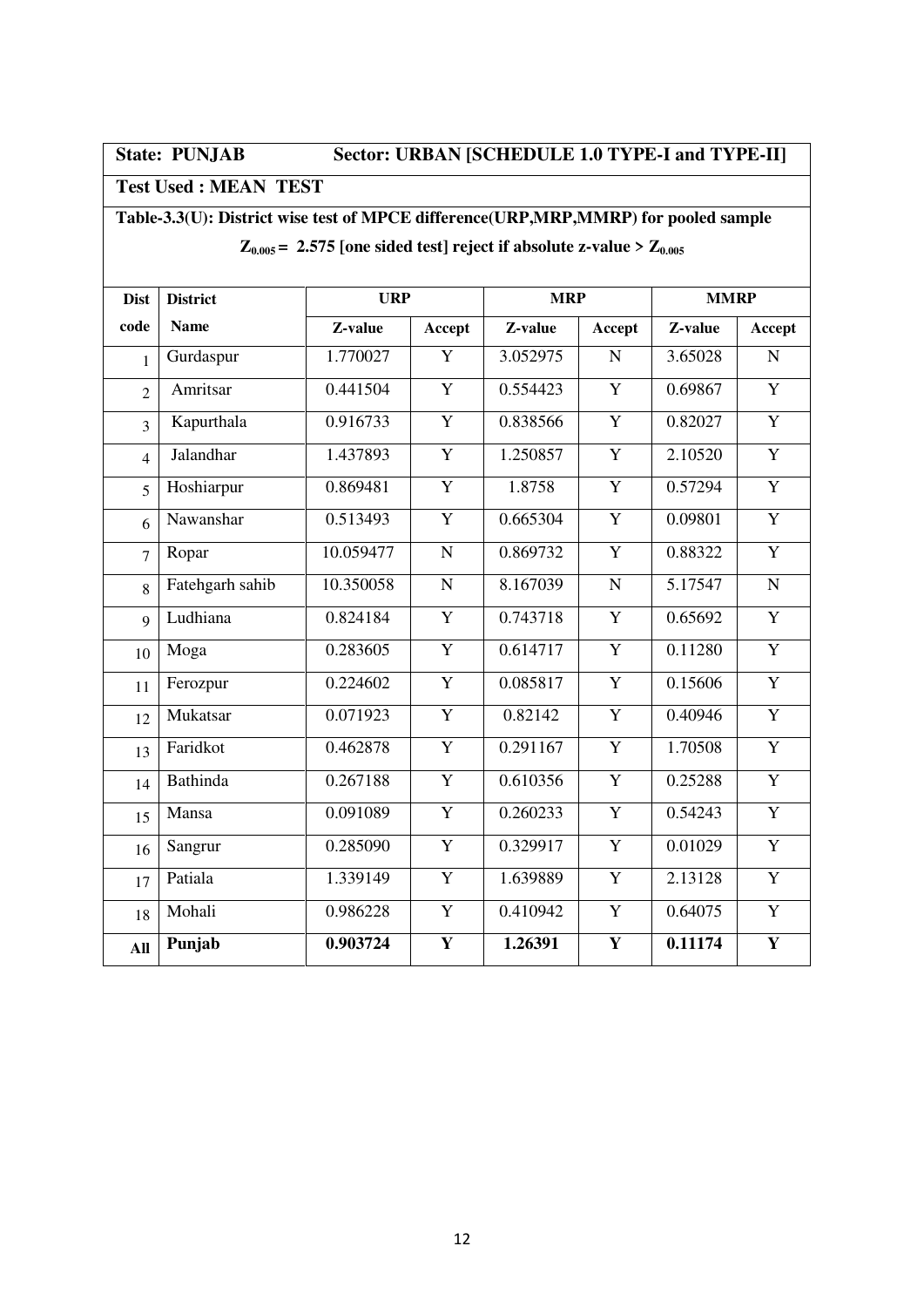## **Chapter-IV**

## **Pooled Results of schedule 1.0**

|                                                                                                  | Sector: RURAL [SCHEDULE 1.0 TYPE-I]<br><b>State: PUNJAB</b> |         |                                  |        |         |                                       |        |         |                   |        |  |
|--------------------------------------------------------------------------------------------------|-------------------------------------------------------------|---------|----------------------------------|--------|---------|---------------------------------------|--------|---------|-------------------|--------|--|
|                                                                                                  | <b>Pooling method: MATCHING RATIO</b>                       |         |                                  |        |         |                                       |        |         |                   |        |  |
| Table-4.1(R): District wise estimated no of households(00) and their RSEs for central, state and |                                                             |         |                                  |        |         |                                       |        |         |                   |        |  |
| pooled sample                                                                                    |                                                             |         |                                  |        |         |                                       |        |         |                   |        |  |
| <b>Dist</b>                                                                                      | <b>District</b><br><b>Name</b>                              |         | <b>Estimated_households (00)</b> |        |         | <b>RSE</b> of Estimated<br>households |        |         | Sample households |        |  |
| code                                                                                             |                                                             | central | state                            | pooled | central | state                                 | pooled | central | state             | pooled |  |
| 1                                                                                                | Gurdaspur                                                   | 3288    | 3052                             | 3159   | 1.09    | 10.47                                 | 5.09   | 128     | 120               | 248    |  |
| 2                                                                                                | Amritsar                                                    | 3202    | 3650                             | 3428   | 5.83    | 1.66                                  | 2.86   | 128     | 160               | 288    |  |
| 3                                                                                                | Kapurthala                                                  | 1119    | 1166                             | 1143   | 9.07    | 2.35                                  | 4.60   | 64      | 64                | 128    |  |
| $\overline{4}$                                                                                   | Jalandhar                                                   | 2346    | 2280                             | 2314   | 6.17    | 1.08                                  | 3.17   | 96      | 104               | 200    |  |
| 5                                                                                                | Hoshiarpur                                                  | 2773    | 2506                             | 2639   | 4.07    | 5.28                                  | 3.30   | 96      | 96                | 192    |  |
| 6                                                                                                | Nawanshar                                                   | 1010    | 1055                             | 1033   | 2.48    | 16.33                                 | 8.43   | 64      | 64                | 128    |  |
| $\tau$                                                                                           | Ropar                                                       | 889     | 993                              | 941    | 3.04    | 5.9                                   | 3.43   | 64      | 64                | 128    |  |
| 8                                                                                                | Fatehgarh<br>sahib                                          | 723     | 680                              | 701    | 4.53    | 4.16                                  | 3.09   | 64      | 64                | 128    |  |
| 9                                                                                                | Ludhiana                                                    | 2499    | 2250                             | 2374   | 2.84    | 1.88                                  | 1.74   | 96      | 96                | 192    |  |
| 10                                                                                               | Moga                                                        | 1189    | 1421                             | 1305   | 14.57   | 3.24                                  | 6.87   | 64      | 64                | 128    |  |
| 11                                                                                               | Ferozpur                                                    | 2512    | 2803                             | 2667   | 3.11    | 3.61                                  | 2.40   | 128     | 104               | 232    |  |
| 12                                                                                               | Mukatsar                                                    | 989     | 1295                             | 1142   | 5.33    | 0.99                                  | 2.38   | 64      | 64                | 128    |  |
| 13                                                                                               | Faridkot                                                    | 781     | 748                              | 758    | 5.84    | 11.77                                 | 6.54   | 64      | 56                | 120    |  |
| 14                                                                                               | Bathinda                                                    | 1578    | 1633                             | 1606   | 8.12    | 8.02                                  | 5.70   | 88      | 80                | 168    |  |
| 15                                                                                               | Mansa                                                       | 1119    | 1127                             | 1123   | 14.13   | 9                                     | 8.36   | 64      | 64                | 128    |  |
| 16                                                                                               | Sangrur                                                     | 2581    | 2873                             | 2727   | 4.96    | 0.84                                  | 2.39   | 128     | 128               | 256    |  |
| 17                                                                                               | Patiala                                                     | 2153    | 2387                             | 2270   | 5.32    | 1.13                                  | 2.59   | 96      | 96                | 192    |  |
| 18                                                                                               | Mohali                                                      | 884     | 897                              | 888    | 4.51    | 6.24                                  | 3.87   | 64      | 72                | 136    |  |
| All                                                                                              | Punjab                                                      | 31635   | 32816                            | 32217  | 1.42    | 1.41                                  | 1.00   | 1560    | 1560              | 3120   |  |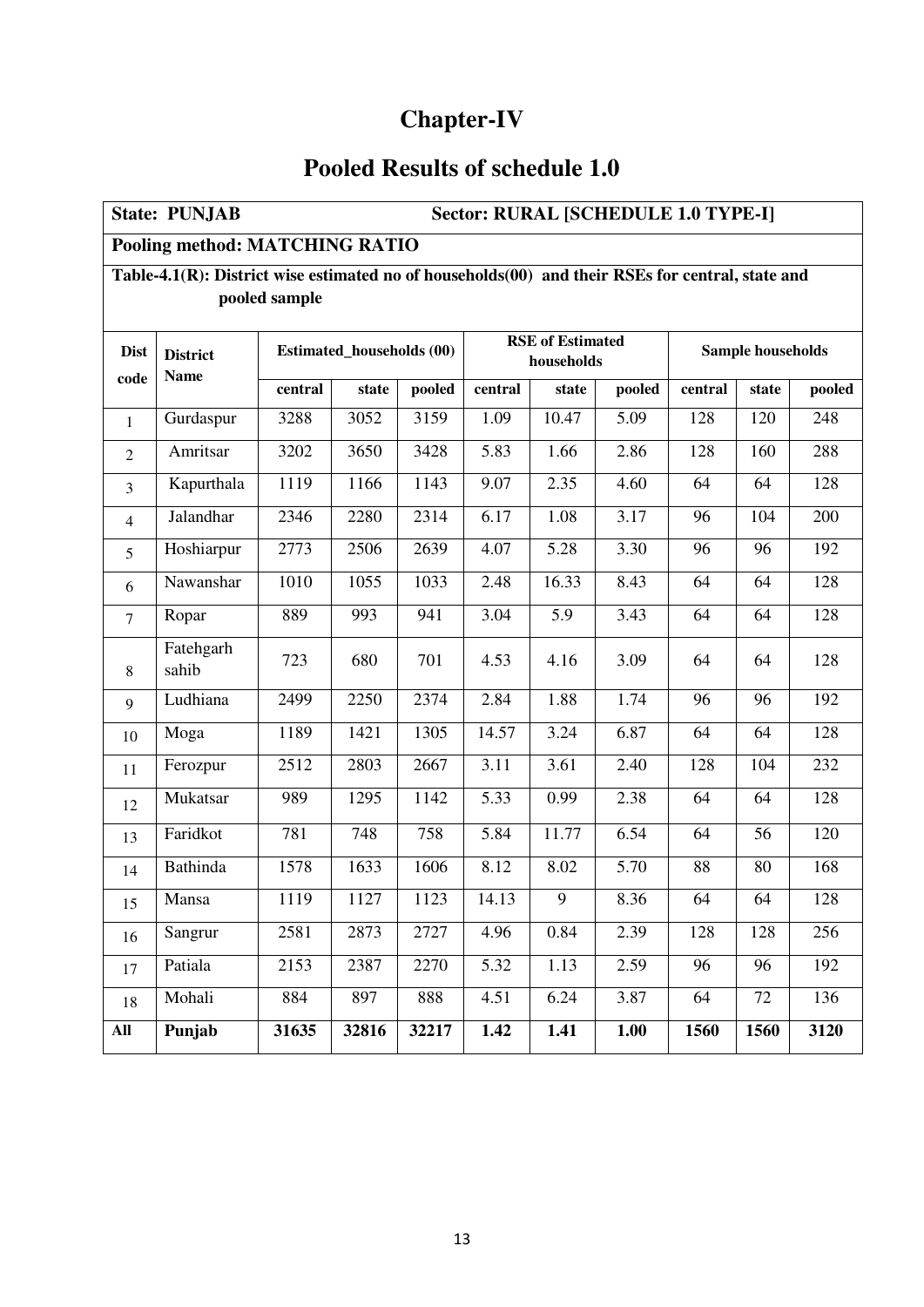### **State: PUNJAB Sector: URBAN [SCHEDULE 1.0 TYPE-I]**

### **Pooling method: MATCHING RATIO**

### **Table-4.1(U): District wise estimated no of households(00) and their RSEs for central, state and pooled sample**

| <b>Dist</b><br>code | <b>District</b><br><b>Name</b> |         | <b>Estimated_households (00)</b> |        |         |       | <b>RSE</b> of Estimated<br>households |                 | <b>Sample households</b> |                  |
|---------------------|--------------------------------|---------|----------------------------------|--------|---------|-------|---------------------------------------|-----------------|--------------------------|------------------|
|                     |                                | central | state                            | pooled | central | state | pooled                                | central         | state                    | pooled           |
| $\mathbf{1}$        | Gurdaspur                      | 1049    | 530                              | 789    | 1.35    | 28.7  | 9.68                                  | 96              | 96                       | 192              |
| $\overline{2}$      | Amritsar                       | 2601    | 1786                             | 2215   | 9.67    | 19.05 | 9.55                                  | 192             | 184                      | 376              |
| 3                   | Kapurthala                     | 768     | 407                              | 588    | 19.26   | 13.7  | 13.44                                 | 64              | 64                       | 128              |
| $\overline{4}$      | Jalandhar                      | 2842    | 1812                             | 2327   | 13.93   | 4.16  | 8.66                                  | 158             | 160                      | 318              |
| 5                   | Hoshiarpur                     | 638     | 781                              | 705    | 25.81   | 7.58  | 12.41                                 | 64              | 56                       | 120              |
| 6                   | Nawanshar                      | 336     | 119                              | 227    | 16.19   | 19.87 | 13.07                                 | 32              | 32                       | 64               |
| $\overline{7}$      | Ropar                          | 214     | 239                              | 226    | 69.71   | 45.92 | 40.97                                 | 24              | 32                       | $\overline{56}$  |
| 8                   | Fatehgarh<br>sahib             | 250     | 339                              | 292    | 36.07   | 7.07  | 15.98                                 | 31              | 40                       | 71               |
| 9                   | Ludhiana                       | 3967    | 2802                             | 3385   | 11.03   | 15.72 | 9.17                                  | 254             | 248                      | $\overline{502}$ |
| 10                  | Moga                           | 276     | 302                              | 287    | 20.52   | 10.63 | 11.34                                 | $\overline{64}$ | 72                       | 136              |
| $11\,$              | Ferozpur                       | 744     | 548                              | 646    | 29.6    | 19.95 | 19.03                                 | 96              | 96                       | 192              |
| 12                  | Mukatsar                       | 364     | 230                              | 297    | 40.65   | 18.33 | 25.90                                 | 64              | 64                       | 128              |
| 13                  | Faridkot                       | 508     | 232                              | 370    | 17.9    | 0.32  | 12.29                                 | 64              | 64                       | 128              |
| 14                  | <b>Bathinda</b>                | 844     | 594                              | 710    | 2.62    | 11.86 | 5.20                                  | 64              | 64                       | 128              |
| 15                  | Mansa                          | 317     | 186                              | 251    | 6.04    | 13.27 | 6.22                                  | 32              | 32                       | 64               |
| 16                  | Sangrur                        | 1031    | 1178                             | 1104   | 10.98   | 5.61  | 5.94                                  | 96              | 96                       | 192              |
| 17                  | Patiala                        | 1551    | 1092                             | 1322   | 34.46   | 4.54  | 20.30                                 | 96              | 96                       | 192              |
| 18                  | Mohali                         | 553     | 404                              | 479    | 7.83    | 5.93  | 5.17                                  | 64              | 64                       | 128              |
| All                 | Punjab                         | 18850   | 13580                            | 16221  | 4.97    | 4.58  | 3.47                                  | 1555            | 1560                     | 3115             |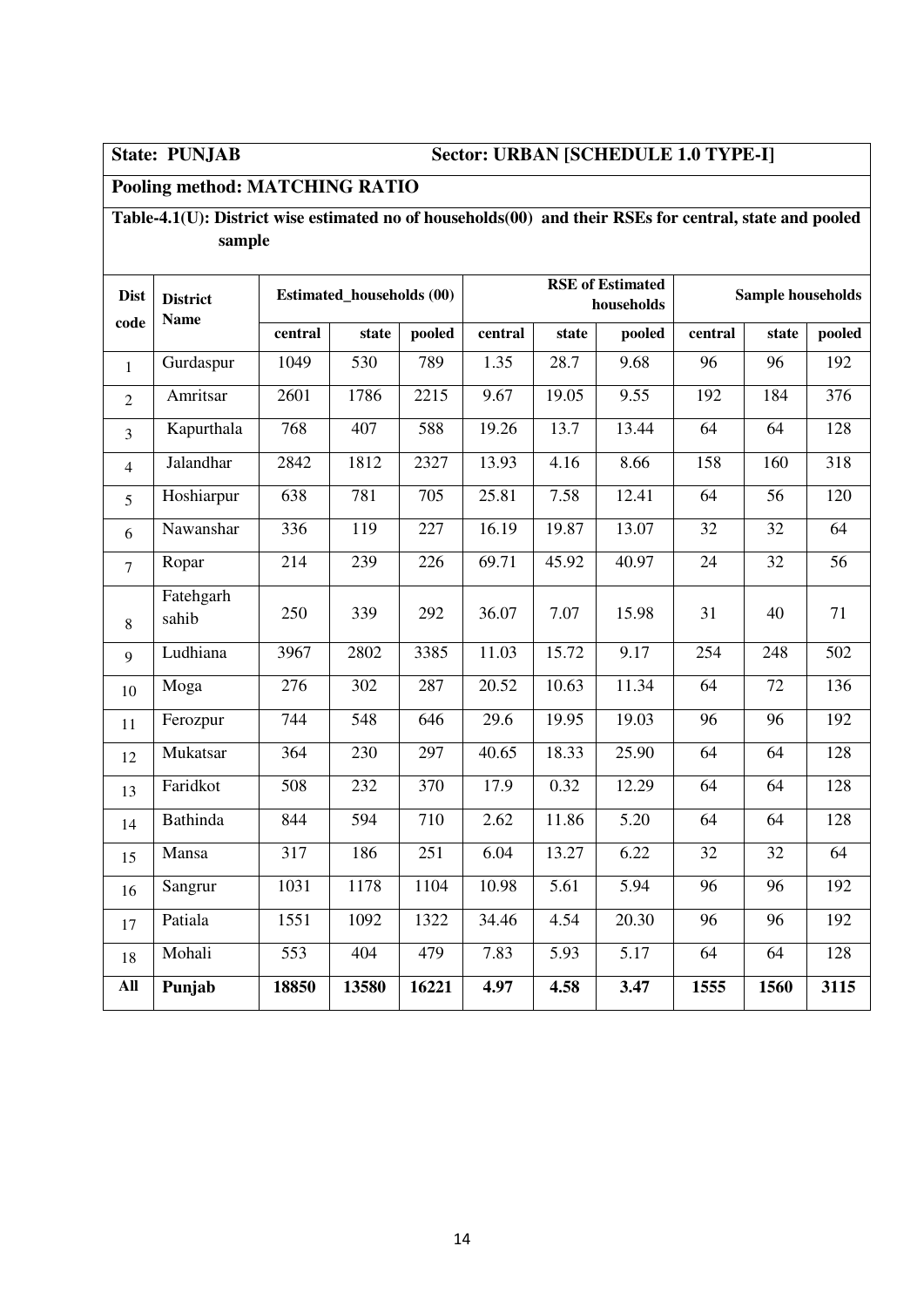### **State: PUNJAB Sector: RURAL [SCHEDULE 1.0 TYPE-I]**

### **Pooling method: MATCHING RATIO**

### **Table-4.2(R): District wise estimated no of persons(00), sex ratio and their RSEs for central, state and pooled sample**

| <b>Dist</b>    | <b>District</b> |         | Est persons $(00)$ |        |         | <b>RSE</b> of Est persons |        |         | Sex ratio |        |         | <b>RSE</b> of Sex ratio |                   |
|----------------|-----------------|---------|--------------------|--------|---------|---------------------------|--------|---------|-----------|--------|---------|-------------------------|-------------------|
| code           | <b>Name</b>     | central | state              | pooled | central | state                     | pooled | central | state     | pooled | central | state                   | <b>poo</b><br>led |
| $\mathbf{1}$   | Gurdaspur       | 16307   | 14558              | 15401  | 8.04    | 6.53                      | 5.26   | 883     | 878       | 879    | 4.71    | 4.11                    | 3.13              |
| $\overline{2}$ | Amritsar        | 16770   | 17197              | 16793  | 1.36    | 8.87                      | 4.59   | 928     | 808       | 886    | 2.81    | 18.3                    | 8.47              |
| $\mathfrak{Z}$ | Kapurthala      | 5006    | 5164               | 5085   | 1.23    | 2.83                      | 1.56   | 949     | 834       | 889    | 18.32   | 5.86                    | 10.1<br>6         |
| $\overline{4}$ | Jalandhar       | 10296   | 10024              | 10192  | 4.79    | 8.46                      | 4.81   | 923     | 986       | 951    | 6.66    | 8.35                    | 5.40              |
| 5              | Hoshiarpur      | 11355   | 10004              | 10680  | 7.3     | 0.25                      | 3.88   | 861     | 878       | 869    | 11.78   | 0.16                    | 5.84              |
| 6              | Nawanshar       | 4429    | 4820               | 4625   | 10.19   | 25.28                     | 14.05  | 981     | 1017      | 1000   | 1.66    | 24.5                    | 12.4<br>8         |
| $\overline{7}$ | Ropar           | 3860    | 4772               | 4316   | 5.43    | 2.7                       | 2.85   | 825     | 762       | 789    | 10.52   | 9.89                    | 7.28              |
| $\,8\,$        | Fatehgarh sahib | 3328    | 3644               | 3486   | 9.4     | 5.93                      | 5.45   | 870     | 881       | 876    | 3.19    | 3.74                    | 2.46              |
| 9              | Ludhiana        | 12408   | 12398              | 12403  | 6.56    | 7.66                      | 5.04   | 862     | 921       | 891    | 7.44    | 4.29                    | 4.23              |
| 10             | Moga            | 5607    | 7052               | 6330   | 12.23   | 4.39                      | 5.94   | 699     | 898       | 804    | 4.84    | 3.77                    | 2.98              |
| 11             | Ferozpur        | 12702   | 13815              | 13429  | 7.89    | 12.43                     | 7.40   | 974     | 873       | 911    | 2.84    | 5.19                    | 2.91              |
| 12             | Mukatsar        | 4437    | 6686               | 5562   | 5.21    | 3.34                      | 2.89   | 961     | 812       | 869    | 13.66   | 6.03                    | 8.06              |
| 13             | Faridkot        | 3976    | 3576               | 3748   | 9.89    | 10.69                     | 7.32   | 843     | 845       | 851    | 1.13    | 12.76                   | 6.36              |
| 14             | Bathinda        | 6971    | 8160               | 7566   | 2.91    | 3.67                      | 2.39   | 906     | 872       | 888    | 2.01    | 0.3                     | 1.04              |
| 15             | Mansa           | 5364    | 5483               | 5424   | 15.15   | 14.34                     | 10.42  | 885     | 691       | 782    | 3.15    | 1.51                    | 1.90              |
| 16             | Sangrur         | 12282   | 15259              | 13770  | 4.1     | 8.39                      | 5.00   | 806     | 821       | 815    | 9.8     | 6.76                    | 5.92              |
| 17             | Patiala         | 10216   | 12156              | 11186  | 4.79    | 4.86                      | 3.43   | 783     | 841       | 814    | 4.96    | 7.19                    | 4.41              |
| 18             | Mohali          | 4504    | 5414               | 4905   | 0.6     | 17.89                     | 9.88   | 895     | 827       | 861    | 18.96   | 6.31                    | 10.3<br>-1        |
| All            | Punjab          | 149817  | 160181             | 154899 | 1,71    | 2.28                      | 1.44   | 879     | 858       | 870    | 1.88    | 2.54                    | 1.57              |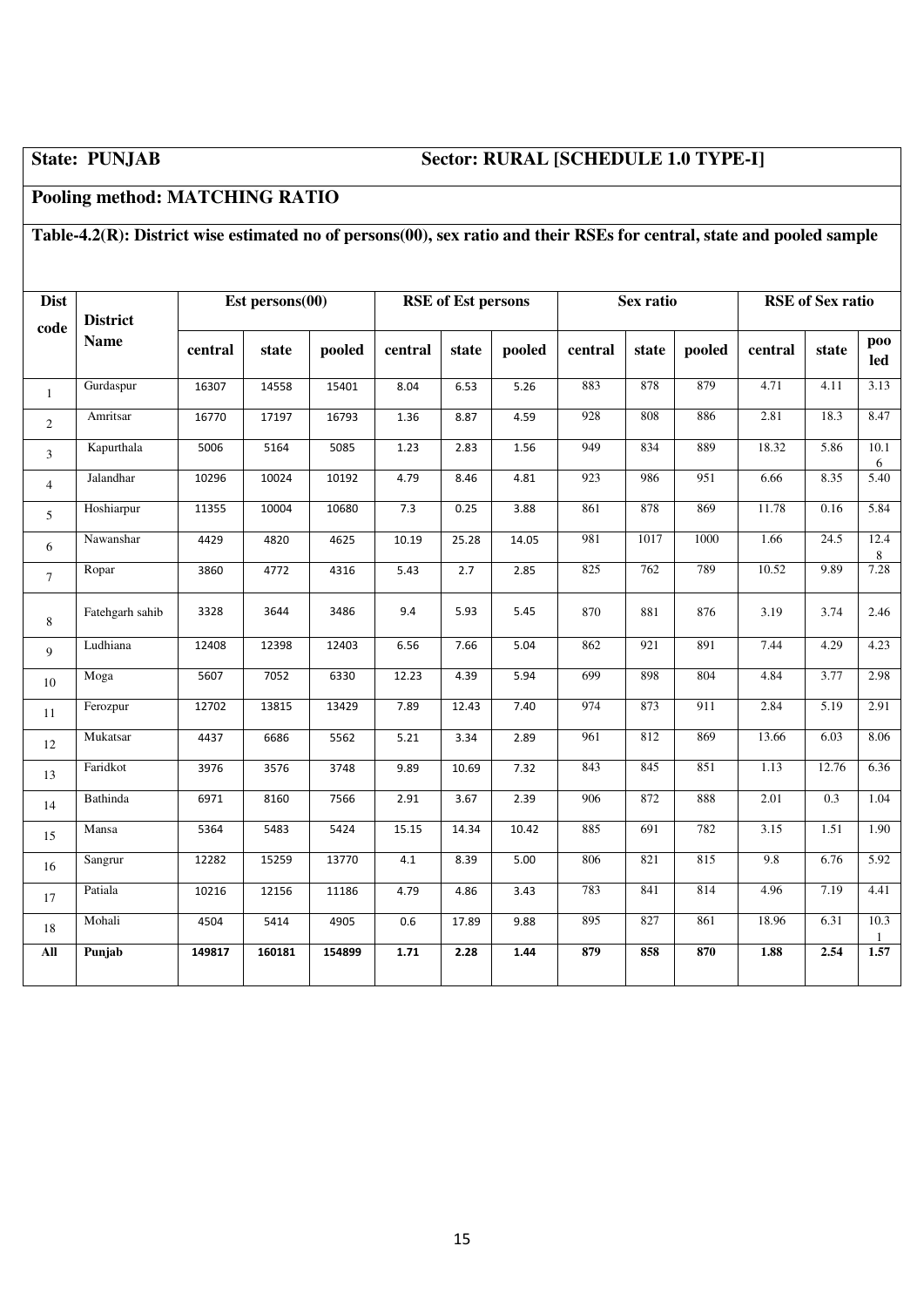### **State: PUNJAB Sector: URBAN [SCHEDULE 1.0 TYPE-I]**

### **Pooling method: MATCHING RATIO**

### **Table-4.2(U): District wise estimated no of persons(00), sex ratio and their RSEs for central, state and pooled sample**

| <b>Dist</b><br>code | <b>District</b> |         | Est persons $(00)$ |        |         | <b>RSE</b> of Est persons |        |         | Sex ratio |        |          | <b>RSE</b> of Sex ratio |        |
|---------------------|-----------------|---------|--------------------|--------|---------|---------------------------|--------|---------|-----------|--------|----------|-------------------------|--------|
|                     | <b>Name</b>     | central | state              | pooled | central | state                     | pooled | central | state     | pooled | central  | state                   | pooled |
| $\mathbf{1}$        | Gurdaspur       | 4674    | 2510               | 3592   | 4.77    | 26.8                      | 9.86   | 893     | 805       | 862    | 5.55     | 14.88                   | 7.52   |
| $\overline{c}$      | Amritsar        | 11119   | 9133               | 10167  | 9.68    | 6.89                      | 6.13   | 847     | 792       | 820    | 1.24     | 4.74                    | 2.38   |
| $\overline{3}$      | Kapurthala      | 2954    | 1795               | 2374   | 24.22   | 17.73                     | 16.49  | 807     | 861       | 827    | 3.28     | 15.56                   | 8.26   |
| $\overline{4}$      | Jalandhar       | 11008   | 7248               | 9128   | 5.9     | 2.65                      | 3.71   | 955     | 746       | 866    | 0.64     | 17.04                   | 7.35   |
| 5                   | Hoshiarpur      | 3082    | 3146               | 3103   | 33.1    | 4.98                      | 16.63  | 974     | 1026      | 995    | 13.27    | 6.56                    | 7.32   |
| 6                   | Nawanshar       | 1324    | 462                | 893    | 16.2    | 22.8                      | 13.38  | 852     | 877       | 858    | 7.81     | 1.69                    | 3.97   |
| $\tau$              | Ropar           | 879     | 998                | 939    | 77.66   | 50.21                     | 45.09  | 828     | 868       | 849    | 0.89     | 8.46                    | 4.35   |
| 8                   | Fatehgarh sahib | 1060    | 1442               | 1255   | 29.59   | 2.66                      | 12.59  | 1022    | 987       | 1007   | 4.81     | 4.88                    | 3.42   |
| 9                   | Ludhiana        | 15614   | 12238              | 13905  | 10.32   | 16.43                     | 9.27   | 733     | 759       | 744    | 0.68     | 3.95                    | 2.04   |
| 10                  | Moga            | 1285    | 1379               | 1325   | 18.59   | 9.52                      | 10.29  | 963     | 778       | 867    | 13.22    | 8.07                    | 8.19   |
| 11                  | Ferozpur        | 3352    | 2566               | 2959   | 28.82   | 24.25                     | 19.42  | 900     | 976       | 933    | 3.97     | 15.26                   | 8.21   |
| 12                  | Mukatsar        | 1849    | 1083               | 1466   | 47.57   | 15.35                     | 30.53  | 862     | 1013      | 915    | 7.14     | 4.08                    | 4.05   |
| 13                  | Faridkot        | 2344    | 1031               | 1687   | 28.22   | 9.74                      | 19.83  | 820     | 927       | 852    | 0.23     | 6.24                    | 3.40   |
| 14                  | Bathinda        | 3812    | 2681               | 3220   | 9.57    | 8.03                      | 6.58   | 779     | 921       | 820    | 2.67     | 16.09                   | 9.12   |
| 15                  | Mansa           | 1585    | 866                | 1225   | 5.23    | 17.62                     | 7.09   | 1156    | 1003      | 1100   | 0.68     | 2.5                     | 1.19   |
| 16                  | Sangrur         | 5182    | 6200               | 5691   | 17.19   | 7.72                      | 8.88   | 835     | 840       | 838    | $0.08\,$ | 6.22                    | 3.12   |
| 17                  | Patiala         | 7486    | 5486               | 6486   | 33.16   | 3.78                      | 19.20  | 978     | 884       | 937    | 8.28     | 5.47                    | 5.03   |
| 18                  | Mohali          | 2399    | 1864               | 2131   | 11.22   | 10.72                     | 7.87   | 851     | 732       | 797    | 7.99     | 4.02                    | 4.65   |
| All                 | Punjab          | 81008   | 62130              | 71547  | 4.9     | 3.99                      | 3.27   | 861     | 830       | 846    | 1.07     | 2.84                    | 1.50   |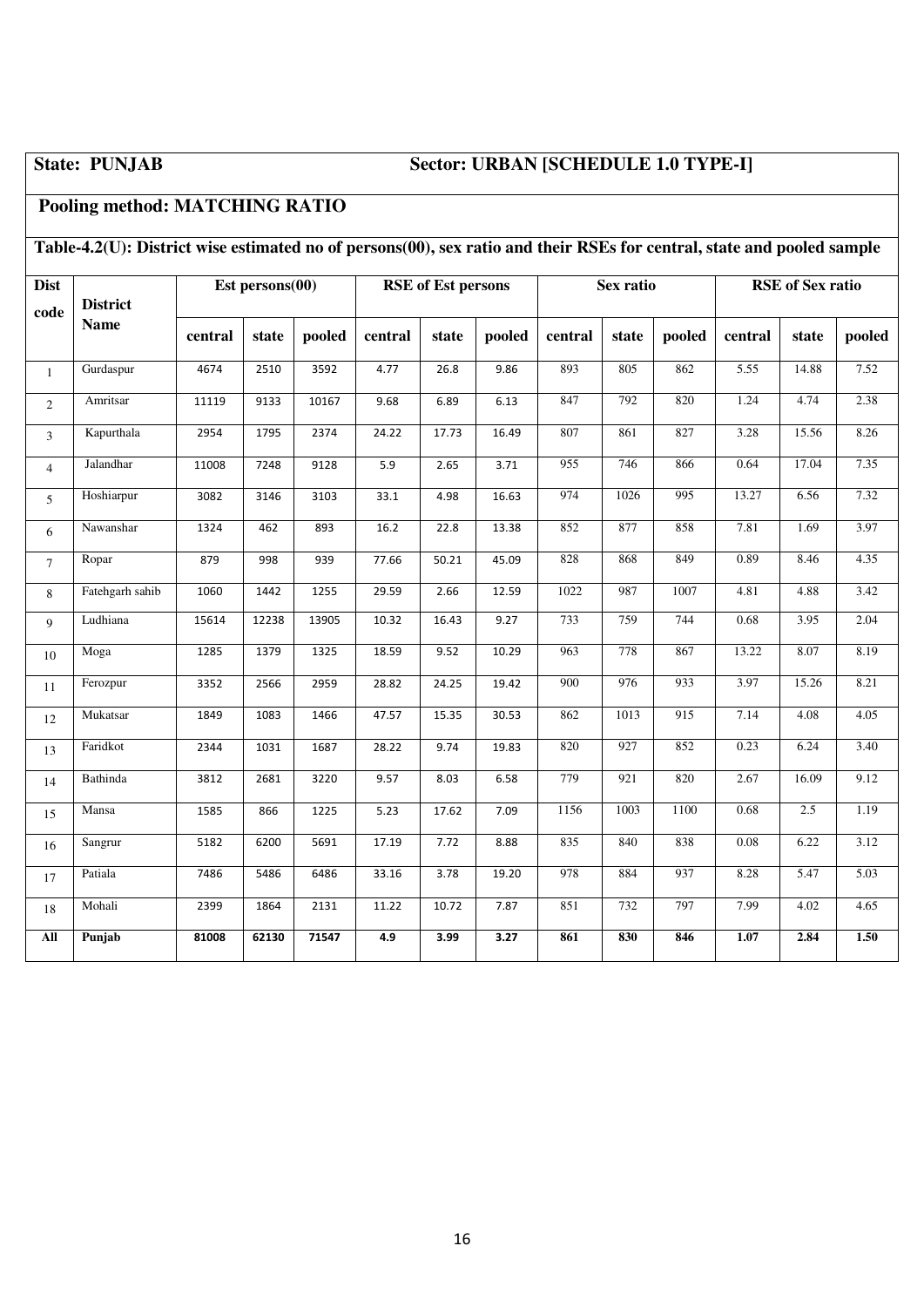### **State: PUNJAB Sector: RURAL [SCHEDULE 1.0 TYPE-I]**

### **Table-4.3(R): District wise estimate of MPCE(MRP) for central, state and pooled sample Dist code District Name Central Sample State Sample Pooled\_matching\_ratio Pooled\_ inverse\_var Food Non-food food Total Food h Non-**<br> **food food food Total Food Non-**<br> **food food food Total Food h**<br> **Food c**<br> **food food Total**  1 Gurdaspur | 618.15 | 609.21 | 1227.36 | 927.13 | 645.12 | 1572.25 | 762.53 | 620.09 | 1382.62 | 776.90 | 613.88 | 1291.68 2 Amritsar | 629.50 | 567.06 | 1196.56 | 952.66 | 723.30 | 1675.96 | 793.66 | 656.29 | 1449.95 | 819.82 | 630.40 | 1415.54 <sup>3</sup>Kapurthala 688.67 1180.85 1869.52 662.03 882.25 1544.28 675.14 1029.23 1704.37 662.11 988.84 1702.14 4 Jalandhar | 689.74 | 960.23 | 1649.97 | 656.17 | 633.54 | 1289.71 | 672.35 | 798.40 | 1470.75 | 666.66 | 677.00 | 1387.02 5 Hoshiarpur 808.06 935.62 1743.68 882.09 1080.96 1963.05 842.74 1003.70 1846.44 878.27 1080.95 1959.43 6 Nawanshar | 608.67 | 1281.17 | 1889.84 | 740.39 | 857.31 | 1597.70 | 677.31 | 1060.29 | 1737.60 | 609.02 | 931.76 | 1689.27 7 Ropar 684.02 549.27 1233.29 973.70 1155.61 2129.31 844.15 884.46 1728.61 695.79 705.91 2111.72 8 Fatehgarh sahib 873.29 1090.91 1964.20 777.36 903.60 1680.96 823.16 993.01 1816.17 780.92 903.75 1682.10 9 Ludhiana 791.68 567.09 1358.77 653.01 840.31 1493.32 722.37 703.65 1426.02 673.58 602.93 1360.44 10 Moga 744.20 959.31 1703.51 858.38 624.77 1483.15 807.80 772.95 1580.75 858.35 635.95 1484.03 11 Ferozpur 610.54 717.87 1328.41 738.47 616.59 1355.06 680.95 667.33 1348.28 693.17 652.80 1340.07 12 Mukatsar 650.02 748.75 1398.77 636.90 514.17 1151.07 642.13 607.74 1249.87 644.74 599.94 1267.38 13 Faridkot 588.13 755.45 1343.58 767.31 563.08 1330.39 675.14 666.15 1341.29 731.95 564.60 1331.02 14 Bathinda 805.48 641.98 1447.46 628.59 575.23 1203.82 710.08 605.98 1316.06 799.56 580.86 1203.83 15 Mansa 701.73 641.20 1342.93 640.11 444.53 1084.64 670.58 541.79 1212.37 671.99 452.43 1120.52 16 Sangrur | 813.79 | 893.19 | 1706.98 | 890.93 | 1053.47 | 1944.40 | 856.53 | 981.99 | 1838.52 | 818.42 | 965.48 | 1749.98 17 Patiala | 764.05 | 857.45 | 1621.50 | 905.62 | 1077.12 | 1982.74 | 840.97 | 976.81 | 1817.78 | 901.99 | 1076.13 | 1977.88 18 Mohali 719.64 645.52 1365.16 755.30 683.03 1438.33 739.83 666.61 1406.44 744.99 682.83 1436.97 **All Punjab 12789.3 14602.10 27391.49 14046.10 13873.90 27920.10 13437.40 14236.40 27673.89 767.95 776.76 1527.52**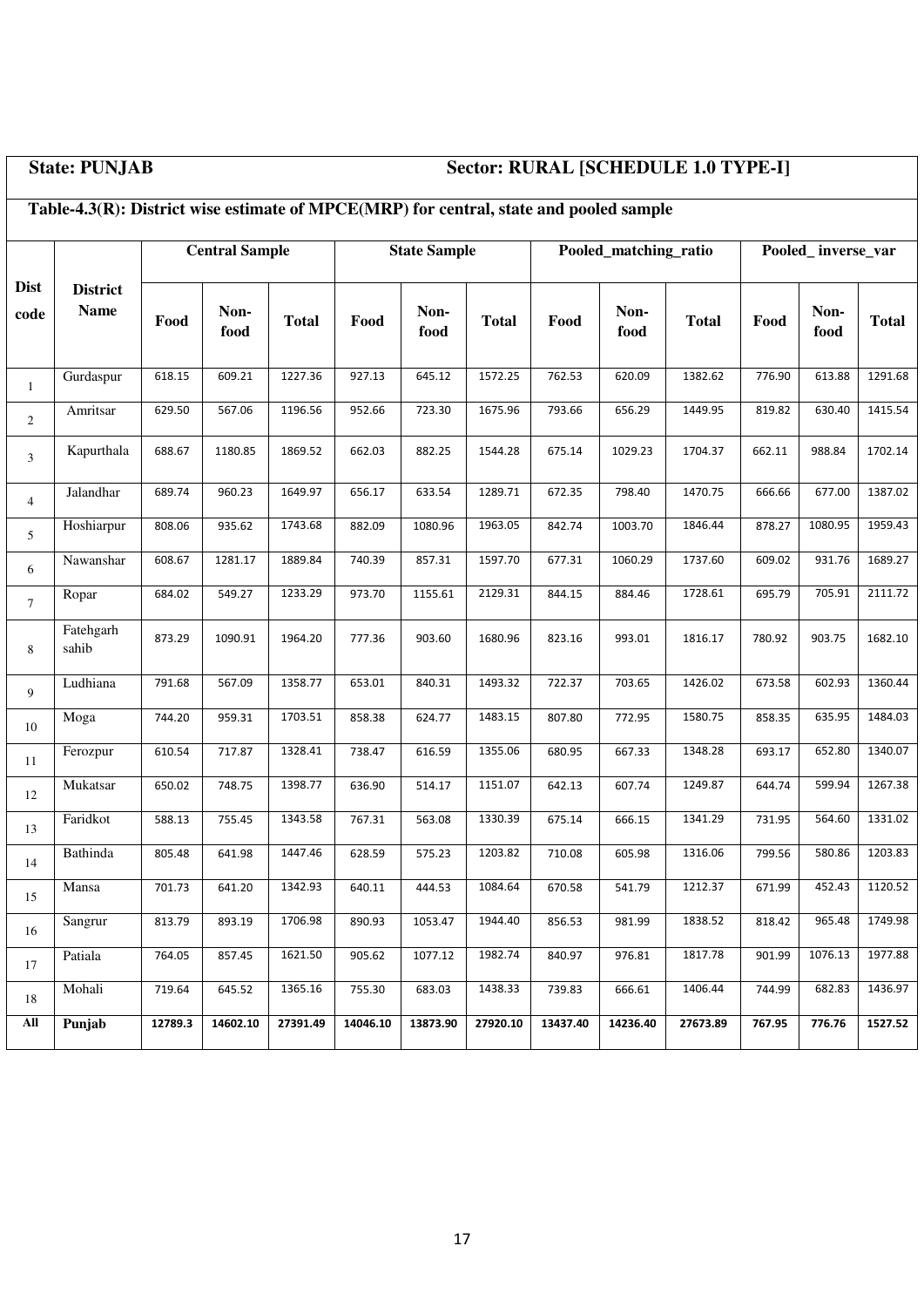## **State: PUNJAB Sector: URBAN [SCHEDULE 1.0 TYPE-I]**

## **Table-4.3(U): District wise estimate of MPCE(MRP) for central, state and pooled sample**

| <b>Dist</b>    |                    |         | <b>Central Sample</b> |              |          | <b>State Sample</b> |              |          | Pooled_matching_ratio |              |         | Pooled_Inverse_var |              |
|----------------|--------------------|---------|-----------------------|--------------|----------|---------------------|--------------|----------|-----------------------|--------------|---------|--------------------|--------------|
| code           | <b>District</b>    |         |                       |              |          |                     |              |          |                       |              |         |                    |              |
|                | <b>Name</b>        | Food    | Non-<br>food          | <b>Total</b> | Food     | Non-<br>food        | <b>Total</b> | Food     | Non-<br>food          | <b>Total</b> | Food    | Non-<br>food       | <b>Total</b> |
| $\mathbf{1}$   | Gurdaspur          | 789.35  | 1026.5                | 1815.85      | 1162.59  | 828.31              | 1990.9       | 919.75   | 957.26                | 1877.01      | 830.17  | 1023.14            | 1815.87      |
| 2              | Amritsar           | 795     | 1187.97               | 1982.97      | 957.52   | 858.15              | 1815.67      | 867.25   | 1029.03               | 1896.28      | 879.73  | 978.71             | 1878.93      |
| 3              | Kapurthala         | 684.3   | 1166.91               | 1851.21      | 779.68   | 1269.22             | 2048.9       | 720.34   | 1205.57               | 1925.91      | 695.62  | 1195.90            | 1875.68      |
| $\overline{4}$ | Jalandhar          | 739.48  | 1430.06               | 2169.54      | 703.68   | 796.23              | 1499.91      | 725.26   | 1178.4                | 1903.66      | 719.28  | 797.74             | 1500.17      |
| 5              | Hoshiarpur         | 780.1   | 883.11                | 1663.21      | 892.35   | 1131.76             | 2024.11      | 836.88   | 1013.46               | 1850.34      | 891.93  | 1061.61            | 1968.54      |
| 6              | Nawanshar          | 713.35  | 1511.19               | 2224.54      | 700.72   | 859.54              | 1560.26      | 710.08   | 1342.53               | 2052.61      | 704.95  | 863.34             | 1561.56      |
| $\tau$         | Ropar              | 853.78  | 868.02                | 1721.8       | 878.76   | 865.8               | 1744.56      | 867.06   | 866.84                | 1733.9       | 864.23  | 866.60             | 1721.80      |
| 8              | Fatehgarh<br>sahib | 723.84  | 682.21                | 1406.05      | 1004.36  | 1317.78             | 2322.14      | 883.29   | 1061.39               | 1944.68      | 806.56  | 844.63             | 1827.35      |
| 9              | Ludhiana           | 804.02  | 902.19                | 1706.21      | 567.52   | 917.05              | 1484.57      | 699.61   | 907.69                | 1607.3       | 602.55  | 916.28             | 1499.91      |
| 10             | Moga               | 799.06  | 1330.88               | 2129.94      | 940.16   | 888.7               | 1828.86      | 877.16   | 1109.73               | 1986.89      | 834.34  | 923.62             | 1883.13      |
| 11             | Ferozpur           | 662.37  | 1128.15               | 1790.52      | 859.89   | 893.06              | 1752.95      | 748.02   | 1026.22               | 1774.24      | 772.05  | 932.78             | 1761.08      |
| 12             | Mukatsar           | 636.3   | 747.53                | 1383.83      | 671.26   | 607.36              | 1278.62      | 649.21   | 695.75                | 1344.96      | 654.89  | 683.88             | 1331.62      |
| 13             | Faridkot           | 804.15  | 1339.48               | 2143.63      | 997.37   | 1211.87             | 2209.24      | 863.18   | 1300.49               | 2163.67      | 822.69  | 1247.20            | 2162.91      |
| 14             | Bathinda           | 764.34  | 900.63                | 1664.97      | 911.66   | 1288.56             | 2200.22      | 806.13   | 1003.91               | 1810.04      | 811.51  | 1042.98            | 1855.20      |
| 15             | Mansa              | 722.04  | 634.79                | 1356.83      | 806.65   | 617.22              | 1423.87      | 751.94   | 628.58                | 1380.52      | 780.70  | 626.90             | 1392.38      |
| 16             | Sangrur            | 740.33  | 937.7                 | 1678.03      | 800.41   | 937.32              | 1737.73      | 773.05   | 937.5                 | 1710.55      | 784.86  | 937.50             | 1714.25      |
| 17             | Patiala            | 1044.72 | 2388.8                | 3433.52      | 948.42   | 1363.17             | 2311.59      | 1003.99  | 1955.03               | 2959.02      | 1006.42 | 1428.92            | 2428.39      |
| 18             | Mohali             | 909.98  | 1008.43               | 1918.41      | 835.54   | 1211.74             | 2047.28      | 877.43   | 1097.33               | 1974.76      | 873.78  | 1100.11            | 1978.26      |
| All            | Punjab             | 13966.5 | 20074.55              | 34041.06     | 15418.54 | 17862.84            | 33281.38     | 14579.63 | 19316.71              | 33896.34     | 806.73  | 1001.53            | 1815.87      |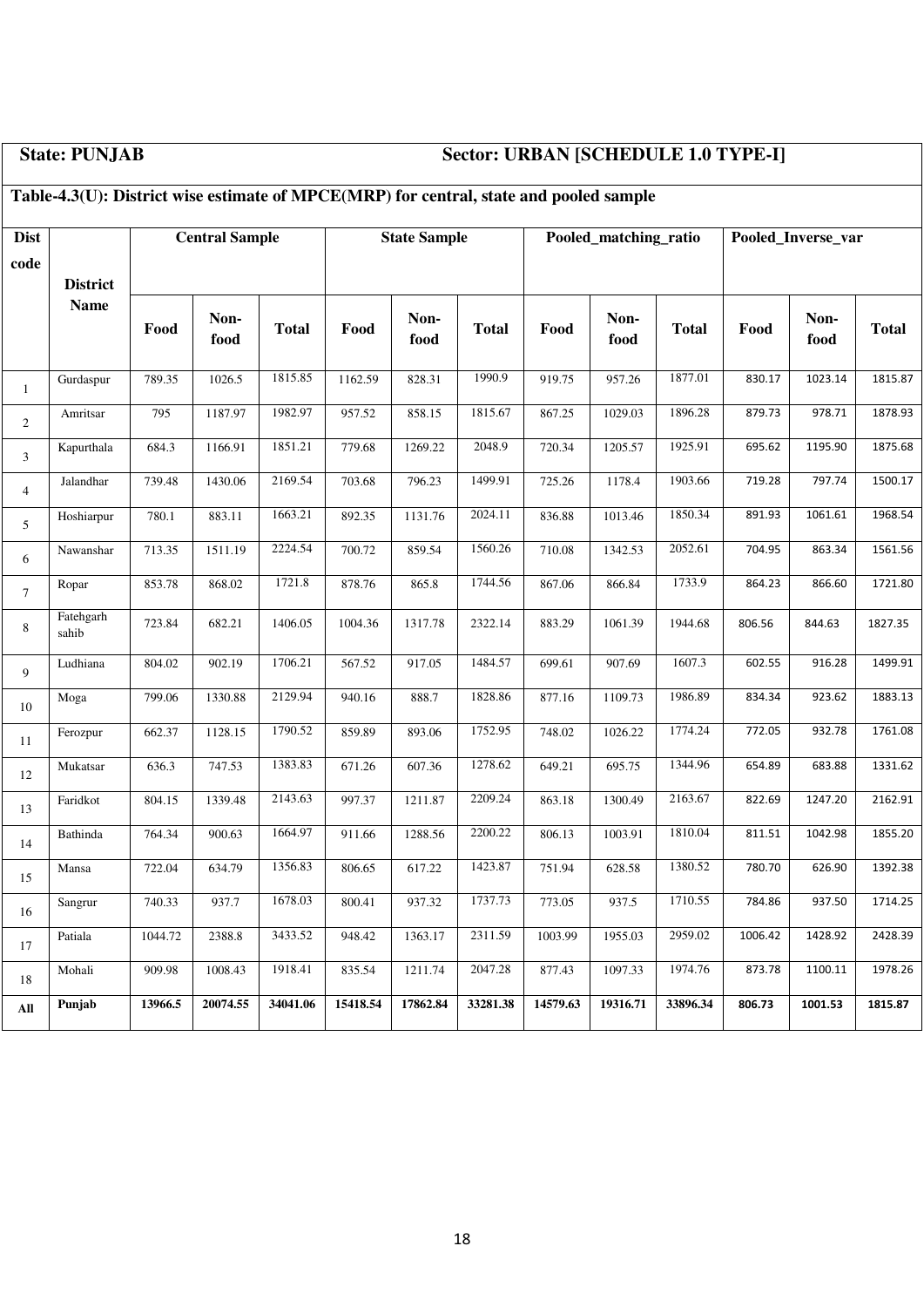## **State: PUNJAB Sector: RURAL [SCHEDULE 1.0] ]TYPE-I]**

| Dist.          | <b>District</b>    |        | <b>Central Sample</b> |              |                     | <b>State Sample</b> |              |        | Pooled_matching_ratio |              |        | Pooled_inverse_var |              |
|----------------|--------------------|--------|-----------------------|--------------|---------------------|---------------------|--------------|--------|-----------------------|--------------|--------|--------------------|--------------|
| code           | <b>Name</b>        | Food   | Non-<br>food          | <b>Total</b> | Food                | Non-<br>food        | <b>Total</b> | Food   | Non-<br>food          | <b>Total</b> | Food   | Non-<br>food       | <b>Total</b> |
| $\mathbf{1}$   | Gurdaspur          | 618.15 | 758.72                | 1376.86      | $\overline{927.13}$ | 827.3               | 1754.43      | 762.53 | 784.31                | 1546.84      | 776.90 | 777.04             | 1491.34      |
| $\overline{2}$ | Amritsar           | 629.5  | 584.75                | 1214.25      | 952.66              | 874.01              | 1826.67      | 793.66 | 734.59                | 1528.25      | 819.82 | 759.51             | 1580.66      |
| $\mathfrak{Z}$ | Kapurthala         | 688.67 | 1032.64               | 1721.31      | 662.03              | 966.5               | 1628.52      | 675.14 | 999.05                | 1674.19      | 662.11 | 1032.09            | 1698.76      |
| $\overline{4}$ | Jalandhar          | 689.74 | 1045.77               | 1735.51      | 656.17              | 751.78              | 1407.95      | 672.35 | 898.51                | 1570.87      | 666.66 | 916.00             | 1560.85      |
| 5              | Hoshiarpur         | 808.06 | 1158.07               | 1966.13      | 882.09              | 1150.48             | 2032.58      | 842.74 | 1154.52               | 1997.25      | 878.27 | 1150.72            | 2030.10      |
| $\sqrt{6}$     | Nawanshar          | 608.67 | 913.36                | 1522.03      | 740.39              | 889.03              | 1629.42      | 677.31 | 900.68                | 1577.99      | 609.02 | 913.30             | 1522.29      |
| $\overline{7}$ | Ropar              | 684.02 | 687.49                | 1371.51      | 973.7               | 1201.57             | 2175.27      | 844.15 | 971.67                | 1815.83      | 695.79 | 1127.67            | 2171.84      |
| 8              | Fatehgarh<br>sahib | 873.29 | 1050.15               | 1923.44      | 777.36              | 824.6               | 1601.96      | 823.16 | 932.27                | 1755.42      | 780.92 | 830.77             | 1602.15      |
| 9              | Ludhiana           | 791.68 | 864.61                | 1656.28      | 653.01              | 939.72              | 1592.73      | 722.37 | 902.15                | 1624.52      | 673.58 | 896.61             | 1622.97      |
| 10             | Moga               | 744.2  | 1055.84               | 1800.04      | 858.38              | 744.12              | 1602.49      | 807.8  | 882.2                 | 1690         | 858.35 | 748.16             | 1603.45      |
| 11             | Ferozpur           | 610.54 | 673.73                | 1284.26      | 738.47              | 736.58              | 1475.04      | 680.95 | 710.46                | 1391.41      | 693.17 | 701.36             | 1385.76      |
| 12             | Mukatsar           | 650.02 | 767.66                | 1417.68      | 636.9               | 546.62              | 1183.52      | 642.13 | 634.8                 | 1276.93      | 644.74 | 751.71             | 1369.08      |
| 13             | Faridkot           | 588.13 | 653.3                 | 1241.43      | 767.31              | 679.67              | 1446.98      | 675.14 | 666.98                | 1342.12      | 731.95 | 678.79             | 1427.13      |
| 14             | Bathinda           | 805.48 | 741.23                | 1546.71      | 628.59              | 618.87              | 1247.46      | 710.08 | 675.24                | 1385.32      | 799.56 | 679.64             | 1308.67      |
| 15             | Mansa              | 701.73 | 616.16                | 1317.88      | 640.11              | 455.51              | 1095.61      | 670.58 | 534.95                | 1205.53      | 671.99 | 525.83             | 1316.17      |
| 16             | Sangrur            | 813.79 | 1190.17               | 2003.96      | 890.93              | 1116.6              | 2007.53      | 856.53 | 1149.41               | 2005.94      | 818.42 | 1124.61            | 2006.84      |
| 17             | Patiala            | 764.05 | 937.23                | 1701.28      | 905.62              | 1089.39             | 1995.01      | 840.97 | 1019.91               | 1860.88      | 901.99 | 939.14             | 1940.80      |
| 18             | Mohali             | 719.64 | 713.33                | 1432.98      | 755.3               | 898.27              | 1653.57      | 739.83 | 812.83                | 1552.66      | 744.99 | 897.75             | 1653.35      |
| All            | Punjab             | 707.51 | 858.02                | 1565.53      | 801.8               | 873.91              | 1675.71      | 756.37 | 866.17                | 1622.55      | 767.95 | 867.98             | 1633.52      |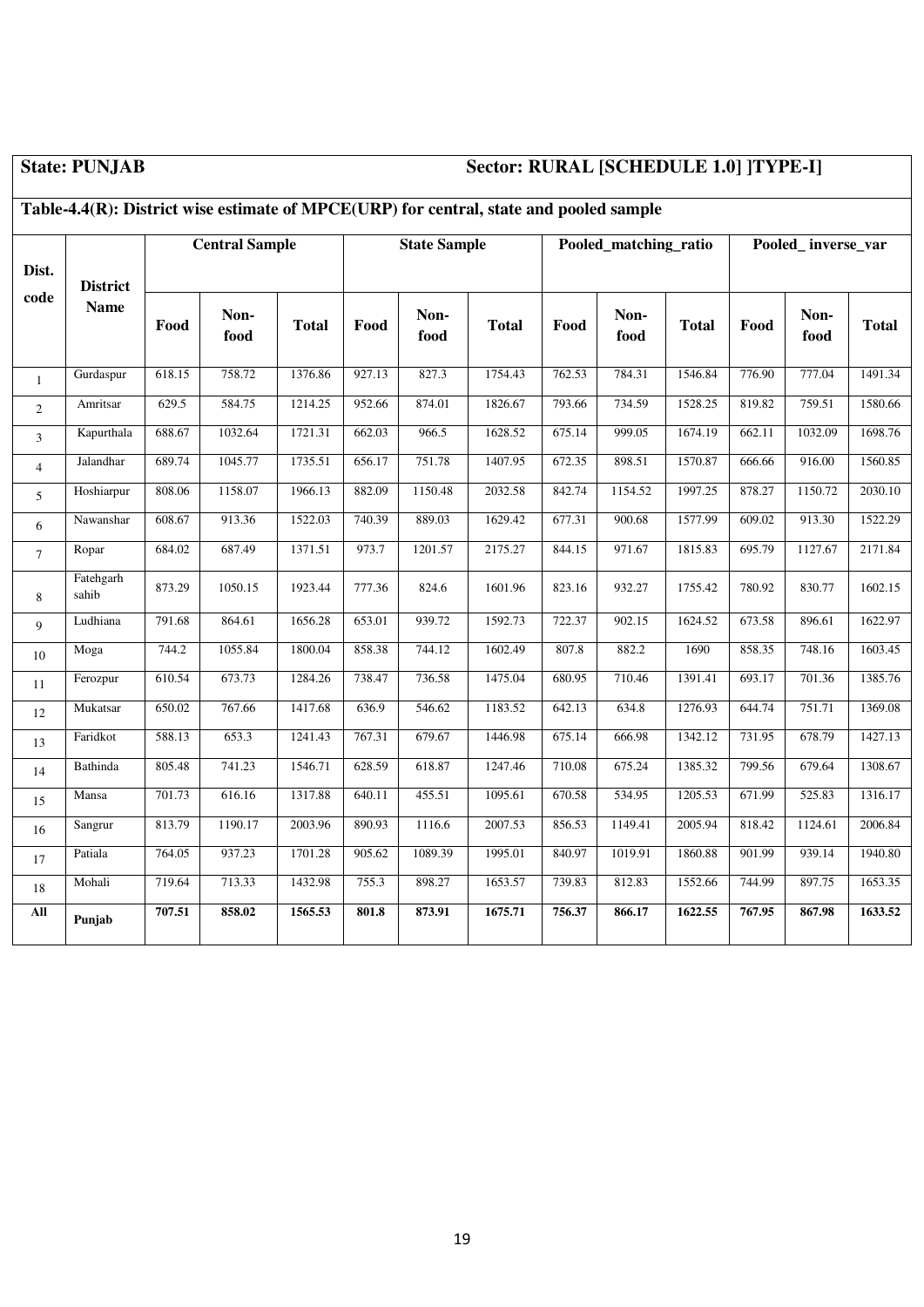## **State: PUNJAB Sector: URBAN [SCHEDULE 1.0 TYPE-I]**

### **Table-4.4(U): District wise estimate of MPCE(URP) for central, state and pooled sample**

| <b>Dist</b>    |                    |         | <b>Central Sample</b> |              |         | <b>State Sample</b> |              |         | Pooled_matching_ratio |              |         | Pooled_inverse_var |              |
|----------------|--------------------|---------|-----------------------|--------------|---------|---------------------|--------------|---------|-----------------------|--------------|---------|--------------------|--------------|
| code           | <b>District</b>    |         |                       |              |         |                     |              |         |                       |              |         |                    |              |
|                | <b>Name</b>        | Food    | Non-<br>food          | <b>Total</b> | Food    | Non-<br>food        | <b>Total</b> | Food    | Non-<br>food          | <b>Total</b> | Food    | Non-<br>food       | <b>Total</b> |
| $\mathbf{1}$   | Gurdaspur          | 789.35  | 1354.47               | 2143.82      | 1162.59 | 1228.6              | 2391.2       | 919.75  | 1310.49               | 2230.25      | 830.17  | 1343.64            | 2165.73      |
| $\overline{2}$ | Amritsar           | 795     | 1129.6                | 1924.6       | 957.52  | 1079.11             | 2036.63      | 867.25  | 1098.9                | 1966.15      | 879.73  | 1097.81            | 1993.51      |
| $\mathfrak{Z}$ | Kapurthala         | 684.3   | 1340.58               | 2024.88      | 779.68  | 1493.67             | 2273.34      | 720.34  | 1398.43               | 2118.78      | 695.62  | 1395.29            | 2072.83      |
| $\overline{4}$ | Jalandhar          | 739.48  | 1485.65               | 2225.12      | 703.68  | 921.11              | 1624.79      | 725.26  | 1261.51               | 1986.77      | 719.28  | 921.59             | 1632.02      |
| 5              | Hoshiarpur         | 780.1   | 1111.21               | 1891.31      | 892.35  | 1293.73             | 2186.08      | 836.88  | 1207.47               | 2044.35      | 891.93  | 1284.99            | 2175.49      |
| 6              | Nawanshar          | 713.35  | 1236.89               | 1950.24      | 700.72  | 990.38              | 1691.1       | 710.08  | 1173.08               | 1883.17      | 704.95  | 993.46             | 1691.64      |
| $\tau$         | Ropar              | 853.78  | 855.95                | 1709.73      | 878.76  | 1061.9              | 1940.66      | 867.06  | 965.42                | 1832.48      | 864.23  | 1057.29            | 1768.96      |
| 8              | Fatehgarh<br>sahib | 723.84  | 837.34                | 1561.19      | 1004.36 | 1413.13             | 2417.48      | 883.29  | 1174.15               | 2057.44      | 806.56  | 1279.97            | 2392.03      |
| 9              | Ludhiana           | 804.02  | 960.89                | 1764.91      | 567.52  | 998.97              | 1566.49      | 699.61  | 976.48                | 1676.09      | 602.55  | 995.99             | 1585.52      |
| 10             | Moga               | 799.06  | 1314.36               | 2113.43      | 940.16  | 1029.56             | 1969.72      | 877.16  | 1175.26               | 2052.43      | 834.34  | 1057.27            | 1998.09      |
| 11             | Ferozpur           | 662.37  | 1163.38               | 1825.75      | 859.89  | 1047.17             | 1907.06      | 748.02  | 1112.99               | 1861.01      | 772.05  | 1089.26            | 1876.01      |
| 12             | Mukatsar           | 636.3   | 690.49                | 1326.79      | 671.26  | 669.45              | 1340.71      | 649.21  | 682.72                | 1331.93      | 654.89  | 671.28             | 1338.02      |
| 13             | Faridkot           | 804.15  | 1467.77               | 2271.92      | 997.37  | 1416.24             | 2413.61      | 863.18  | 1452.03               | 2315.21      | 822.69  | 1430.27            | 2330.73      |
| 14             | Bathinda           | 764.34  | 1127.57               | 1891.9       | 911.66  | 1198.64             | 2110.29      | 806.13  | 1120.27               | 1926.4       | 811.51  | 1175.77            | 2020.32      |
| 15             | Mansa              | 722.04  | 730.75                | 1452.79      | 806.65  | 667.57              | 1474.22      | 751.94  | 708.43                | 1460.36      | 780.70  | 709.81             | 1462.64      |
| 16             | Sangrur            | 740.33  | 960.87                | 1701.19      | 800.41  | 958.09              | 1758.5       | 773.05  | 959.36                | 1732.41      | 784.86  | 960.04             | 1726.74      |
| 17             | Patiala            | 1044.72 | 2563.52               | 3608.24      | 948.42  | 1413.59             | 2362         | 1003.99 | 2077.18               | 3081.17      | 1006.43 | 1444.77            | 2424.17      |
| $18\,$         | Mohali             | 909.98  | 1124.14               | 2034.13      | 835.54  | 1578.14             | 2413.69      | 877.43  | 1322.66               | 2200.09      | 873.78  | 1214.17            | 2140.80      |
| All            | Punjab             | 793.97  | 1278.14               | 2072.11      | 815.87  | 1108.47             | 1924.35      | 802.49  | 1201.95               | 2004.43      | 806.73  | 1119.31            | 1938.62      |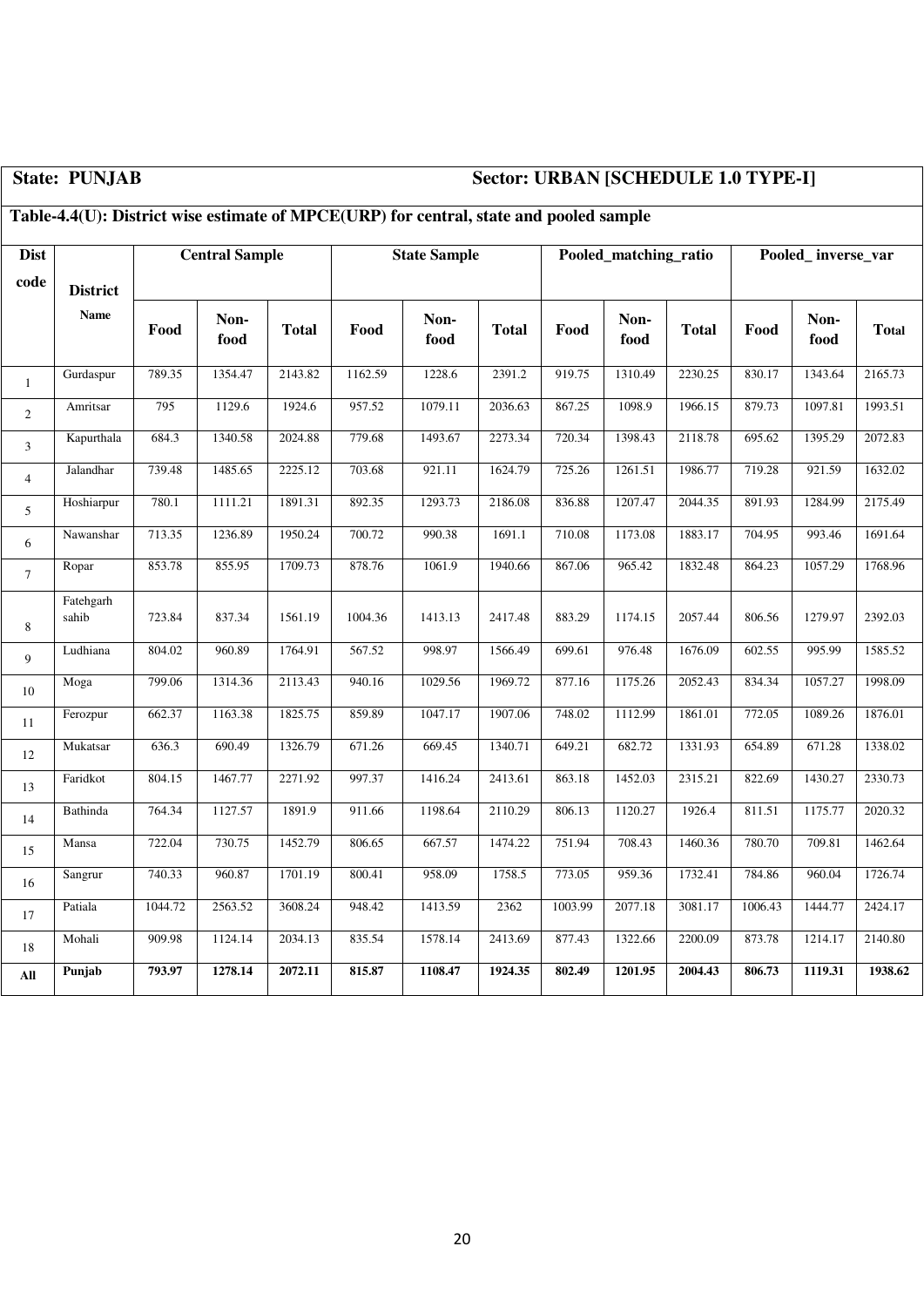## **State: PUNJAB Sector: RURAL [SCHEDULE 1.0 TYPE-I]**

| <b>Dist</b>    | <b>District</b>    |         |       | <b>URP</b> |           |                  |                  | <b>MRP</b> |                   |
|----------------|--------------------|---------|-------|------------|-----------|------------------|------------------|------------|-------------------|
| code           | <b>Name</b>        | central | state | Poolby_MR  | Poolby_IV | central          | state            | Poolby_MR  | Poolby_IV         |
| $\mathbf{1}$   | Gurdaspur          | 11.7    | 13.92 | 9.46       | 9.02      | 8.71             | 14.2             | 8.95       | 7.46              |
| $\overline{2}$ | Amritsar           | 11.64   | 6.34  | 5.98       | 5.67      | 11.02            | 8.58             | 6.73       | 6.87              |
| $\overline{3}$ | Kapurthala         | 2.08    | 3.88  | 2.17       | 1.83      | 6.83             | 8.03             | 5.22       | 5.23              |
| $\overline{4}$ | Jalandhar          | 4.11    | 4.74  | 3.11       | 3.12      | 2.39             | 1.86             | 1.57       | 1.48              |
| 5              | Hoshiarpur         | 10.02   | 1.91  | 5.03       | 1.88      | 6.26             | 0.72             | 2.98       | 0.72              |
| 6              | Nawanshar          | 0.96    | 18.26 | 9.44       | 0.96      | 20.92            | 16.72            | 13.73      | 13.10             |
| $\overline{7}$ | Ropar              | 7.03    | 0.29  | 2.66       | 0.29      | 1.22             | $\overline{0.1}$ | 0.44       | $\overline{0.10}$ |
| $8\,$          | Fatehgarh<br>sahib | 13.79   | 0.4   | 7.56       | 0.40      | 12.72            | 0.97             | 6.89       | 0.97              |
| 9              | Ludhiana           | 12.9    | 12.78 | 9.08       | 9.08      | 1.15             | 9.33             | 4.92       | 1.14              |
| 10             | Moga               | 14.24   | 1.12  | 7.60       | 1.12      | 8.46             | 0.62             | 4.57       | 0.62              |
| 11             | Ferozpur           | 4.58    | 3.74  | 2.90       | 2.90      | 3.32             | 3.69             | 2.47       | 2.47              |
| 12             | Mukatsar           | 5.46    | 12.78 | 6.65       | 5.03      | 9.63             | 11.01            | 7.40       | 7.28              |
| 13             | Faridkot           | 15.01   | 4.21  | 7.30       | 4.06      | 19.12            | 4.31             | 9.81       | 4.20              |
| 14             | <b>Bathinda</b>    | 2.02    | 1.27  | 1.26       | 1.08      | $4.\overline{6}$ | 0.04             | 2.53       | 0.04              |
| 15             | Mansa              | 0.49    | 6.69  | 3.05       | 0.49      | 11.06            | 5.5              | 6.60       | 4.94              |
| 16             | Sangrur            | 14.77   | 7.2   | 8.21       | 6.47      | 3.3              | 6.16             | 3.60       | 2.91              |
| 17             | Patiala            | 1.75    | 0.71  | 0.89       | 0.66      | 3.67             | 0.35             | 1.65       | 0.35              |
| 18             | Mohali             | 13.11   | 0.36  | 6.05       | 0.36      | 14.8             | 1.93             | 7.25       | 1.91              |
| All            | Punjab             | 2.84    | 2.09  | 1.74       | 1.68      | 1.92             | 1.95             | 1.37       | 1.37              |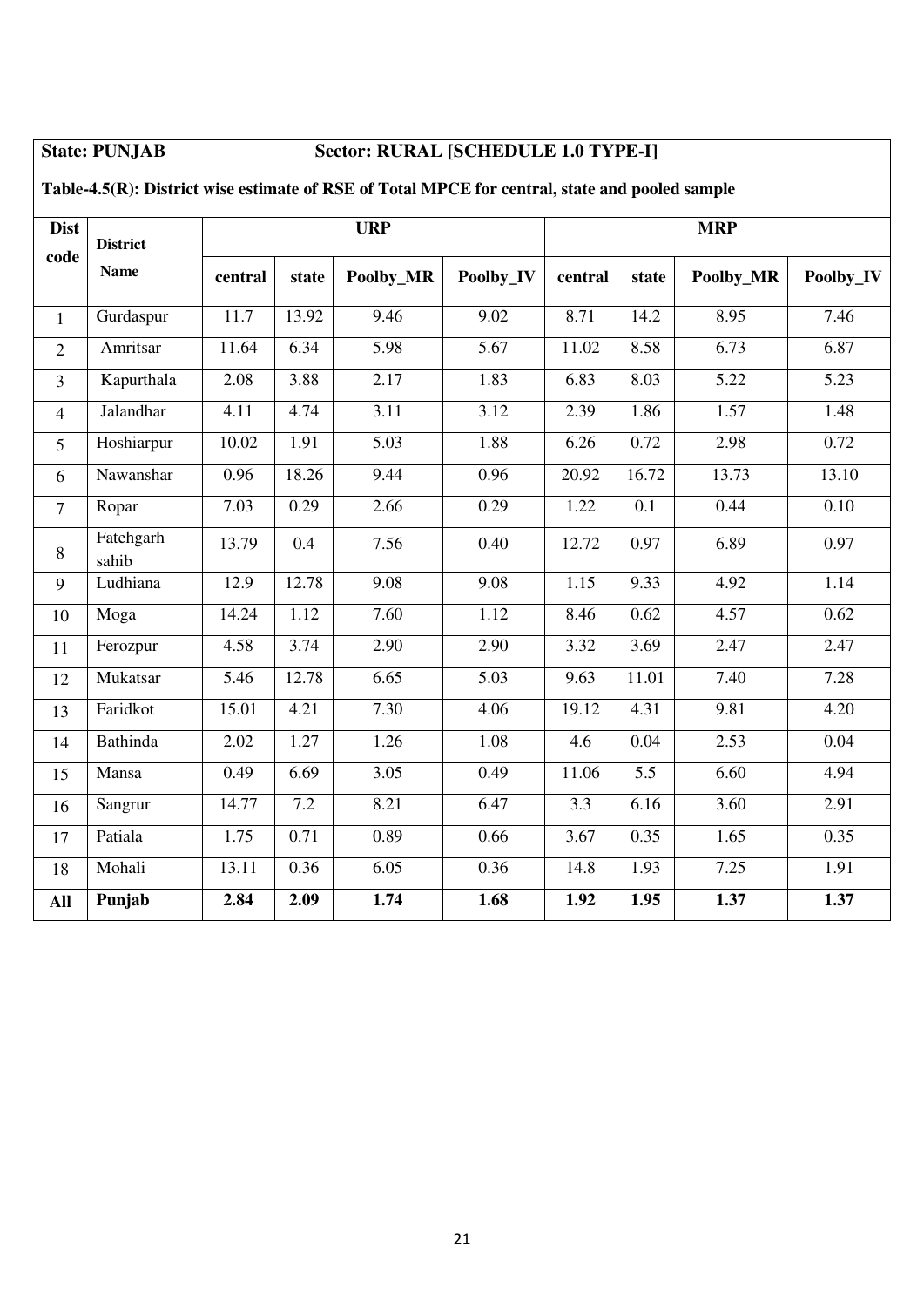## **State :PUNJAB Sector: URBAN [SCHEDULE 1.0 TYPE-I]**

## **Table-4.5(U): District wise estimate of RSE of Total MPCE for central, state and pooled sample**

| <b>Dist</b>    | <b>District</b>    |         |       | <b>URP</b> |                   |                  |                    | <b>MRP</b>        |                   |
|----------------|--------------------|---------|-------|------------|-------------------|------------------|--------------------|-------------------|-------------------|
| code           | <b>Name</b>        | central | state | Poolby_MR  | Poolby_IV         | central          | state              | Poolby_MR         | Poolby_IV         |
| $\mathbf{1}$   | Gurdaspur          | 1.94    | 5.58  | 3.13       | 1.83              | 0.03             | 2.88               | 1.53              | 0.03              |
| $\overline{2}$ | Amritsar           | 10.34   | 7.73  | 6.45       | 6.19              | 12               | 10.22              | 7.96              | 7.79              |
| 3              | Kapurthala         | 5.88    | 10.71 | 6.40       | $\overline{5.16}$ | 4.48             | 10.77              | 6.12              | 4.14              |
| $\overline{4}$ | Jalandhar          | 18.65   | 2.82  | 10.51      | 2.79              | 24.67            | 0.71               | 14.06             | 0.71              |
| 5              | Hoshiarpur         | 17.6    | 2.94  | 8.29       | 2.90              | 10.64            | 3.73               | 5.20              | 3.53              |
| 6              | Nawanshar          | 25.85   | 1.36  | 13.40      | 1.36              | 44.84            | 2.83               | 24.32             | 2.82              |
| $\overline{7}$ | Ropar              | 0.68    | 1.02  | 0.63       | 0.57              | 0.01             | 1.5                | 0.75              | $\overline{0.01}$ |
| 8              | Fatehgarh<br>sahib | 5.22    | 0.59  | 2.01       | 0.59              | 5.41             | 3.55               | 2.88              | 3.06              |
| 9              | Ludhiana           | 12.97   | 4.76  | 7.18       | 4.47              | 16.85            | 5.28               | 9.27              | 5.04              |
| 10             | Moga               | 21.48   | 11.43 | 12.34      | 10.09             | 20.82            | 11.37              | 12.33             | 10.00             |
| 11             | Ferozpur           | 15.59   | 11.73 | 9.73       | 9.38              | 21.65            | 11.62              | 12.34             | 10.24             |
| 12             | Mukatsar           | 13.1    | 6.35  | 7.27       | $\overline{5.71}$ | 6.52             | 7.11               | 4.76              | 4.81              |
| 13             | Faridkot           | 8.68    | 9.7   | 6.61       | 6.47              | $\overline{5.7}$ | 8.57               | 5.21              | 4.75              |
| 14             | <b>Bathinda</b>    | 33.13   | 24.86 | 21.21      | 19.91             | 31.4             | $\overline{32}$    | 24.22             | 22.62             |
| 15             | Mansa              | 10.98   | 11.73 | 8.05       | 8.02              | 13.83            | 12.4               | 9.33              | 9.24              |
| 16             | Sangrur            | 7.89    | 8.51  | 5.80       | 5.79              | 8.4              | 6.53               | $\overline{5.29}$ | 5.16              |
| 17             | Patiala            | 25.14   | 8.8   | 15.10      | 8.36              | 18.86            | 9.55               | 11.56             | 8.60              |
| 18             | Mohali             | 10.03   | 13.52 | 8.75       | 8.08              | 11.14            | $\overline{11.21}$ | 7.94              | 7.91              |
| All            | Punjab             | 7.5     | 2.64  | 4.08       | 2.49              | 7.3              | 3.12               | 4.10              | 2.87              |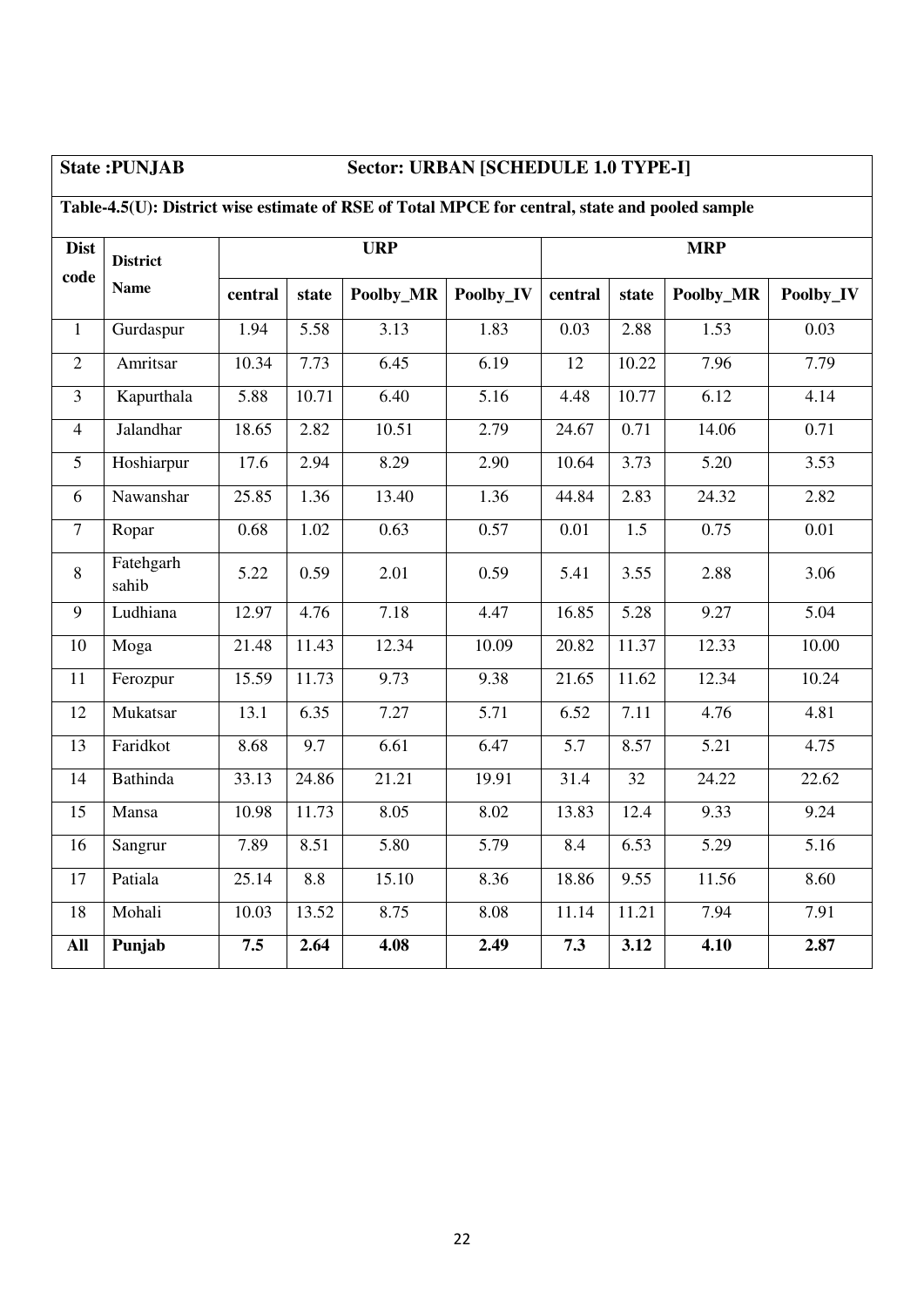### **State: PUNJAB Sector: RURAL [SCHEDULE 1.0 TYPE-II]**

### **Pooling method: MATCHING RATIO**

### **Table-4.6(R): District wise estimated no of households(00) and their RSEs for central, state and pooled sample**

| <b>Dist</b><br>code | <b>District</b><br><b>Name</b> |         | <b>Estimated_households (00)</b> |        |                   | <b>RSE</b> of Estimated<br>households |                   |                 |                 | Sample households |
|---------------------|--------------------------------|---------|----------------------------------|--------|-------------------|---------------------------------------|-------------------|-----------------|-----------------|-------------------|
|                     |                                | central | state                            | pooled | central           | state                                 | pooled            | central         | state           | pooled            |
| $\mathbf{1}$        | Gurdaspur                      | 3288    | 3052                             | 3159   | 1.09              | 10.47                                 | $\overline{5.09}$ | 128             | 120             | 248               |
| $\overline{2}$      | Amritsar                       | 3202    | 3650                             | 3428   | $\overline{5.83}$ | 1.66                                  | 2.86              | <sup>128</sup>  | 160             | 288               |
| $\overline{3}$      | Kapurthala                     | 1119    | 1166                             | 1143   | 9.07              | 2.35                                  | 4.60              | 64              | 64              | 128               |
| $\overline{4}$      | Jalandhar                      | 2346    | 2280                             | 2314   | 6.17              | 1.08                                  | 3.17              | 96              | 104             | 200               |
| $\overline{5}$      | Hoshiarpur                     | 2773    | 2506                             | 2639   | 4.07              | 5.28                                  | 3.30              | 96              | 96              | 192               |
| 6                   | Nawanshar                      | 1010    | 1055                             | 1033   | 2.48              | 16.33                                 | 8.43              | 64              | 64              | 128               |
| $\overline{7}$      | Ropar                          | 889     | 993                              | 941    | 3.04              | 5.9                                   | 3.43              | 64              | 64              | 128               |
| $\,8\,$             | Fatehgarh<br>sahih             | 723     | 680                              | 701    | 4.53              | 4.16                                  | 3.09              | $\overline{62}$ | $\overline{64}$ | 126               |
| 9                   | Ludhiana                       | 2499    | 2250                             | 2374   | 2.84              | 1.88                                  | 1.74              | 96              | 96              | 192               |
| 10                  | Moga                           | 1240    | 1421                             | 1329   | 18.12             | 3.24                                  | 8.63              | 64              | 64              | 128               |
| 11                  | Ferozpur                       | 2566    | 2879                             | 2723   | 0.97              | 0.84                                  | 0.64              | 128             | 104             | 232               |
| 12                  | Mukatsar                       | 989     | 1295                             | 1142   | 5.33              | 0.99                                  | 2.38              | $\overline{64}$ | $\overline{64}$ | 128               |
| 13                  | Faridkot                       | 781     | 748                              | 758    | 5.84              | 11.77                                 | 6.54              | 64              | 56              | 120               |
| 14                  | <b>Bathinda</b>                | 1578    | 1633                             | 1606   | 8.12              | 8.02                                  | $\overline{5.70}$ | 88              | $\overline{80}$ | 168               |
| 15                  | Mansa                          | 1119    | 1127                             | 1123   | 14.13             | $\overline{9}$                        | 8.36              | $\overline{64}$ | 64              | 128               |
| 16                  | Sangrur                        | 2581    | 2873                             | 2727   | 4.96              | 0.84                                  | 2.39              | 128             | 128             | 256               |
| 17                  | Patiala                        | 2153    | 2387                             | 2270   | 5.32              | 1.13                                  | 2.59              | 96              | 96              | 192               |
| 18                  | Mohali                         | 884     | 975                              | 920    | 1.09              | 13.66                                 | 7.56              | 64              | 72              | 136               |
| $\ddot{\mathbf{c}}$ | Punjab                         | 31740   | 32970                            | 32330  | 1.46              | 1.41                                  | 1.02              | 1558            | 1560            | 3118              |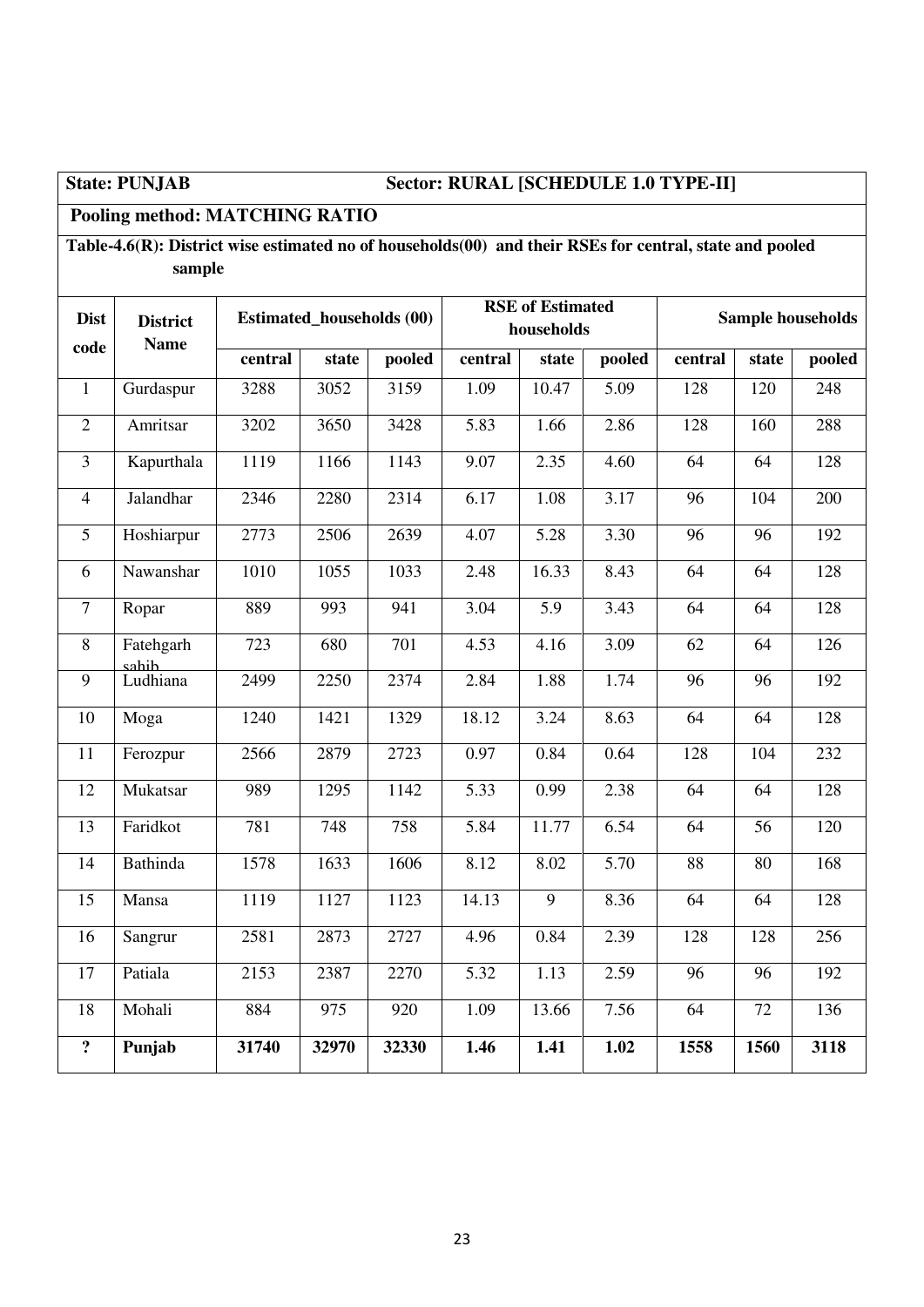### **State: PUNJAB Sector: URBAN [SCHEDULE 1.0 TYPE-II]**

### **Pooling method: MATCHING RATIO**

### **Table-4.6(U): District wise estimated no of households(00) and their RSEs for central, state and pooled sample**

| <b>Dist</b>             | <b>District</b><br><b>Name</b> |                  | <b>Estimated_households</b><br>(00) |                  |         | <b>RSE</b> of Estimated<br>households |                    |                 | <b>Sample households</b> |                  |
|-------------------------|--------------------------------|------------------|-------------------------------------|------------------|---------|---------------------------------------|--------------------|-----------------|--------------------------|------------------|
| code                    |                                | central          | state                               | pooled           | central | state                                 | pooled             | central         | state                    | pooled           |
| $\mathbf{1}$            | Gurdaspur                      | 1049             | 531                                 | 789              | 1.46    | 28.5                                  | 9.63               | 96              | 96                       | 192              |
| $\overline{2}$          | Amritsar                       | 2666             | 1822                                | 2276             | 1.35    | 17.39                                 | 8.75               | 192             | 184                      | 376              |
| $\overline{\mathbf{3}}$ | Kapurthala                     | 768              | 407                                 | 588              | 9.06    | 13.7                                  | 13.44              | $\overline{64}$ | 64                       | 128              |
| $\overline{4}$          | Jalandhar                      | 2842             | 1812                                | 2327             | 19.26   | 4.16                                  | 8.66               | 159             | 160                      | 319              |
| 5                       | Hoshiarpur                     | 638              | 781                                 | 705              | 13.93   | 7.58                                  | 12.41              | 64              | 56                       | 120              |
| 6                       | Nawanshar                      | 336              | 119                                 | 227              | 25.81   | 19.87                                 | 13.07              | 32              | 32                       | 64               |
| $\overline{7}$          | Ropar                          | 214              | 245                                 | 230              | 16.19   | 42.64                                 | 39.59              | 24              | 32                       | 56               |
| 8                       | Fatehgarh<br>sahib             | 250              | 339                                 | 292              | 69.71   | 7.07                                  | 15.98              | 32              | 40                       | 72               |
| 9                       | Ludhiana                       | 3967             | 2851                                | 3407             | 36.07   | 14.77                                 | 8.91               | 254             | 248                      | $\overline{502}$ |
| 10                      | Moga                           | 278              | 303                                 | 288              | 11.03   | 10.3                                  | 10.91              | 64              | 72                       | 136              |
| 11                      | Ferozpur                       | 754              | 567                                 | $\overline{671}$ | 19.63   | 21.61                                 | 19.40              | 96              | 96                       | 192              |
| 12                      | Mukatsar                       | 370              | 230                                 | $\overline{300}$ | 30.47   | 18.33                                 | 26.57              | 64              | 64                       | 128              |
| 13                      | Faridkot                       | 508              | 233                                 | 371              | 41.56   | 0.27                                  | 12.26              | 64              | 64                       | 128              |
| 14                      | <b>Bathinda</b>                | 844              | 604                                 | 717              | 17.9    | 13.32                                 | 5.82               | 64              | 64                       | 128              |
| 15                      | Mansa                          | 317              | 186                                 | 251              | 2.62    | 13.27                                 | 6.22               | 32              | 32                       | $\overline{64}$  |
| 16                      | Sangrur                        | 1031             | 1178                                | 1104             | 6.04    | 5.61                                  | 5.94               | 96              | 96                       | 192              |
| 17                      | Patiala                        | 1551             | 1092                                | 1322             | 10.98   | 4.54                                  | $\overline{20.30}$ | 96              | $\overline{96}$          | 192              |
| 18                      | Mohali                         | $\overline{553}$ | 404                                 | 479              | 34.46   | 5.93                                  | $\overline{5.17}$  | 64              | 64                       | 128              |
| <b>All</b>              | Punjab                         | 18934            | 13702                               | 16343            | 7.83    | 4.36                                  | 3.40               | 1557            | 1560                     | 3117             |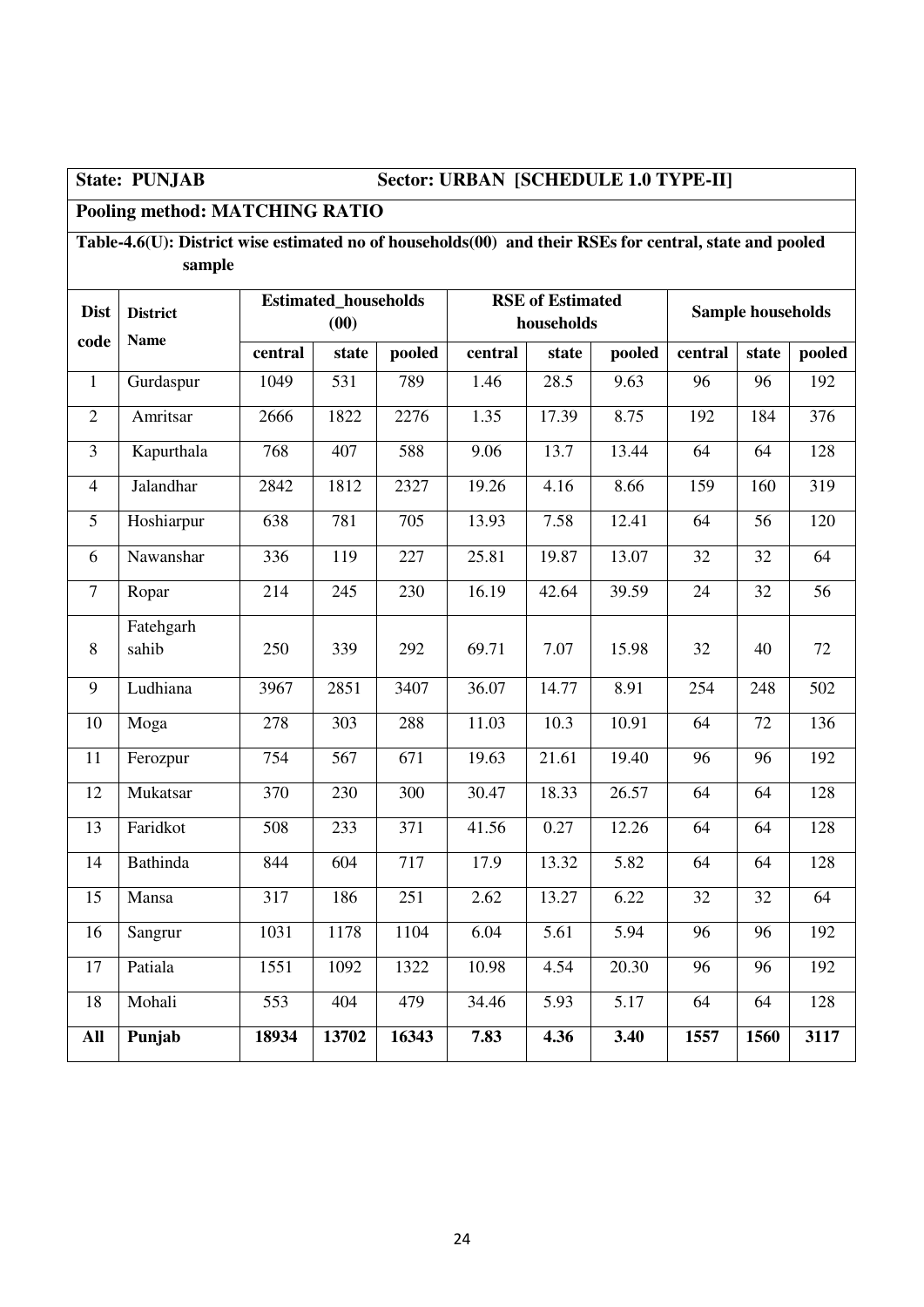### **State: PUNJAB Sector: RURAL [SCHEDULE 1.0 TYPE-II]**

### **Pooling method: MATCHING RATIO**

### **Table-4.7(R): District wise estimated no of persons(00), sex ratio and their RSEs for central, state and pooled sample**

| <b>Dist</b>    | <b>District</b>    | Est. persons $(00)$ |       |        | <b>RSE</b> of Est. persons |       |        | Sex ratio |       |        | <b>RSE</b> of Sex ratio |       |        |
|----------------|--------------------|---------------------|-------|--------|----------------------------|-------|--------|-----------|-------|--------|-------------------------|-------|--------|
| code           | <b>Name</b>        | central             | state | pooled | central                    | state | pooled | central   | state | pooled | central                 | state | pooled |
| 1              | Gurdaspur          | 15167               | 15018 | 15039  | 10.84                      | 32.29 | 17.02  | 958       | 900   | 927    | 7.49                    | 10.72 | 6.49   |
| $\overline{2}$ | Amritsar           | 16721               | 16768 | 16895  | 7.75                       | 37.08 | 18.80  | 901       | 850   | 886    | 2.61                    | 7.75  | 3.95   |
| $\overline{3}$ | Kapurthala         | 5266                | 5436  | 5351   | 17.26                      | 3.97  | 8.73   | 931       | 1138  | 1031   | 3.1                     | 3.59  | 2.43   |
| $\overline{4}$ | Jalandhar          | 10942               | 11114 | 10997  | 1.27                       | 5.81  | 3.00   | 836       | 1018  | 923    | 14.1                    | 7.23  | 7.53   |
| 5              | Hoshiarpur         | 12361               | 8833  | 10597  | 1.85                       | 24.59 | 10.30  | 996       | 873   | 943    | 4.92                    | 3.07  | 2.96   |
| 6              | Nawanshar          | 4638                | 5323  | 4981   | 5.04                       | 47.51 | 25.49  | 1022      | 1077  | 1051   | 10.49                   | 28.76 | 15.59  |
| $\tau$         | Ropar              | 4441                | 4584  | 4513   | 3.31                       | 26.78 | 13.70  | 854       | 843   | 849    | 6.21                    | 10.25 | 5.97   |
| 8              | Fatehgarh<br>sahib | 3825                | 3780  | 3803   | 29.17                      | 8.11  | 15.21  | 1032      | 890   | 959    | 6.57                    | 2.06  | 3.66   |
| 9              | Ludhiana           | 13697               | 10724 | 12210  | 5.92                       | 21.87 | 10.16  | 905       | 777   | 847    | 4.82                    | 8.23  | 4.57   |
| 10             | Moga               | 6174                | 6990  | 6577   | 46.45                      | 16.67 | 23.53  | 937       | 842   | 885    | 5.74                    | 2.65  | 3.29   |
| 11             | Ferozpur           | 14065               | 14157 | 14125  | 11.15                      | 65.61 | 33.34  | 761       | 940   | 871    | 2.35                    | 4.09  | 2.43   |
| 12             | Mukatsar           | 5461                | 5763  | 5612   | 22.28                      | 33.39 | 20.28  | 1025      | 727   | 860    | 17.73                   | 4.64  | 10.75  |
| 13             | Faridkot           | 4543                | 3500  | 4013   | 21.86                      | 13.94 | 13.79  | 728       | 781   | 758    | 9.61                    | 3.5   | 4.95   |
| 14             | <b>Bathinda</b>    | 7487                | 8342  | 7914   | 1.32                       | 13.27 | 7.02   | 1010      | 763   | 872    | 7.57                    | 7.29  | 5.42   |
| 15             | Mansa              | 5338                | 4960  | 5149   | 36.99                      | 41.17 | 27.58  | 922       | 739   | 830    | 14.12                   | 13.11 | 9.78   |
| 16             | Sangrur            | 13428               | 14785 | 14106  | 2.14                       | 1.29  | 1.22   | 1015      | 839   | 919    | 1.44                    | 3.34  | 1.72   |
| 17             | Patiala            | 11056               | 10858 | 10957  | 0.14                       | 5.4   | 2.68   | 815       | 736   | 775    | 2.2                     | 0.07  | 1.16   |
| 18             | Mohali             | 4057                | 6175  | 5098   | 3.18                       | 42.84 | 25.98  | 765       | 921   | 848    | 17.95                   | 9.97  | 9.74   |
| All            | Punjab             | 158666              | 32970 | 157935 | 3.8                        | 9.96  | 5.31   | 906       | 864   | 888    | 1.78                    | 2.04  | 1.35   |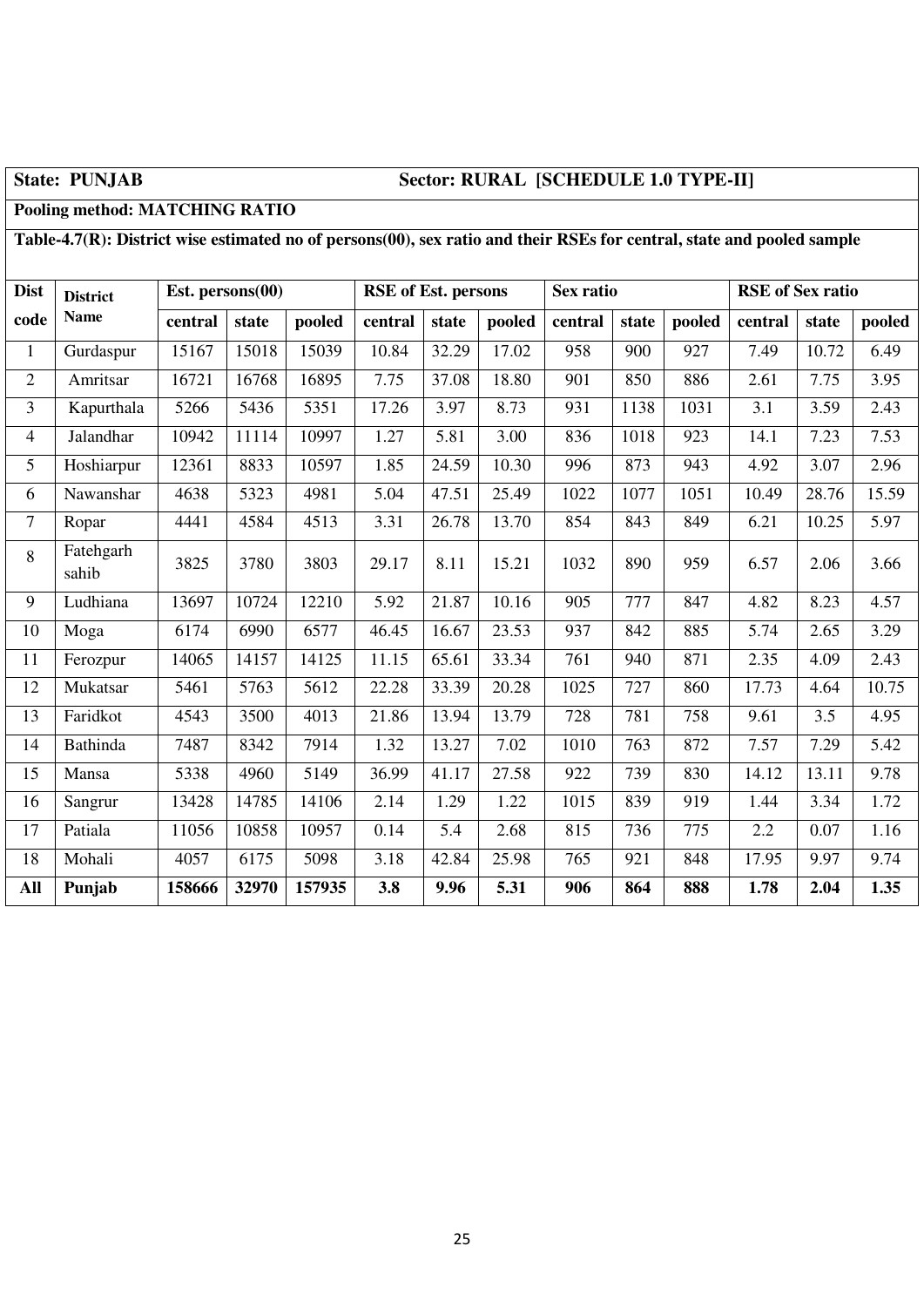### **State: PUNJAB Sector: URBAN [SCHEDULE 1.0 TYPE-II]**

### **Pooling method: MATCHING RATIO**

### **Table-4.7(U): District wise estimated no of persons(00), sex ratio and their RSEs for central, state and pooled sample**

| <b>Dist</b>    | <b>District</b>    |         | Est. persons $(00)$ |        | <b>RSE</b> of Est.persons |       |        | Sex ratio |       |        |                  | <b>RSE</b> of Sex ratio |        |
|----------------|--------------------|---------|---------------------|--------|---------------------------|-------|--------|-----------|-------|--------|------------------|-------------------------|--------|
| code           | <b>Name</b>        | central | state               | pooled | central                   | state | pooled | central   | state | pooled | central          | state                   | pooled |
| $\mathbf{1}$   | Gurdaspur          | 4979    | 2343                | 3659   | 29.48                     | 46.48 | 24.98  | 789       | 887   | 819    | $\overline{3.3}$ | 23.91                   | 13.04  |
| $\overline{2}$ | Amritsar           | 13197   | 9746                | 11649  | 23.67                     | 33.19 | 19.30  | 768       | 781   | 778    | 10.06            | 17.97                   | 10.30  |
| $\overline{3}$ | Kapurthala         | 2894    | 1474                | 2184   | 10.52                     | 47.57 | 17.50  | 818       | 918   | 850    | 24.11            | 21.6                    | 16.45  |
| $\overline{4}$ | Jalandhar          | 10654   | 7643                | 9149   | 31.38                     | 50    | 27.75  | 781       | 745   | 766    | 11.49            | 11.87                   | 8.22   |
| 5              | Hoshiarpur         | 2891    | 3119                | 2984   | 38.55                     | 24.09 | 22.52  | 832       | 884   | 857    | 24.85            | 9.21                    | 12.96  |
| 6              | Nawanshar          | 1326    | 500                 | 913    | 2.68                      | 31.58 | 8.86   | 845       | 877   | 854    | 23               | 29.71                   | 19.03  |
| $\tau$         | Ropar              | 878     | 1062                | 971    | 95.25                     | 25.03 | 45.19  | 1229      | 759   | 941    | 78.12            | 39.64                   | 53.46  |
| 8              | Fatehgarh<br>sahib | 1157    | 1512                | 1338   | 33.97                     | 17.63 | 17.75  | 950       | 972   | 973    | 33.71            | 2.44                    | 16.50  |
| 9              | Ludhiana           | 14684   | 11596               | 13132  | 18.48                     | 24.36 | 14.91  | 704       | 730   | 716    | 4.01             | 16.77                   | 8.77   |
| 10             | Moga               | 1358    | 1523                | 1439   | 3.3                       | 1.67  | 1.79   | 844       | 932   | 888    | 10.07            | 1.31                    | 4.83   |
| 11             | Ferozpur           | 3777    | 2637                | 3246   | 54.06                     | 36.53 | 34.78  | 994       | 873   | 939    | 43.4             | 25.7                    | 25.89  |
| 12             | Mukatsar           | 1785    | 1166                | 1473   | 40.56                     | 30.43 | 27.37  | 847       | 977   | 897    | 43.88            | 17.15                   | 22.73  |
| 13             | Faridkot           | 2431    | 1205                | 1818   | 12.15                     | 0.32  | 8.12   | 990       | 907   | 962    | 13.08            | 2.09                    | 6.80   |
| 14             | <b>Bathinda</b>    | 3096    | 2764                | 2934   | 8.66                      | 9.81  | 6.50   | 954       | 801   | 879    | 22.04            | 4.47                    | 12.13  |
| 15             | Mansa              | 1410    | 811                 | 1111   | 1.58                      | 36.33 | 13.30  | 827       | 940   | 866    | 17.21            | 5.94                    | 8.83   |
| 16             | Sangrur            | 4897    | 5971                | 5434   | 29.98                     | 1.18  | 13.52  | 927       | 703   | 797    | 15.66            | 7.72                    | 9.72   |
| 17             | Patiala            | 6854    | 5831                | 6343   | 57.94                     | 12.46 | 31.82  | 920       | 878   | 900    | 33.93            | 8.08                    | 17.78  |
| 18             | Mohali             | 2376    | 1852                | 2114   | 30.31                     | 29.73 | 21.44  | 737       | 961   | 828    | 6.25             | 9.2                     | 6.02   |
| <b>All</b>     | Punjab             | 80644   | 13702               | 71891  | 9.72                      | 9.68  | 6.90   | 817       | 804   | 812    | 4.85             | 4.87                    | 3.43   |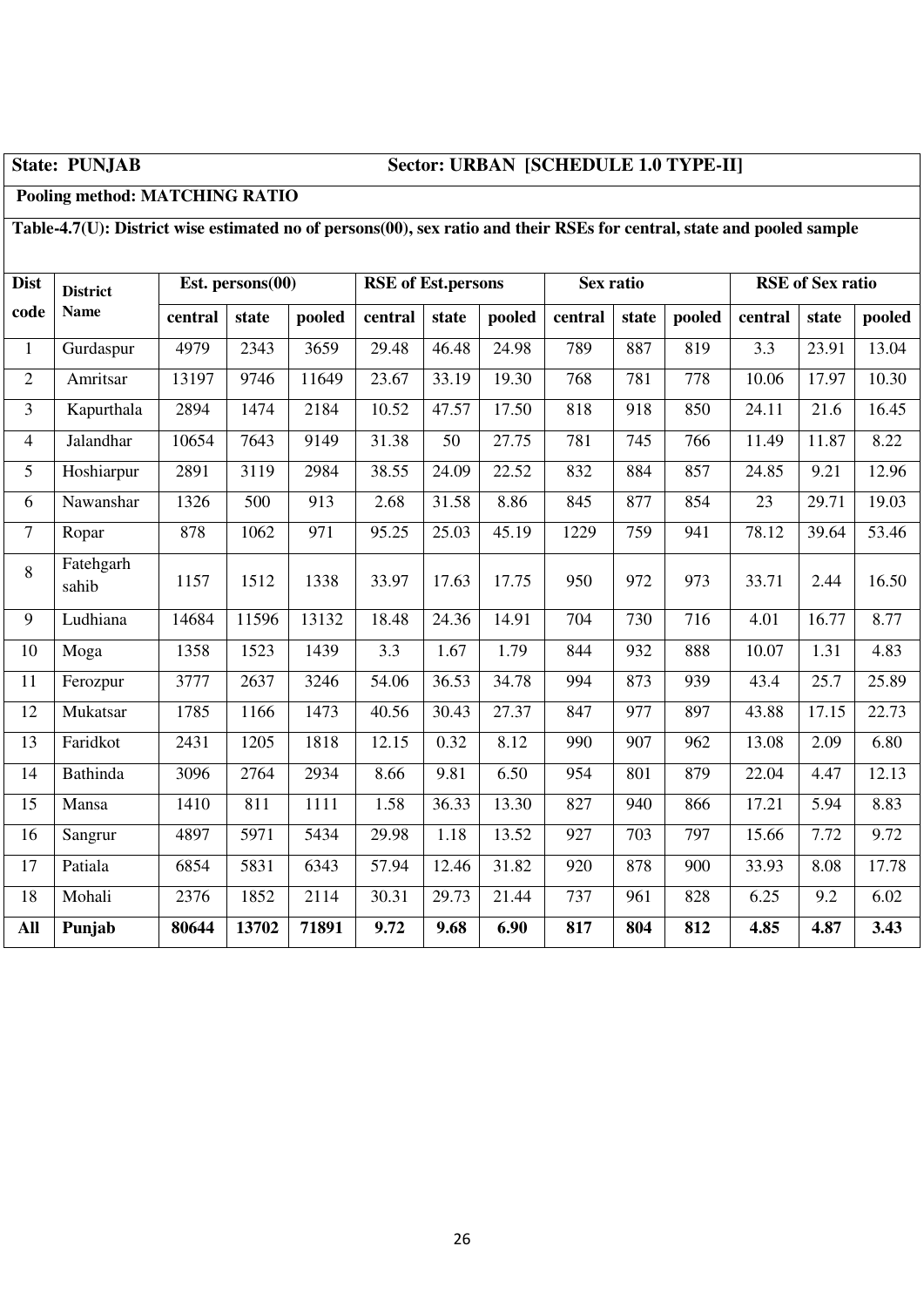### **State: PUNJAB Sector: RURAL [SCHEDULE 1.0 TYPE-II]**

## **Table-4.8(R): District wise estimate of MPCE(MMRP) for central, state and pooled sample**

| <b>Dist</b>    | <b>District</b>    |        | <b>Central Sample</b> |              |         | <b>State Sample</b> |              |         | Pooled_matching_ratio |              | Pooled_inverse_var |              |              |
|----------------|--------------------|--------|-----------------------|--------------|---------|---------------------|--------------|---------|-----------------------|--------------|--------------------|--------------|--------------|
| code           | <b>Name</b>        | Food   | Non-<br>food          | <b>Total</b> | Food    | Non-<br>food        | <b>Total</b> | Food    | Non-<br>food          | <b>Total</b> | Food               | Non-<br>food | <b>Total</b> |
| $\mathbf{1}$   | Gurdaspur          | 781.65 | 827.36                | 1609.01      | 1245.16 | 753.03              | 1998.18      | 1008.96 | 785.85                | 1794.81      | 1049.27            | 786.10       | 1828.03      |
| $\sqrt{2}$     | Amritsar           | 744.76 | 625.15                | 1369.91      | 1268.09 | 889.75              | 2157.85      | 1004.69 | 756.56                | 1761.25      | 1123.42            | 830.38       | 1982.26      |
| $\mathfrak{Z}$ | Kapurthala         | 813.75 | 1160.41               | 1974.16      | 782.05  | 883.01              | 1665.06      | 797.65  | 1019.5                | 1817.16      | 813.59             | 941.06       | 1758.33      |
| $\overline{4}$ | Jalandhar          | 895.71 | 1242.24               | 2137.95      | 725.94  | 711.25              | 1437.19      | 811.68  | 978.05                | 1789.73      | 763.78             | 824.12       | 1915.41      |
| $\sqrt{5}$     | Hoshiarpur         | 804.28 | 879.26                | 1683.54      | 1068.96 | 1142.14             | 2211.1       | 914.59  | 988.82                | 1903.41      | 844.67             | 1137.01      | 2189.75      |
| 6              | Nawanshar          | 807.08 | 936.68                | 1743.75      | 810.65  | 770.48              | 1581.13      | 808.98  | 847.87                | 1656.85      | 807.08             | 936.68       | 1743.75      |
| $\overline{7}$ | Ropar              | 750.4  | 773.84                | 1524.25      | 1020.31 | 1276.19             | 2296.5       | 887.5   | 1029                  | 1916.5       | 974.92             | 966.73       | 1550.29      |
| 8              | Fatehgarh<br>sahib | 923.58 | 1284.32               | 2207.9       | 1023.09 | 809.83              | 1832.92      | 973.05  | 1048.45               | 2021.5       | 940.30             | 810.84       | 1840.07      |
| 9              | Ludhiana           | 836.65 | 1015.84               | 1852.49      | 830.59  | 951.4               | 1781.99      | 833.99  | 987.54                | 1821.53      | 836.52             | 1002.19      | 1841.44      |
| 10             | Moga               | 722.69 | 699.02                | 1421.72      | 1074.78 | 905.7               | 1980.48      | 911.58  | 812.06                | 1723.64      | 784.68             | 780.10       | 1600.14      |
| 11             | Ferozpur           | 705.81 | 799.6                 | 1505.41      | 790.62  | 730.79              | 1521.42      | 746.59  | 759.34                | 1505.93      | 783.62             | 738.82       | 1520.07      |
| 12             | Mukatsar           | 707.89 | 584.77                | 1292.65      | 711.16  | 580.46              | 1291.61      | 709.56  | 582.56                | 1292.12      | 707.93             | 582.94       | 1292.57      |
| 13             | Faridkot           | 648.68 | 716.57                | 1365.25      | 978.1   | 814.76              | 1792.86      | 796     | 762.8                 | 1558.8       | 669.53             | 727.98       | 1402.02      |
| 14             | <b>Bathinda</b>    | 798.68 | 634.97                | 1433.65      | 722.43  | 602.51              | 1324.94      | 758.5   | 617.86                | 1376.36      | 723.58             | 631.25       | 1359.29      |
| 15             | Mansa              | 794.92 | 717.46                | 1512.38      | 738.58  | 455.66              | 1194.24      | 767.78  | 591.37                | 1359.15      | 777.37             | 677.22       | 1439.48      |
| 16             | Sangrur            | 847.07 | 846.33                | 1693.4       | 1071.37 | 1136.15             | 2207.52      | 964.61  | 998.21                | 1962.82      | 847.20             | 1092.13      | 1828.90      |
| 17             | Patiala            | 839.69 | 916.17                | 1755.86      | 1107    | 1122.75             | 2229.75      | 972.13  | 1018.53               | 1990.66      | 1020.35            | 1079.98      | 2104.34      |
| 18             | Mohali             | 900.96 | 793.27                | 1694.23      | 753.62  | 820.97              | 1574.59      | 812.88  | 801.95                | 1614.83      | 900.94             | 817.33       | 1580.15      |
| All            | Punjab             | 795.01 | 853.91                | 1648.92      | 966.98  | 868.53              | 1835.51      | 880.28  | 860.24                | 1740.51      | 872.77             | 862.09       | 1739.86      |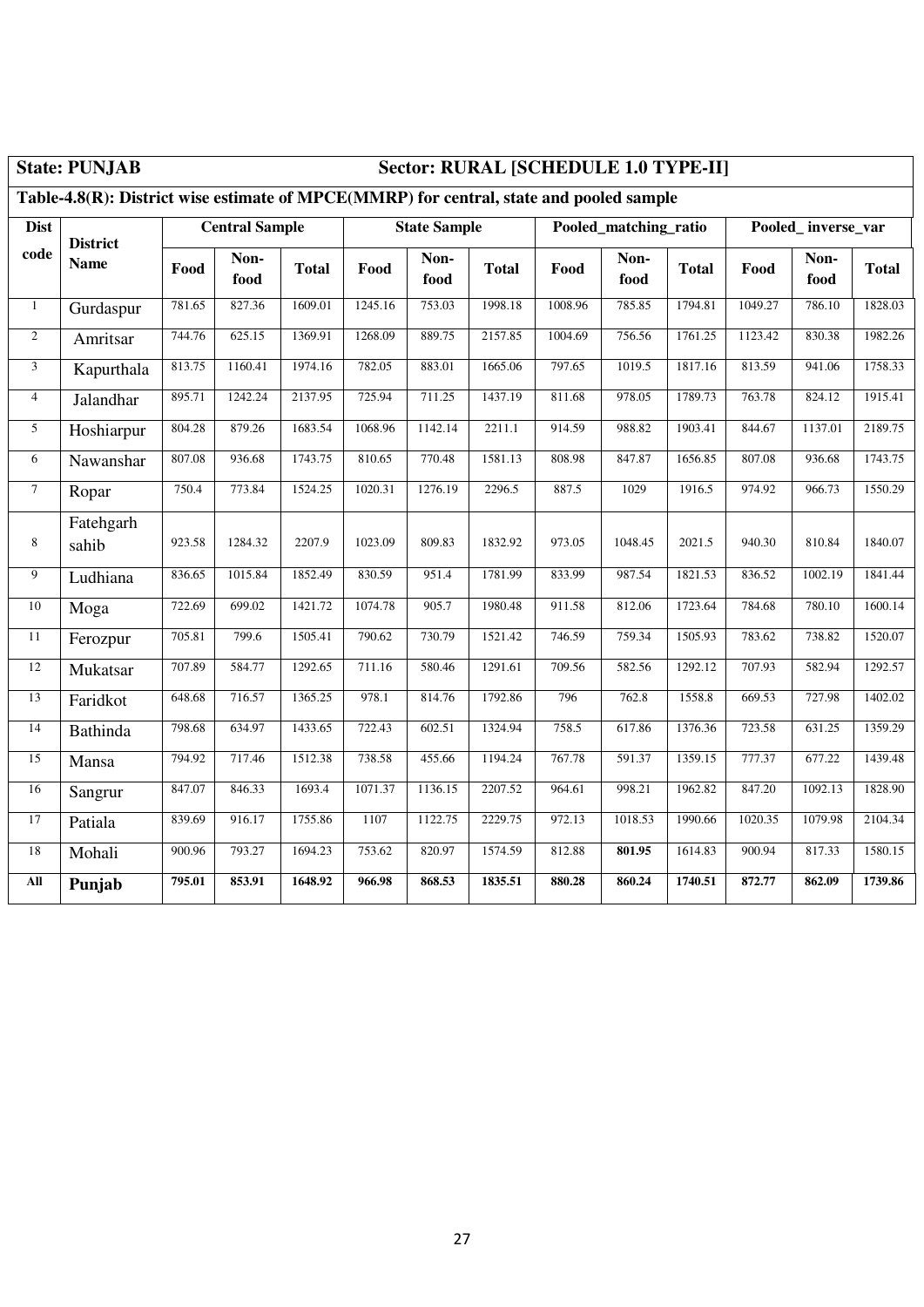|                 | <b>State: PUNJAB</b>                                                                    | <b>Sector: URBAN [SCHEDULE 1.0 TYPE-II]</b> |                       |              |         |                     |              |         |                       |              |         |                    |              |
|-----------------|-----------------------------------------------------------------------------------------|---------------------------------------------|-----------------------|--------------|---------|---------------------|--------------|---------|-----------------------|--------------|---------|--------------------|--------------|
|                 | Table-4.8(U): District wise estimate of MPCE(MMRP) for central, state and pooled sample |                                             |                       |              |         |                     |              |         |                       |              |         |                    |              |
| <b>Dist</b>     |                                                                                         |                                             | <b>Central Sample</b> |              |         | <b>State Sample</b> |              |         | Pooled matching ratio |              |         | Pooled inverse var |              |
| code            | <b>District</b><br><b>Name</b>                                                          | Food                                        | Non-<br>food          | <b>Total</b> | Food    | Non-<br>food        | <b>Total</b> | Food    | Non-<br>food          | <b>Total</b> | Food    | Non-<br>food       | <b>Total</b> |
| $\mathbf{1}$    | Gurdaspur                                                                               | 811.86                                      | 1070.85               | 1882.71      | 1443.16 | 1300.16             | 2743.31      | 1013.67 | 1144.29               | 2157.96      | 1032.89 | 1106.91            | 2056.05      |
| $\overline{c}$  | Amritsar                                                                                | 946.71                                      | 996.6                 | 1943.3       | 1239.7  | 972.2               | 2211.9       | 1064.74 | 979.51                | 2044.25      | 958.94  | 987.54             | 1999.39      |
| $\overline{3}$  | Kapurthala                                                                              | 938.11                                      | 1530.81               | 2468.92      | 988.05  | 1664.89             | 2652.95      | 954.97  | 1576.07               | 2531.04      | 976.53  | 1664.39            | 2651.05      |
| $\overline{4}$  | Jalandhar                                                                               | 1013.65                                     | 1503.21               | 2516.86      | 836.35  | 948.28              | 1784.63      | 939.59  | 1271.39               | 2210.98      | 959.23  | 1033.97            | 1921.62      |
| 5               | Hoshiarpur                                                                              | 928.6                                       | 1059.95               | 1988.54      | 966.1   | 1292.47             | 2258.57      | 950.89  | 1195.63               | 2146.52      | 960.89  | 1215.67            | 2182.17      |
| 6               | Nawanshar                                                                               | 826.87                                      | 867.42                | 1694.29      | 817.45  | 865.63              | 1683.08      | 824.29  | 866.93                | 1691.22      | 826.62  | 865.63             | 1684.31      |
| $\overline{7}$  | Ropar                                                                                   | 849.06                                      | 997.21                | 1846.28      | 849.95  | 1052.34             | 1902.28      | 851.66  | 1028.8                | 1880.46      | 849.68  | 1020.74            | 1863.60      |
| $\,8\,$         | Fatehgarh<br>sahib                                                                      | 766.47                                      | 1140.7                | 1907.17      | 1173.7  | 1365.43             | 2539.13      | 994.94  | 1263.11               | 2258.05      | 934.52  | 1337.45            | 2336.96      |
| 9               | Ludhiana                                                                                | 933.75                                      | 894.34                | 1828.09      | 930.4   | 1042.13             | 1972.53      | 931.78  | 957.71                | 1889.49      | 931.43  | 958.81             | 1910.41      |
| 10              | Moga                                                                                    | 934.63                                      | 1232.42               | 2167.05      | 1121.57 | 994.11              | 2115.68      | 1036.73 | 1110.69               | 2147.42      | 1096.37 | 998.96             | 2117.64      |
| 11              | Ferozpur                                                                                | 805.03                                      | 1148.51               | 1953.54      | 985.15  | 1046.75             | 2031.9       | 871.53  | 1095.3                | 1966.82      | 983.29  | 1053.58            | 2028.44      |
| 12              | Mukatsar                                                                                | 696.87                                      | 706.83                | 1403.7       | 767.02  | 683.74              | 1450.76      | 724.79  | 696.91                | 1421.7       | 735.12  | 691.66             | 1431.56      |
| $\overline{13}$ | Faridkot                                                                                | 873.71                                      | 1331.66               | 2205.37      | 1111.63 | 1296.7              | 2408.33      | 952.57  | 1320.07               | 2272.65      | 909.66  | 1306.71            | 2224.80      |
| 14              | Bathinda                                                                                | 921.02                                      | 1038.99               | 1960.01      | 1060.4  | 1096.34             | 2156.74      | 947.44  | 1023.56               | 1970.99      | 944.01  | 1069.16            | 2031.94      |
| 15              | Mansa                                                                                   | 793.14                                      | 764.06                | 1557.2       | 922.04  | 804.63              | 1726.67      | 840.22  | 778.88                | 1619.1       | 820.83  | 768.64             | 1581.97      |
| 16              | Sangrur                                                                                 | 848.92                                      | 1120.3                | 1969.22      | 897.62  | 1076.3              | 1973.92      | 875.68  | 1096.13               | 1971.8       | 878.99  | 1082.27            | 1972.98      |
| 17              | Patiala                                                                                 | 1159.36                                     | 1958.13               | 3117.49      | 1160.22 | 1276.57             | 2436.79      | 1159.76 | 1644.84               | 2804.6       | 1159.39 | 1450.63            | 2795.15      |
| 18              | Mohali                                                                                  | 987.98                                      | 1096.37               | 2084.35      | 875.54  | 1532.04             | 2407.58      | 938.73  | 1287.18               | 2225.91      | 910.48  | 1256.65            | 2237.70      |
| All             | Punjab                                                                                  | 933.4                                       | 1175.39               | 2108.79      | 1022.47 | 1099.17             | 2121.65      | 969.68  | 1138.61               | 2108.29      | 968.53  | 1124.12            | 2116.05      |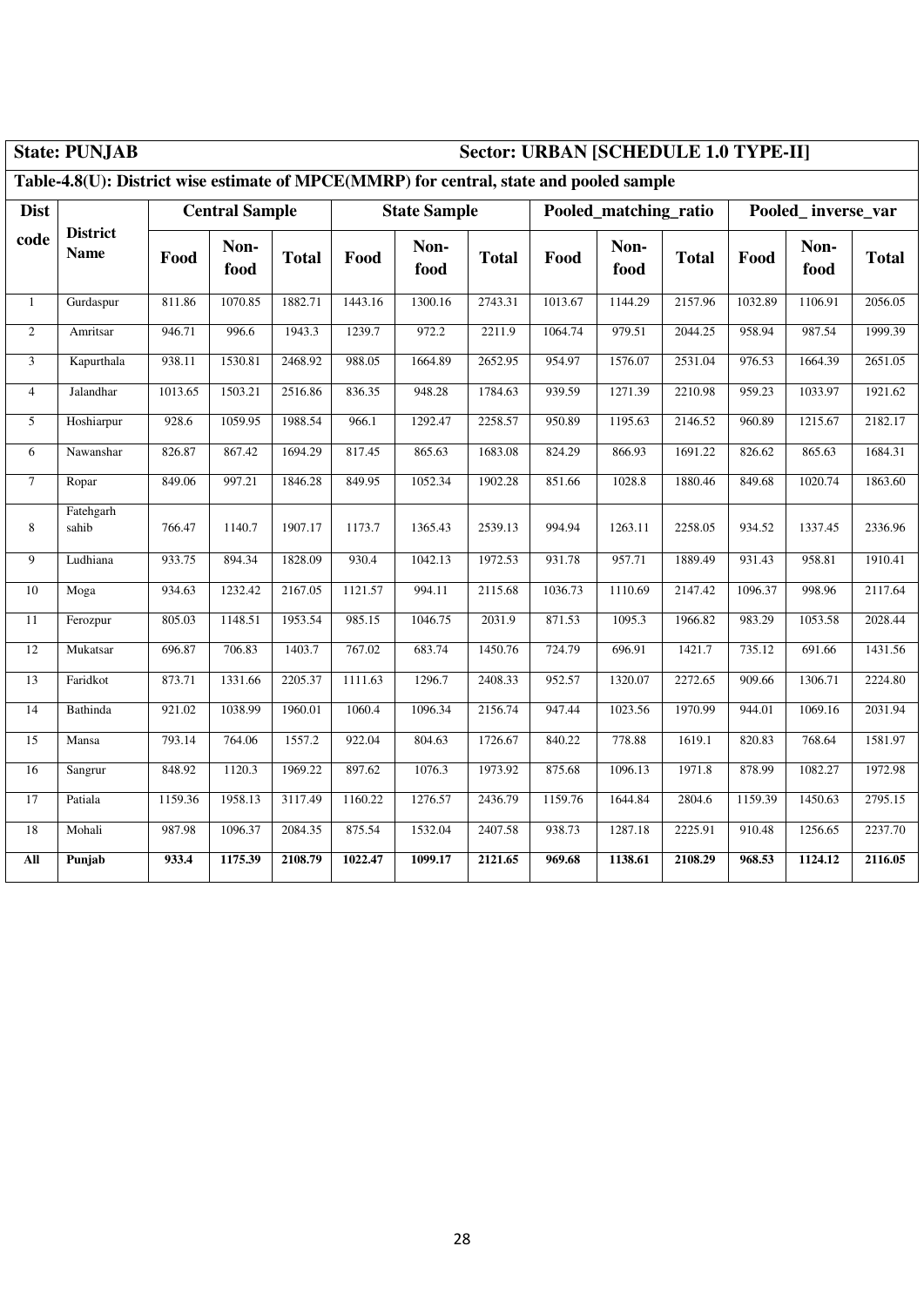|                | [SCHEDULE 1.0 TYPE-II]<br><b>State: PUNJAB</b>                                              |         |                   |                   |           |         |                   |              |           |  |  |  |
|----------------|---------------------------------------------------------------------------------------------|---------|-------------------|-------------------|-----------|---------|-------------------|--------------|-----------|--|--|--|
|                | Table-4.9: District wise estimate of RSE of Total MPCE for central, state and pooled sample |         |                   |                   |           |         |                   |              |           |  |  |  |
| <b>Dist</b>    | <b>District</b>                                                                             |         |                   | <b>RURAL</b>      |           |         |                   | <b>URBAN</b> |           |  |  |  |
| code           | <b>Name</b>                                                                                 | central | state             | Poolby_MR         | Poolby_IV | central | state             | Poolby_MR    | Poolby_IV |  |  |  |
| $\mathbf{1}$   | Gurdaspur                                                                                   | 15.09   | 10.71             | 9.02              | 8.78      | 5.62    | 7.68              | 5.46         | 4.60      |  |  |  |
| $\overline{2}$ | Amritsar                                                                                    | 12.09   | $\overline{4.11}$ | $\overline{5.33}$ | 3.94      | 9.04    | 15.46             | 9.40         | 7.82      |  |  |  |
| $\overline{3}$ | Kapurthala                                                                                  | 12.83   | 10                | 8.34              | 7.91      | 9.04    | 0.86              | 4.43         | 0.86      |  |  |  |
| $\overline{4}$ | Jalandhar                                                                                   | 3.21    | $\overline{7}$    | 3.40              | 2.96      | 12.46   | 8.43              | 7.87         | 7.06      |  |  |  |
| 5              | Hoshiarpur                                                                                  | 4.86    | 0.76              | 2.19              | 0.75      | 20.07   | $\overline{1}1.1$ | 10.98        | 9.73      |  |  |  |
| 6              | Nawanshar                                                                                   | 0.04    | 15.14             | 7.22              | 0.04      | 6.37    | 2.25              | 3.38         | 2.12      |  |  |  |
| $\tau$         | Ropar                                                                                       | 2.35    | 8.35              | 5.09              | 2.27      | 1.91    | 2.77              | 1.69         | 1.57      |  |  |  |
| 8              | Fatehgarh sahib                                                                             | 11.43   | 1.92              | 6.30              | 1.89      | 5.28    | 2.72              | 2.70         | 2.44      |  |  |  |
| 9              | Ludhiana                                                                                    | 9.91    | 23.9              | 12.73             | 9.16      | 9.08    | 7.31              | 5.82         | 5.70      |  |  |  |
| 10             | Moga                                                                                        | 11.43   | 11.98             | 8.34              | 8.38      | 20.61   | 4.21              | 10.60        | 4.12      |  |  |  |
| 11             | Ferozpur                                                                                    | 12.44   | 3.73              | 6.50              | 3.57      | 25.13   | 5.19              | 12.76        | 5.08      |  |  |  |
| 12             | Mukatsar                                                                                    | 4.5     | 15.3              | 7.97              | 4.32      | 6.3     | 5.06              | 4.04         | 3.95      |  |  |  |
| 13             | Faridkot                                                                                    | 2.88    | 7.15              | 4.30              | 2.68      | 1.67    | 4.7               | 2.62         | 1.57      |  |  |  |
| 14             | Bathinda                                                                                    | 5.82    | 4.28              | 3.66              | 3.45      | 24      | 28.73             | 19.74        | 18.44     |  |  |  |
| 15             | Mansa                                                                                       | 6.88    | 15.98             | 8.00              | 6.35      | 7.67    | 16.72             | 9.65         | 6.98      |  |  |  |
| 16             | Sangrur                                                                                     | 2.94    | 3.77              | 2.47              | 2.34      | 20.75   | 10.34             | 11.58        | 9.25      |  |  |  |
| 17             | Patiala                                                                                     | 8.15    | 3.85              | 4.19              | 3.50      | 7.05    | 9.51              | 5.69         | 5.71      |  |  |  |
| 18             | Mohali                                                                                      | 5.64    | 1.34              | 3.03              | 1.30      | 16.67   | 15.19             | 11.33        | 11.26     |  |  |  |
| <b>ALL</b>     | Punjab                                                                                      | 2.67    | 2.46              | 1.81              | 1.81      | 4.1     | 3.58              | 2.73         | 2.70      |  |  |  |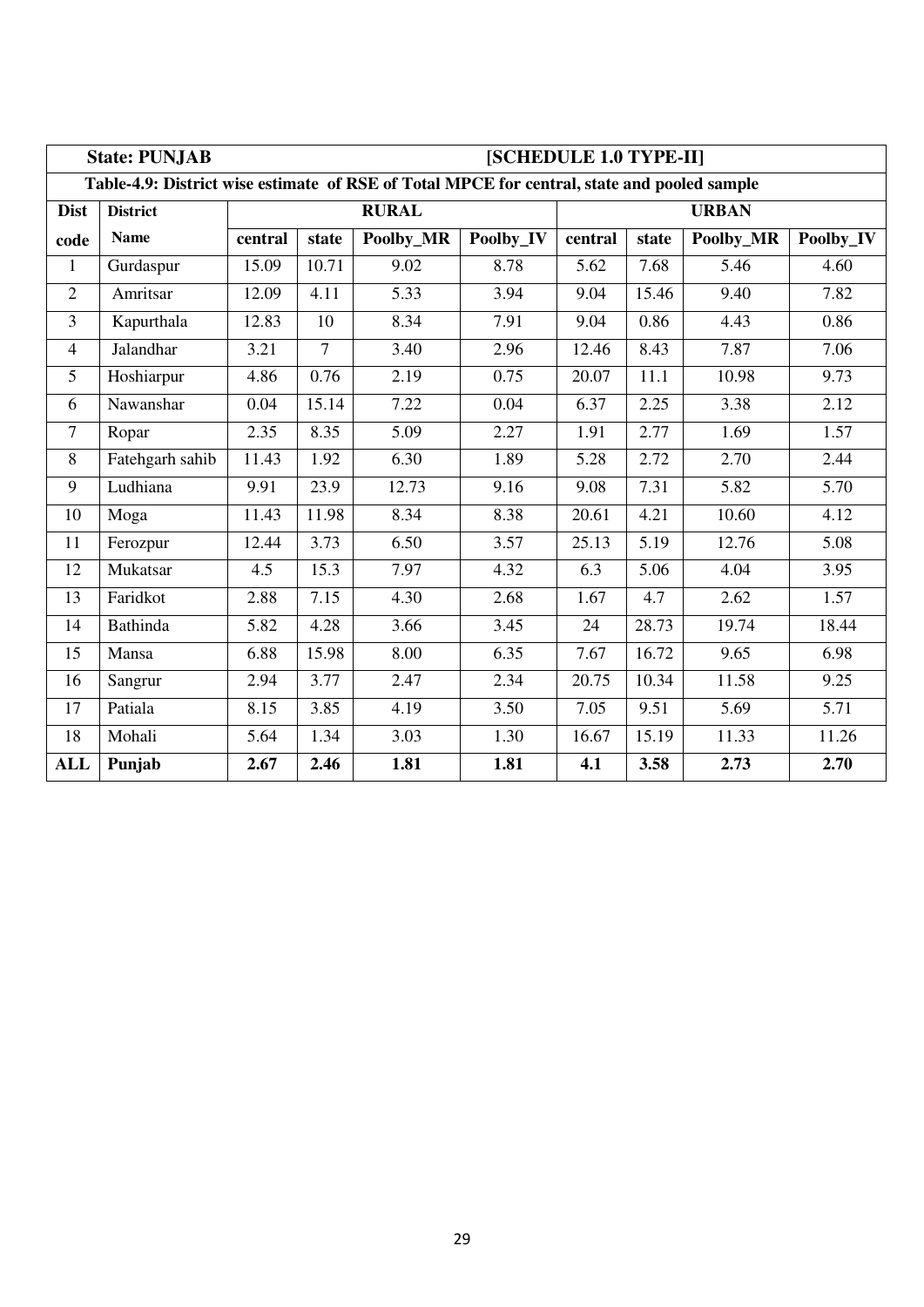## **Chapter-V**

## **Pooled Results of Schedule 10**

| <b>State: Punjab</b><br>Sector: RURAL [SCHEDULE 10] |                                                                                                     |                |          |        |         |            |        |         |             |        |  |  |  |
|-----------------------------------------------------|-----------------------------------------------------------------------------------------------------|----------------|----------|--------|---------|------------|--------|---------|-------------|--------|--|--|--|
|                                                     | <b>Pooling method: MATCHING RATIO</b>                                                               |                |          |        |         |            |        |         |             |        |  |  |  |
|                                                     | Table-5.1 $(R)$ : District wise estimated no of persons $(00)$ for central, state and pooled sample |                |          |        |         |            |        |         |             |        |  |  |  |
| <b>Dist</b>                                         | <b>District</b>                                                                                     |                | Male(00) |        |         | Female(00) |        |         | Persons(00) |        |  |  |  |
| code                                                | <b>Name</b>                                                                                         | <b>Central</b> | state    | pooled | central | state      | pooled | central | state       | pooled |  |  |  |
| 1                                                   | Gurdaspur                                                                                           | 8762           | 9816     | 9203   | 7751    | 7109       | 7419   | 16513   | 16925       | 16622  |  |  |  |
| $\overline{2}$                                      | Amritsar                                                                                            | 7984           | 8850     | 8353   | 8084    | 7662       | 7782   | 16068   | 16512       | 16135  |  |  |  |
| 3                                                   | Kapurthala<br>2597<br>2503<br>2818<br>2444<br>2631<br>5415<br>4853<br>5134<br>2410                  |                |          |        |         |            |        |         |             |        |  |  |  |
| $\overline{4}$                                      | Jalandhar                                                                                           | 5369           | 5346     | 5341   | 5870    | 4724       | 5291   | 11239   | 10070       | 10633  |  |  |  |
| 5                                                   | Hoshiarpur                                                                                          | 6785           | 5770     | 6277   | 6498    | 4865       | 5681   | 13283   | 10635       | 11959  |  |  |  |
| 6                                                   | Nawanshar                                                                                           | 2316           | 2381     | 2349   | 2265    | 2199       | 2232   | 4581    | 4580        | 4580   |  |  |  |
| 7                                                   | Ropar                                                                                               | 1941           | 2377     | 2159   | 1786    | 1984       | 1885   | 3727    | 4360        | 4044   |  |  |  |
| 8                                                   | Fatehgarh sahib                                                                                     | 1821           | 2121     | 1971   | 1927    | 1751       | 1839   | 3748    | 3871        | 3810   |  |  |  |
| 9                                                   | Ludhiana                                                                                            | 6017           | 5776     | 5897   | 5466    | 4723       | 5094   | 11483   | 10498       | 10991  |  |  |  |
| 10                                                  | Moga                                                                                                | 2916           | 3884     | 3397   | 2123    | 2934       | 2520   | 5039    | 6817        | 5917   |  |  |  |
| 11                                                  | Ferozpur                                                                                            | 6360           | 6858     | 6587   | 5718    | 6201       | 5927   | 12078   | 13060       | 12513  |  |  |  |
| 12                                                  | Mukatsar                                                                                            | 1976           | 3458     | 2717   | 2156    | 2995       | 2575   | 4132    | 6453        | 5292   |  |  |  |
| 13                                                  | Faridkot                                                                                            | 2028           | 2011     | 1994   | 2039    | 1600       | 1811   | 4068    | 3611        | 3805   |  |  |  |
| 14                                                  | <b>Bathinda</b>                                                                                     | 3783           | 4368     | 4075   | 3581    | 2926       | 3254   | 7364    | 7295        | 7329   |  |  |  |
| 15                                                  | Mansa                                                                                               | 3045           | 2763     | 2904   | 2557    | 1955       | 2256   | 5602    | 4718        | 5160   |  |  |  |
| 16                                                  | Sangrur                                                                                             | 6257           | 7663     | 6960   | 5696    | 6126       | 5911   | 11953   | 13789       | 12871  |  |  |  |
| 17                                                  | Patiala                                                                                             | 5863           | 6587     | 6225   | 4583    | 6045       | 5314   | 10446   | 12632       | 11539  |  |  |  |
| 18                                                  | Mohali<br>5056<br>5803<br>2455<br>3087<br>2746<br>1986<br>2717<br>2310<br>4441                      |                |          |        |         |            |        |         |             |        |  |  |  |
| All                                                 | Punjab                                                                                              | 78274          | 85526    | 81657  | 72904   | 70957      | 71733  | 151178  | 156483      | 153389 |  |  |  |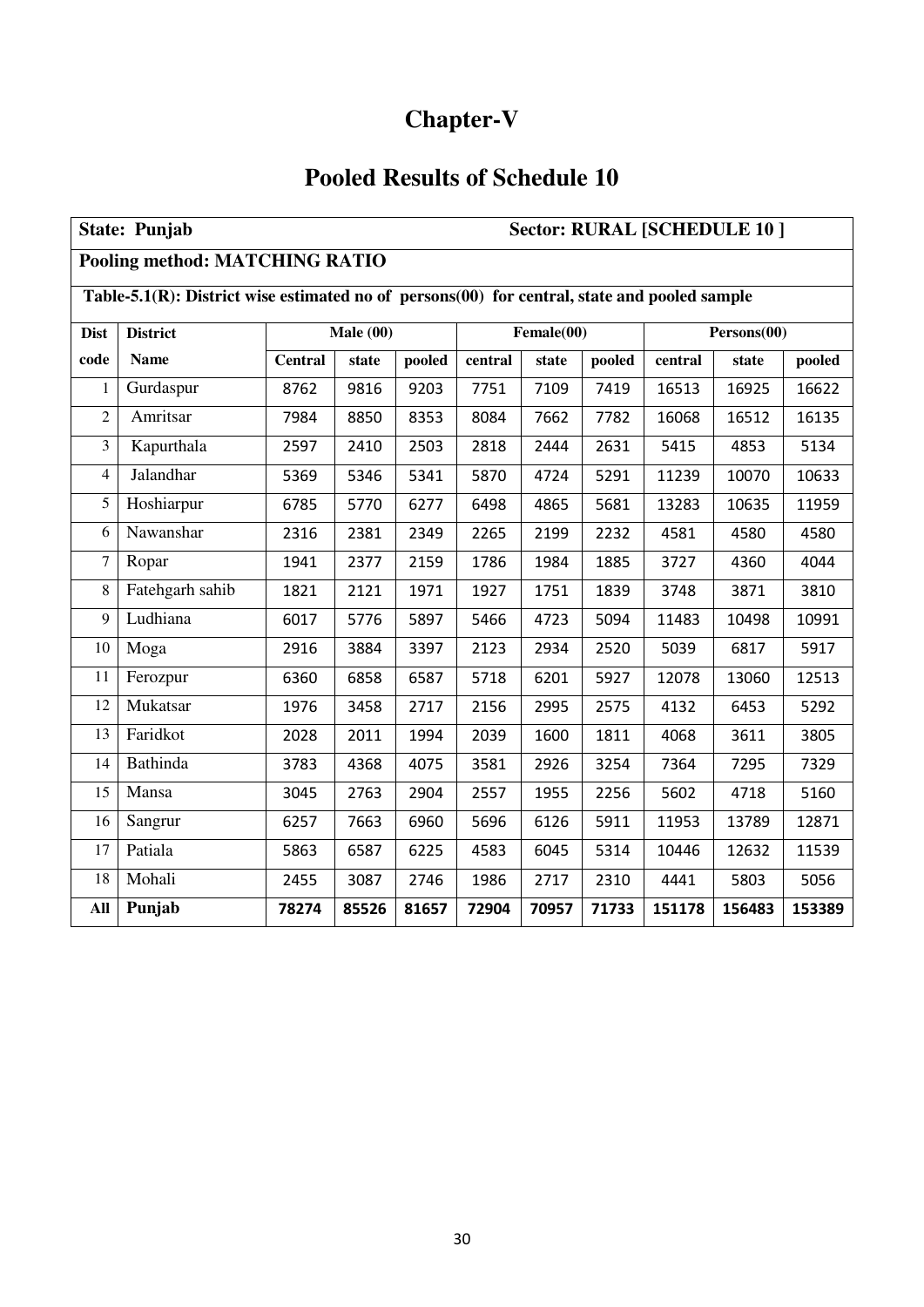### **State: Punjab Sector: URBAN [SCHEDULE 10 ]**

### **Pooling method: MATCHING RATIO**

### **Table-5.1(U): District wise estimated no of persons(00) for central, state and pooled sample**

| <b>Dist</b>    | <b>District</b> | Male(00) |       |        |         | Female(00) |        | Persons(00) |       |        |  |
|----------------|-----------------|----------|-------|--------|---------|------------|--------|-------------|-------|--------|--|
| code           | <b>Name</b>     | central  | state | pooled | central | state      | pooled | central     | state | pooled |  |
| 1              | Gurdaspur       | 2531     | 1291  | 1901   | 2245    | 1046       | 1636   | 4777        | 2337  | 3537   |  |
| $\overline{2}$ | Amritsar        | 6638     | 4903  | 5831   | 6328    | 3540       | 5022   | 12966       | 8442  | 10853  |  |
| 3              | Kapurthala      | 1742     | 842   | 1292   | 1378    | 878        | 1128   | 3120        | 1720  | 2420   |  |
| $\overline{4}$ | Jalandhar       | 5840     | 4312  | 5088   | 4571    | 2977       | 3784   | 10411       | 7289  | 8872   |  |
| 5              | Hoshiarpur      | 1311     | 1670  | 1480   | 1120    | 1303       | 1201   | 2431        | 2974  | 2682   |  |
| 6              | Nawanshar       | 865      | 250   | 557    | 762     | 254        | 508    | 1627        | 504   | 1065   |  |
| $\overline{7}$ | Ropar           | 440      | 551   | 496    | 448     | 394        | 421    | 888         | 945   | 917    |  |
| 8              | Fatehgarh sahib | 771      | 817   | 802    | 505     | 651        | 583    | 1276        | 1467  | 1386   |  |
| 9              | Ludhiana        | 8065     | 6926  | 7517   | 6452    | 4712       | 5602   | 14516       | 11638 | 13119  |  |
| 10             | Moga            | 648      | 714   | 675    | 634     | 600        | 615    | 1282        | 1314  | 1290   |  |
| 11             | Ferozpur        | 1916     | 1512  | 1717   | 1674    | 1229       | 1453   | 3591        | 2740  | 3170   |  |
| 12             | Mukatsar        | 824      | 599   | 711    | 706     | 473        | 596    | 1530        | 1073  | 1308   |  |
| 13             | Faridkot        | 1375     | 555   | 965    | 980     | 452        | 716    | 2355        | 1006  | 1680   |  |
| 14             | <b>Bathinda</b> | 1989     | 1284  | 1625   | 1753    | 1068       | 1407   | 3741        | 2353  | 3032   |  |
| 15             | Mansa           | 696      | 452   | 574    | 683     | 460        | 571    | 1379        | 912   | 1145   |  |
| 16             | Sangrur         | 2593     | 3497  | 3045   | 2127    | 2668       | 2397   | 4720        | 6165  | 5442   |  |
| 17             | Patiala         | 3878     | 3056  | 3468   | 3261    | 2719       | 2990   | 7138        | 5775  | 6458   |  |
| 18             | Mohali          | 1126     | 960   | 1045   | 820     | 948        | 885    | 1946        | 1908  | 1930   |  |
| All            | Punjab          | 43247    | 34191 | 38790  | 36447   | 26370      | 31517  | 79694       | 60561 | 70306  |  |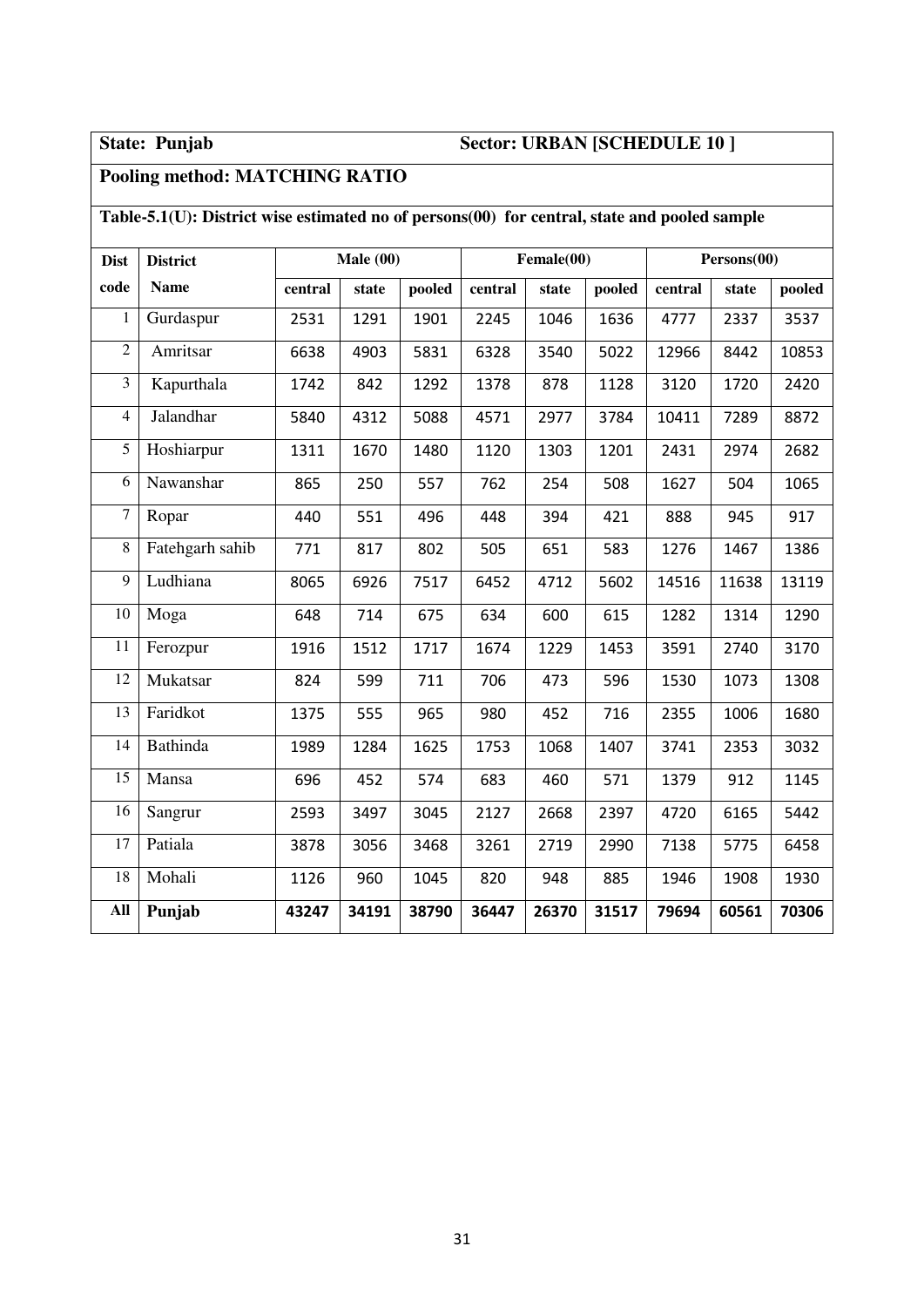## **State: Punjab Sector: RURAL [SCHEDULE 10 ]**

### **Pooling method: MATCHING RATIO**

### **Table-5.2(R): District wise WPR per 1000(PS+SS) for central, state and pooled sample**

| <b>Dist</b>    | <b>District</b> |         | <b>Male</b> |        |         | Female      |        | <b>Persons</b> |       |        |  |
|----------------|-----------------|---------|-------------|--------|---------|-------------|--------|----------------|-------|--------|--|
| code           | <b>Name</b>     | central | state       | pooled | central | state       | pooled | central        | state | pooled |  |
| $\mathbf{1}$   | Gurdaspur       | 465     | 502         | 487    | 228     | 29          | 133    | 354            | 304   | 329    |  |
| $\overline{2}$ | Amritsar        | 566     | 529         | 541    | 198     | 33          | 116    | 381            | 299   | 336    |  |
| 3              | Kapurthala      | 495     | 530         | 512    | 97      | 125         | 110    | 288            | 326   | 306    |  |
| $\overline{4}$ | Jalandhar       | 492     | 636         | 565    | 111     | 42          | 81     | 293            | 357   | 324    |  |
| 5              | Hoshiarpur      | 502     | 518         | 509    | 220     | $\mathbf 0$ | 126    | 364            | 281   | 327    |  |
| 6              | Nawanshar       | 559     | 466         | 512    | 203     | 30          | 118    | 383            | 257   | 320    |  |
| $\overline{7}$ | Ropar           | 540     | 545         | 543    | 91      | 11          | 49     | 325            | 302   | 313    |  |
| 8              | Fatehgarh sahib | 535     | 519         | 526    | 162     | 5           | 87     | 343            | 287   | 314    |  |
| 9              | Ludhiana        | 531     | 517         | 524    | 137     | 11          | 79     | 344            | 289   | 318    |  |
| 10             | Moga            | 571     | 514         | 539    | 234     | 5           | 103    | 429            | 295   | 353    |  |
| 11             | Ferozpur        | 588     | 566         | 576    | 189     | 11          | 98     | 399            | 303   | 350    |  |
| 12             | Mukatsar        | 447     | 620         | 557    | 276     | 52          | 146    | 358            | 356   | 357    |  |
| 13             | Faridkot        | 541     | 586         | 564    | 406     | 19          | 238    | 473            | 335   | 409    |  |
| 14             | Bathinda        | 601     | 540         | 568    | 530     | $\mathbf 0$ | 292    | 567            | 323   | 446    |  |
| 15             | Mansa           | 576     | 693         | 632    | 573     | 14          | 331    | 575            | 412   | 500    |  |
| 16             | Sangrur         | 507     | 518         | 513    | 327     | 8           | 162    | 421            | 292   | 352    |  |
| 17             | Patiala         | 529     | 540         | 535    | 305     | 13          | 139    | 431            | 288   | 352    |  |
| 18             | Mohali          | 589     | 573         | 579    | 254     | 15          | 118    | 439            | 312   | 368    |  |
| All            | Punjab          | 531     | 544         | 538    | 240     | 22          | 133    | 391            | 307   | 348    |  |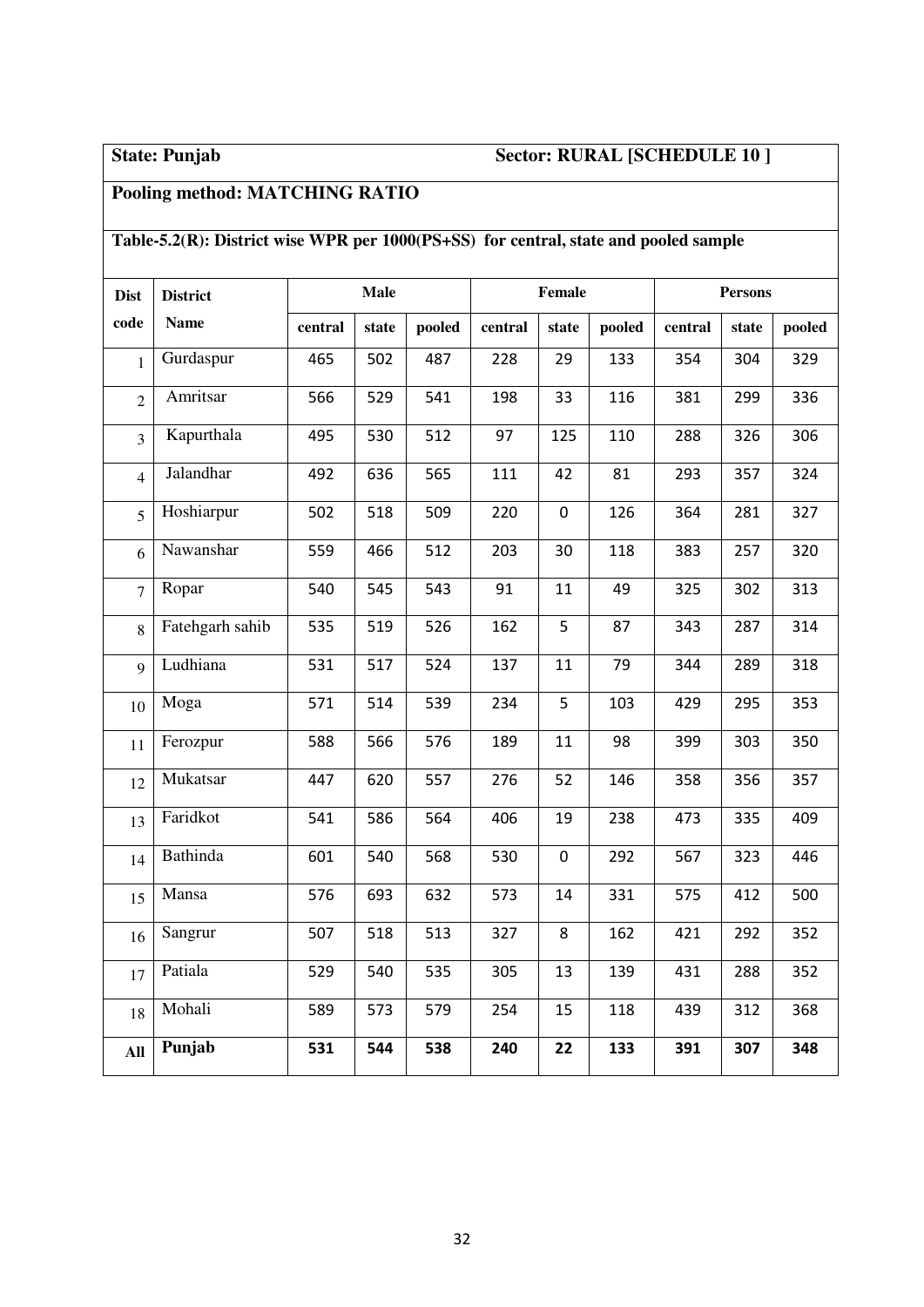## **State: Punjab Sector: URBAN [SCHEDULE 10 ]**

## **Pooling method: MATCHING RATIO**

## **Table-5.2(U): District wise WPR per 1000(PS+SS) for central, state and pooled sample**

| <b>Dist</b>    | <b>District</b> | <b>Male</b> |       |        |         | Female      |        | <b>Persons</b> |       |        |  |
|----------------|-----------------|-------------|-------|--------|---------|-------------|--------|----------------|-------|--------|--|
| code           | <b>Name</b>     | central     | state | pooled | central | state       | pooled | central        | state | pooled |  |
| 1              | Gurdaspur       | 539         | 539   | 539    | 124     | 89          | 113    | 344            | 337   | 342    |  |
| $\overline{2}$ | Amritsar        | 564         | 483   | 530    | 107     | 8           | 70     | 341            | 284   | 317    |  |
| $\overline{3}$ | Kapurthala      | 501         | 586   | 529    | 122     | 13          | 80     | 334            | 294   | 319    |  |
| $\overline{4}$ | Jalandhar       | 587         | 626   | 603    | 129     | 44          | 96     | 386            | 389   | 387    |  |
| 5              | Hoshiarpur      | 516         | 452   | 479    | 105     | $\mathbf 0$ | 49     | 326            | 254   | 287    |  |
| 6              | Nawanshar       | 565         | 630   | 580    | 230     | 109         | 199    | 408            | 367   | 398    |  |
| $\overline{7}$ | Ropar           | 531         | 490   | 508    | 12      | 11          | 11     | 269            | 291   | 280    |  |
| 8              | Fatehgarh sahib | 421         | 507   | 467    | 62      | 63          | 61     | 279            | 310   | 296    |  |
| 9              | Ludhiana        | 608         | 627   | 616    | 73      | 52          | 64     | 370            | 394   | 380    |  |
| 10             | Moga            | 550         | 574   | 560    | 132     | 33          | 87     | 344            | 327   | 335    |  |
| 11             | Ferozpur        | 606         | 559   | 586    | 57      | 45          | 53     | 350            | 329   | 342    |  |
| 12             | Mukatsar        | 525         | 539   | 533    | 78      | 13          | 52     | 319            | 307   | 313    |  |
| 13             | Faridkot        | 516         | 457   | 499    | 162     | 40          | 124    | 369            | 270   | 339    |  |
| 14             | Bathinda        | 681         | 519   | 618    | 194     | 44          | 138    | 453            | 303   | 395    |  |
| 15             | Mansa           | 546         | 611   | 572    | 395     | $\pmb{0}$   | 236    | 471            | 303   | 404    |  |
| 16             | Sangrur         | 561         | 574   | 568    | 200     | 31          | 106    | 399            | 339   | 365    |  |
| 17             | Patiala         | 539         | 501   | 523    | 160     | 15          | 94     | 366            | 272   | 324    |  |
| 18             | Mohali          | 534         | 578   | 554    | 63      | 110         | 88     | 335            | 346   | 340    |  |
| All            | Punjab          | 568         | 558   | 563    | 124     | 36          | 87     | 365            | 331   | 350    |  |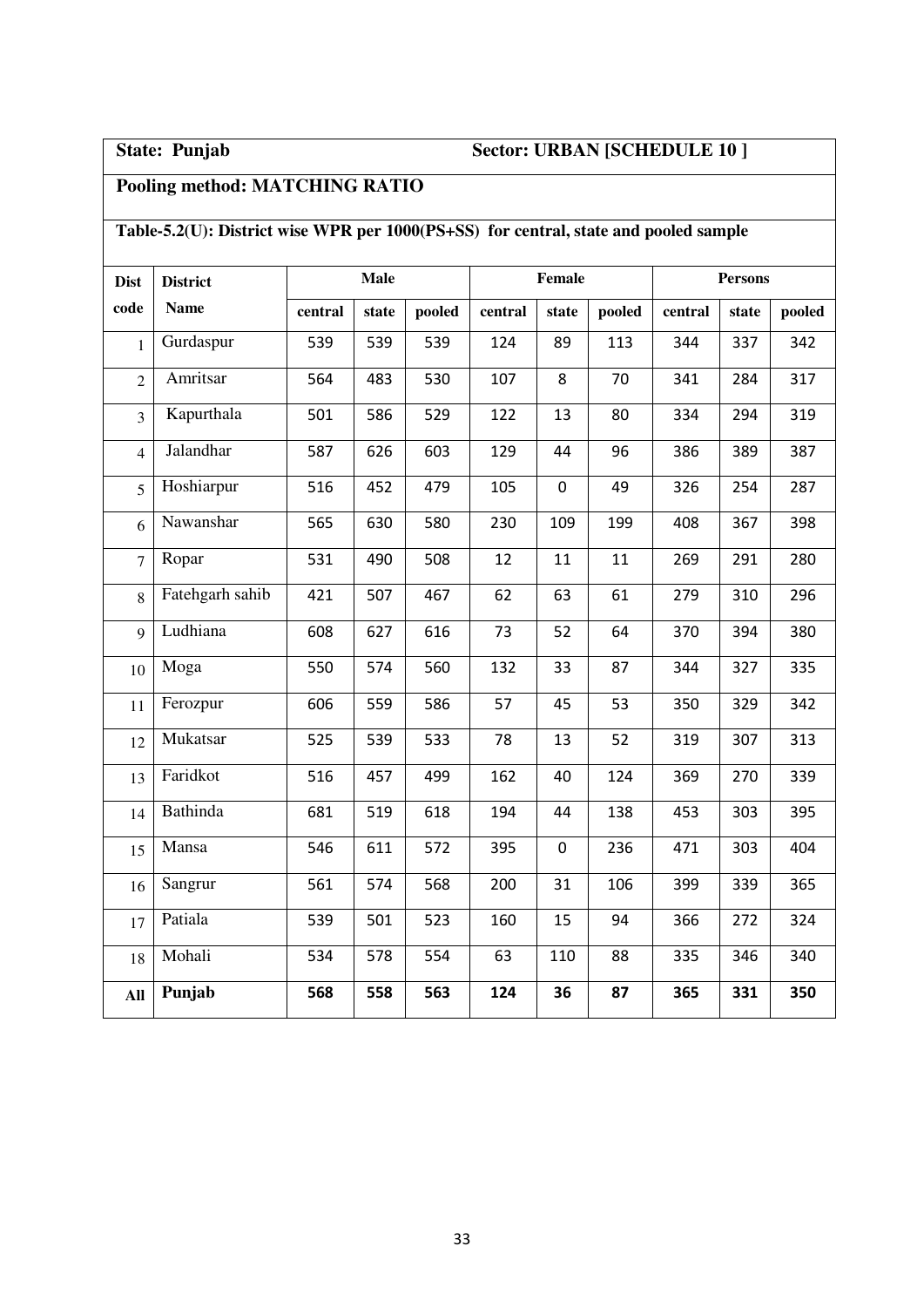## **State: Punjab Sector: RURAL [SCHEDULE 10 ]**

## **Pooling method: MATCHING RATIO**

### **Table-5.3(R): District wise LFPR per 1000 for central, state and pooled sample**

| <b>Dist</b>    | <b>District</b> |         | $PS + SS$ |        |         | <b>CWS</b> |        | <b>CDS</b> |       |        |  |
|----------------|-----------------|---------|-----------|--------|---------|------------|--------|------------|-------|--------|--|
| code           | <b>Name</b>     | central | state     | pooled | central | state      | pooled | central    | state | pooled |  |
| $\mathbf{1}$   | Gurdaspur       | 394     | 305       | 350    | 396     | 304        | 350    | 347        | 304   | 326    |  |
| $\overline{2}$ | Amritsar        | 381     | 299       | 336    | 380     | 299        | 336    | 346        | 299   | 319    |  |
| 3              | Kapurthala      | 289     | 330       | 308    | 293     | 321        | 306    | 278        | 321   | 298    |  |
| $\overline{4}$ | Jalandhar       | 300     | 357       | 327    | 295     | 357        | 325    | 282        | 357   | 318    |  |
| 5              | Hoshiarpur      | 378     | 281       | 335    | 376     | 281        | 334    | 336        | 281   | 312    |  |
| 6              | Nawanshar       | 385     | 257       | 321    | 364     | 257        | 311    | 338        | 257   | 297    |  |
| $\overline{7}$ | Ropar           | 334     | 302       | 317    | 334     | 302        | 317    | 318        | 302   | 309    |  |
| 8              | Fatehgarh sahib | 365     | 302       | 333    | 369     | 302        | 335    | 320        | 302   | 310    |  |
| 9              | Ludhiana        | 358     | 289       | 325    | 358     | 289        | 325    | 333        | 289   | 312    |  |
| 10             | Moga            | 447     | 295       | 361    | 447     | 295        | 361    | 401        | 295   | 341    |  |
| 11             | Ferozpur        | 404     | 303       | 352    | 406     | 303        | 353    | 369        | 303   | 335    |  |
| 12             | Mukatsar        | 363     | 356       | 359    | 352     | 356        | 354    | 299        | 356   | 334    |  |
| 13             | Faridkot        | 476     | 335       | 410    | 478     | 329        | 409    | 391        | 329   | 362    |  |
| 14             | <b>Bathinda</b> | 569     | 323       | 447    | 564     | 323        | 444    | 431        | 323   | 377    |  |
| 15             | Mansa           | 577     | 412       | 501    | 574     | 412        | 500    | 449        | 412   | 432    |  |
| 16             | Sangrur         | 424     | 292       | 353    | 414     | 292        | 348    | 345        | 292   | 317    |  |
| 17             | Patiala         | 435     | 289       | 355    | 420     | 289        | 348    | 349        | 289   | 316    |  |
| 18             | Mohali          | 457     | 314       | 378    | 450     | 314        | 375    | 411        | 314   | 358    |  |
| All            | Punjab          | 401     | 308       | 354    | 398     | 308        | 352    | 349        | 308   | 328    |  |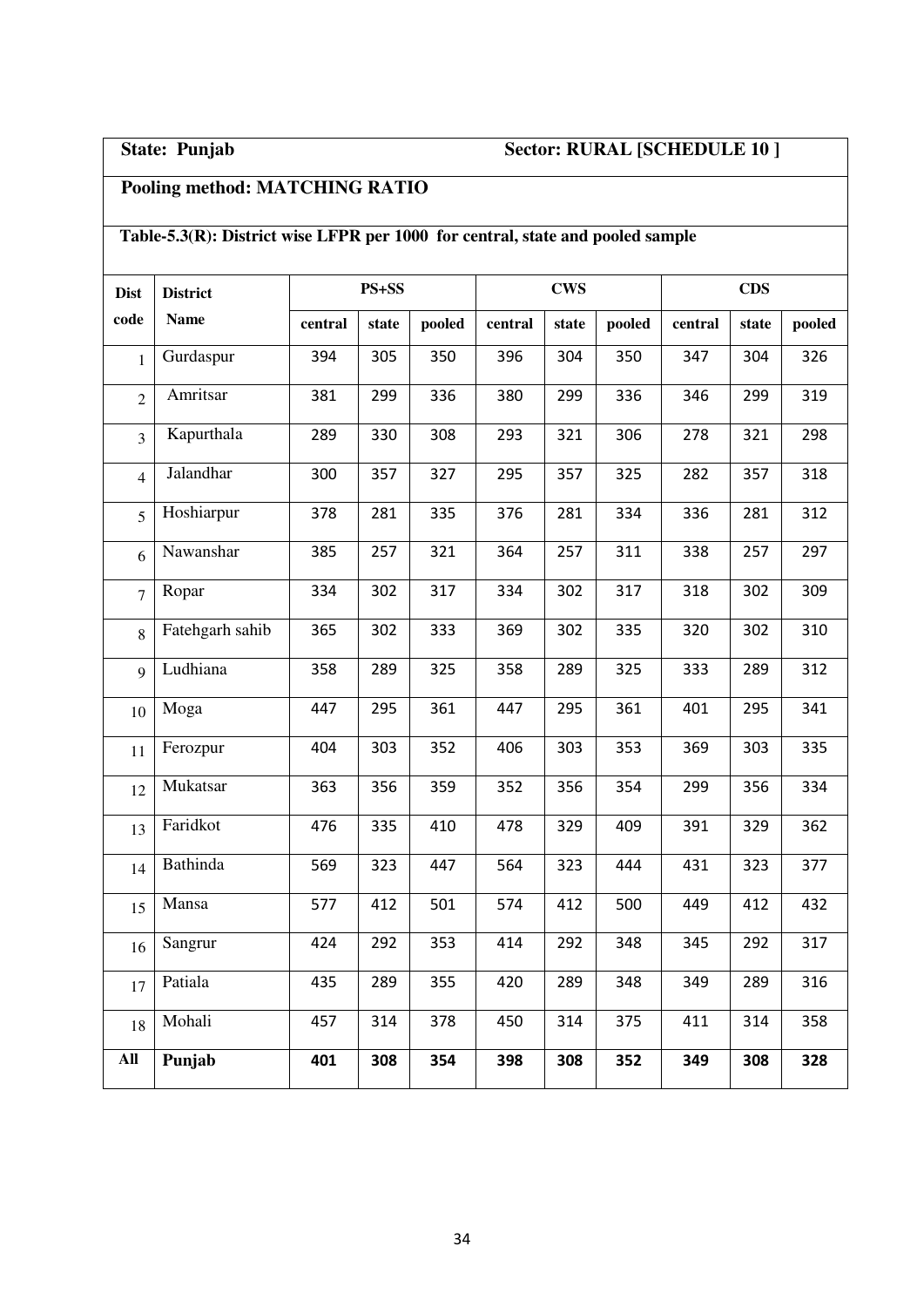### **State: Punjab Sector: URBAN [SCHEDULE 10 ]**

### **Pooling method: MATCHING RATIO**

### **Table-5.3(U): District wise LFPR per 1000 for central, state and pooled sample**

| <b>Dist</b>    | <b>District</b> |         | $PS + SS$ |        |         | <b>CWS</b> |        | <b>CDS</b> |       |        |  |
|----------------|-----------------|---------|-----------|--------|---------|------------|--------|------------|-------|--------|--|
| code           | <b>Name</b>     | central | state     | pooled | central | state      | pooled | central    | state | pooled |  |
| $\mathbf{1}$   | Gurdaspur       | 372     | 340       | 361    | 369     | 340        | 360    | 355        | 340   | 350    |  |
| $\overline{2}$ | Amritsar        | 353     | 284       | 324    | 352     | 284        | 324    | 350        | 284   | 322    |  |
| $\overline{3}$ | Kapurthala      | 353     | 300       | 334    | 349     | 300        | 332    | 349        | 300   | 332    |  |
| $\overline{4}$ | Jalandhar       | 398     | 389       | 394    | 396     | 383        | 390    | 386        | 383   | 385    |  |
| 5              | Hoshiarpur      | 358     | 254       | 301    | 358     | 254        | 301    | 353        | 254   | 298    |  |
| 6              | Nawanshar       | 418     | 367       | 406    | 428     | 367        | 414    | 419        | 367   | 407    |  |
| $\overline{7}$ | Ropar           | 269     | 298       | 284    | 269     | 291        | 280    | 269        | 291   | 280    |  |
| $8\,$          | Fatehgarh sahib | 342     | 310       | 325    | 323     | 310        | 316    | 323        | 310   | 316    |  |
| 9              | Ludhiana        | 398     | 394       | 396    | 398     | 393        | 395    | 395        | 393   | 394    |  |
| 10             | Moga            | 365     | 327       | 345    | 360     | 327        | 343    | 351        | 327   | 338    |  |
| 11             | Ferozpur        | 361     | 329       | 358    | 364     | 326        | 348    | 359        | 326   | 346    |  |
| 12             | Mukatsar        | 321     | 307       | 314    | 321     | 307        | 314    | 309        | 307   | 308    |  |
| 13             | Faridkot        | 390     | 270       | 354    | 385     | 270        | 350    | 371        | 270   | 341    |  |
| 14             | <b>Bathinda</b> | 463     | 303       | 401    | 463     | 303        | 401    | 428        | 303   | 380    |  |
| 15             | Mansa           | 477     | 303       | 408    | 477     | 303        | 408    | 403        | 303   | 363    |  |
| 16             | Sangrur         | 404     | 343       | 370    | 402     | 339        | 366    | 380        | 339   | 357    |  |
| 17             | Patiala         | 394     | 276       | 341    | 396     | 276        | 342    | 387        | 276   | 338    |  |
| 18             | Mohali          | 341     | 346       | 343    | 341     | 346        | 343    | 336        | 346   | 341    |  |
| All            | Punjab          | 383     | 332       | 361    | 382     | 330        | 360    | 373        | 330   | 354    |  |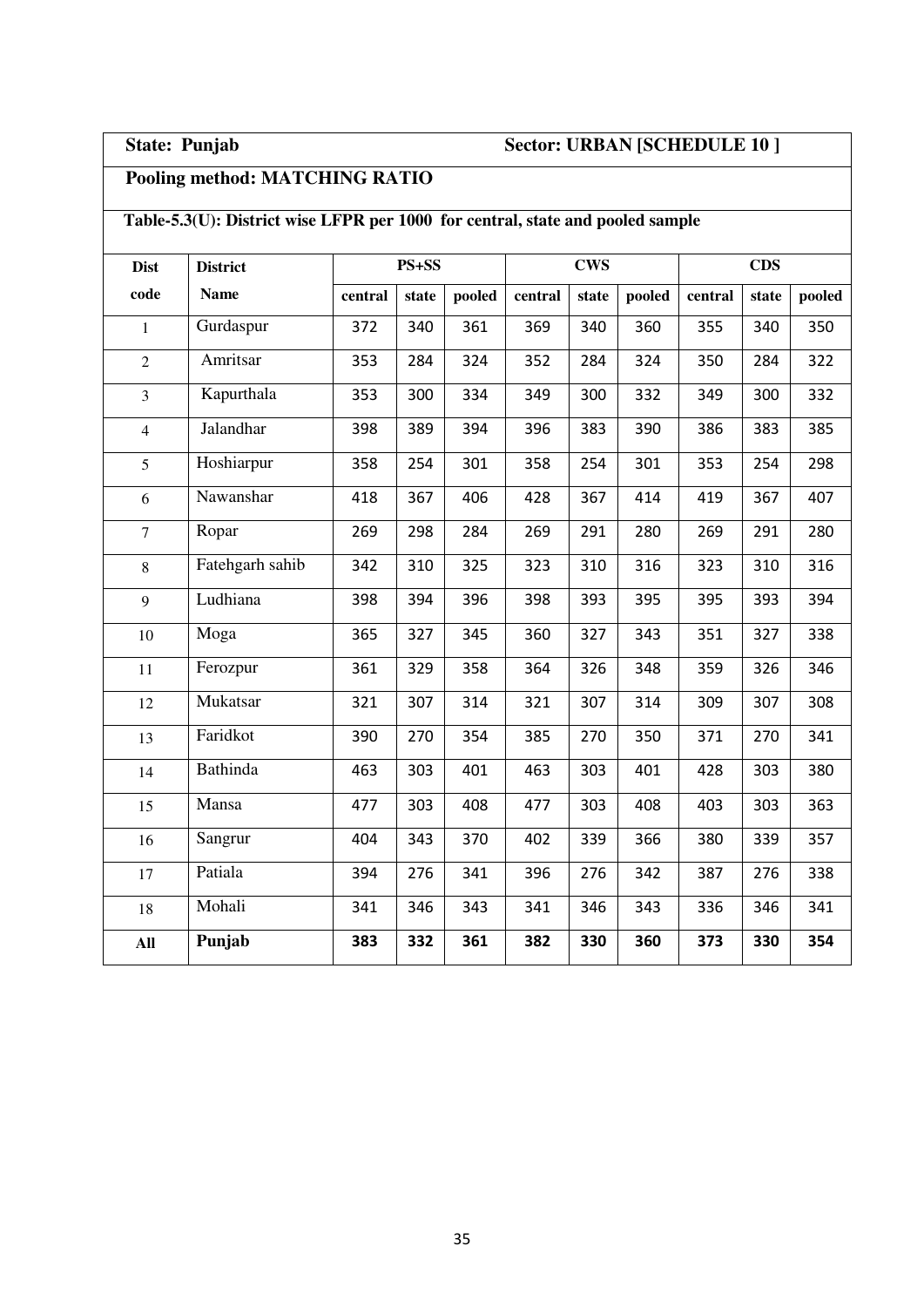## **State: Punjab Sector: RURAL [SCHEDULE 10 ]**

## **Pooling method: MATCHING RATIO**

### **Table-5.4(R): District wise RSE of LFPR for central, state and pooled sample**

| <b>Dist</b>    | <b>District</b> | $PS + SS$ |         |        |              | <b>CWS</b> |        | <b>CDS</b> |       |        |  |
|----------------|-----------------|-----------|---------|--------|--------------|------------|--------|------------|-------|--------|--|
| code           | <b>Name</b>     | central   | state   | pooled | central      | state      | pooled | central    | state | pooled |  |
| $\mathbf{1}$   | Gurdaspur       | 0.9       | 4.53    | 2.04   | 4.1          | 4.91       | 3.15   | 0.24       | 12.46 | 5.81   |  |
| $\overline{2}$ | Amritsar        | 9.85      | 10.11   | 7.17   | 9.73         | 10.11      | 7.11   | 15.46      | 8.18  | 9.22   |  |
| $\overline{3}$ | Kapurthala      | 6         | 1.48    | 2.92   | 3.26         | 0.11       | 1.56   | 10.77      | 6.25  | 6.05   |  |
| $\overline{4}$ | Jalandhar       | 8.21      | 4.78    | 4.58   | 9.61         | 4.78       | 5.09   | 2.94       | 4.13  | 2.66   |  |
| 5              | Hoshiarpur      | 2.61      | 4.62    | 2.43   | 2.68         | 4.62       | 2.46   | 3.71       | 8.45  | 4.30   |  |
| 6              | Nawanshar       | 1.24      | 3.18    | 1.47   | 3.88         | 3.18       | 2.62   | 9.97       | 8.63  | 6.79   |  |
| $\overline{7}$ | Ropar           | 3.35      | 2.58    | 2.15   | 3.35         | 2.58       | 2.15   | 0.66       | 2.59  | 1.31   |  |
| 8              | Fatehgarh sahib | 6.58      | 1.67    | 3.68   | 4.87         | 1.67       | 2.79   | 2.96       | 0.79  | 1.58   |  |
| $\mathbf Q$    | Ludhiana        | 11.18     | 2.17    | 6.23   | 11.18        | 2.17       | 6.23   | 8.43       | 3.11  | 4.72   |  |
| 10             | Moga            | 9.82      | 7.96    | 6.89   | 9.82         | 7.96       | 6.89   | 3.64       | 6.88  | 3.67   |  |
| 11             | Ferozpur        | 18.68     | 3.95    | 10.85  | 18.21        | 3.95       | 10.61  | 5.36       | 5.42  | 3.84   |  |
| 12             | Mukatsar        | 22.43     | 8.99    | 12.18  | 25.63        | 8.99       | 13.52  | 1.97       | 13.79 | 7.40   |  |
| 13             | Faridkot        | 12.72     | 1.27    | 7.40   | 13.22        | 0.59       | 7.73   | 17.11      | 3.03  | 9.34   |  |
| 14             | <b>Bathinda</b> | 7.33      | 8.52    | 5.59   | 6.51         | 8.52       | 5.17   | 9.89       | 10.81 | 7.31   |  |
| 15             | Mansa           | 8.75      | 7.74    | 5.96   | 9.3          | 7.74       | 6.22   | 3.45       | 0.63  | 1.82   |  |
| 16             | Sangrur         | 1.36      | $1.5\,$ | 1.03   | $\mathbf{1}$ | $1.5\,$    | 0.87   | 2.1        | 0.45  | 1.16   |  |
| 17             | Patiala         | 3.16      | 2.77    | 2.24   | 2.62         | 2.67       | 1.93   | 1.13       | 4.46  | 2.13   |  |
| 18             | Mohali          | 6.17      | 2.17    | 3.76   | 4.88         | 2.17       | 3.07   | 3.8        | 0.37  | 2.19   |  |
| All            | Punjab          | 2.39      | 1.47    | 1.50   | 2.44         | 1.49       | 1.53   | 2.09       | 2.16  | 1.50   |  |